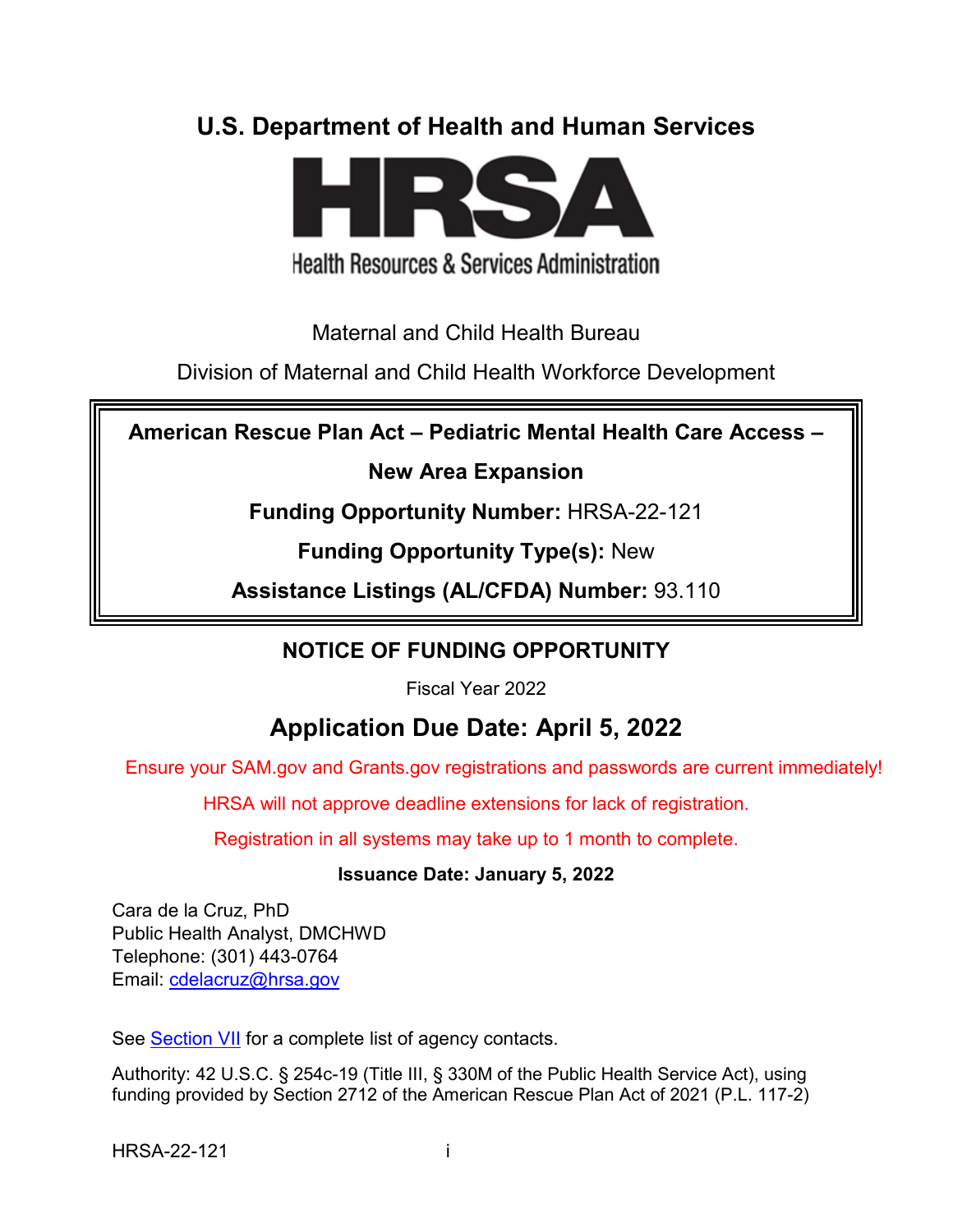# **508 COMPLIANCE DISCLAIMER**

Note: Persons using assistive technology may not be able to fully access information in this file. For assistance, please email or call one of the HRSA staff listed in [Section VII.](#page-46-0)  [Agency Contacts.](#page-46-0)

# **EXECUTIVE SUMMARY**

The Health Resources and Services Administration (HRSA) is accepting applications for the fiscal year (FY) 2022 American Rescue Plan Act (ARP) - Pediatric Mental Health Care Access (PMHCA) – New Area Expansion). The purpose of this program is to promote behavioral health integration into pediatric primary care by supporting pediatric mental health care telehealth access programs.

This funding opportunity will expand the PMHCA program into new states and geographic areas. New or newly expanded state or regional networks of pediatric mental health care teams will provide tele-consultation, training, technical assistance, and care coordination support for pediatric primary care providers to diagnose, treat, and refer children with behavioral health conditions. For the purposes of this funding opportunity, telehealth is defined as the use of electronic information and telecommunication technologies to support and promote clinical consultation, patient and professional health-related education, public health, and health administration activities.

The FY 2021 ARP-PMHCA New Area Expansion Notice of Funding Opportunity released on May 19, 2021. HRSA made 24 awards under that announcement. The FY 2022 funding opportunity will support up to an additional 10 awards to continue the expansion of the program into all 50 states.

| <b>Funding Opportunity Title:</b>                                | American Rescue Plan Act - Pediatric Mental Health<br>Care Access – New Area Expansion |  |
|------------------------------------------------------------------|----------------------------------------------------------------------------------------|--|
| <b>Funding Opportunity</b><br>Number:                            | <b>HRSA-22-121</b>                                                                     |  |
| Due Date for Applications:                                       | April 5, 2022                                                                          |  |
| <b>Anticipated Total Annual</b><br>Available<br>FY 2022 Funding: | Up to \$4,450,000                                                                      |  |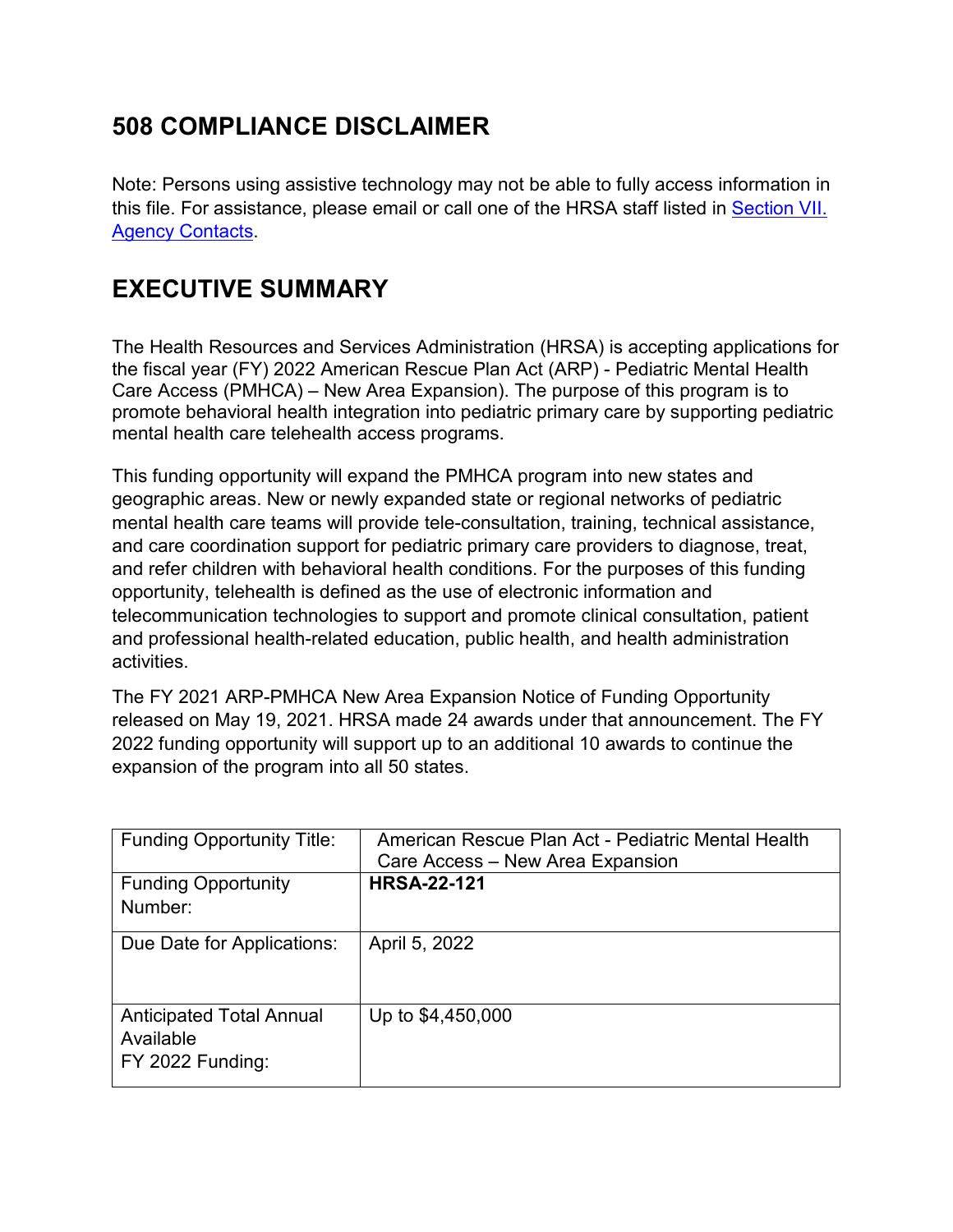| <b>Estimated Number and</b><br>Type of Award(s): | Up to 10 cooperative agreements                                                                                                                                                                                                                                                                                                                                                                                                                                                                                                                                                                                                                                                                                                                                                                                                                                                                                                                                                                                                                                                                           |  |  |
|--------------------------------------------------|-----------------------------------------------------------------------------------------------------------------------------------------------------------------------------------------------------------------------------------------------------------------------------------------------------------------------------------------------------------------------------------------------------------------------------------------------------------------------------------------------------------------------------------------------------------------------------------------------------------------------------------------------------------------------------------------------------------------------------------------------------------------------------------------------------------------------------------------------------------------------------------------------------------------------------------------------------------------------------------------------------------------------------------------------------------------------------------------------------------|--|--|
| <b>Estimated Annual Award</b><br>Amount:         | Up to \$445,000 per year, per award, for the 4-year<br>period of performance                                                                                                                                                                                                                                                                                                                                                                                                                                                                                                                                                                                                                                                                                                                                                                                                                                                                                                                                                                                                                              |  |  |
| <b>Cost Sharing/Match</b><br>Required:           | Yes: Up to (\$89,000) in non-federal matching funds in<br>each year from Year 1 to Year 4                                                                                                                                                                                                                                                                                                                                                                                                                                                                                                                                                                                                                                                                                                                                                                                                                                                                                                                                                                                                                 |  |  |
| Period of Performance:                           | July 1, 2022 through                                                                                                                                                                                                                                                                                                                                                                                                                                                                                                                                                                                                                                                                                                                                                                                                                                                                                                                                                                                                                                                                                      |  |  |
|                                                  | June 30, 2026                                                                                                                                                                                                                                                                                                                                                                                                                                                                                                                                                                                                                                                                                                                                                                                                                                                                                                                                                                                                                                                                                             |  |  |
|                                                  | $(4 \text{ years})$                                                                                                                                                                                                                                                                                                                                                                                                                                                                                                                                                                                                                                                                                                                                                                                                                                                                                                                                                                                                                                                                                       |  |  |
| Eligible Applicants:                             | States, political subdivisions of states, and Indian<br>Tribes and tribal organizations (as defined in section 4<br>of the Indian Self-Determination and Education<br>Assistance Act (25 U.S.C. § 450b)) that are not<br>currently funded under HRSA-18-122, HRSA-19-096,<br>and HRSA-21-122 are eligible to apply (i.e., existing<br>recipients of HRSA PMHCA awards or other entities<br>within funded states are not eligible to apply).<br>Please note that Indian Tribes and Tribal organizations<br>in states with existing awards are eligible to apply<br>separately; however, other eligible applicants that are<br>currently receiving HRSA PMHCA awards are not<br>eligible to apply. The reference to states or political<br>subdivisions includes Freely Associated States with<br>compacts for U.S. assistance, bona fide agents of state<br>and local governmental agencies and institutions<br>specifically written into state law as political<br>subdivisions of states. Web site URL to currently-<br>funded PMHCA projects:<br>https://mchb.hrsa.gov/training/projects.asp?program=34 |  |  |
|                                                  | See Section III.1 of this notice of funding opportunity<br>(NOFO) for complete eligibility information.                                                                                                                                                                                                                                                                                                                                                                                                                                                                                                                                                                                                                                                                                                                                                                                                                                                                                                                                                                                                   |  |  |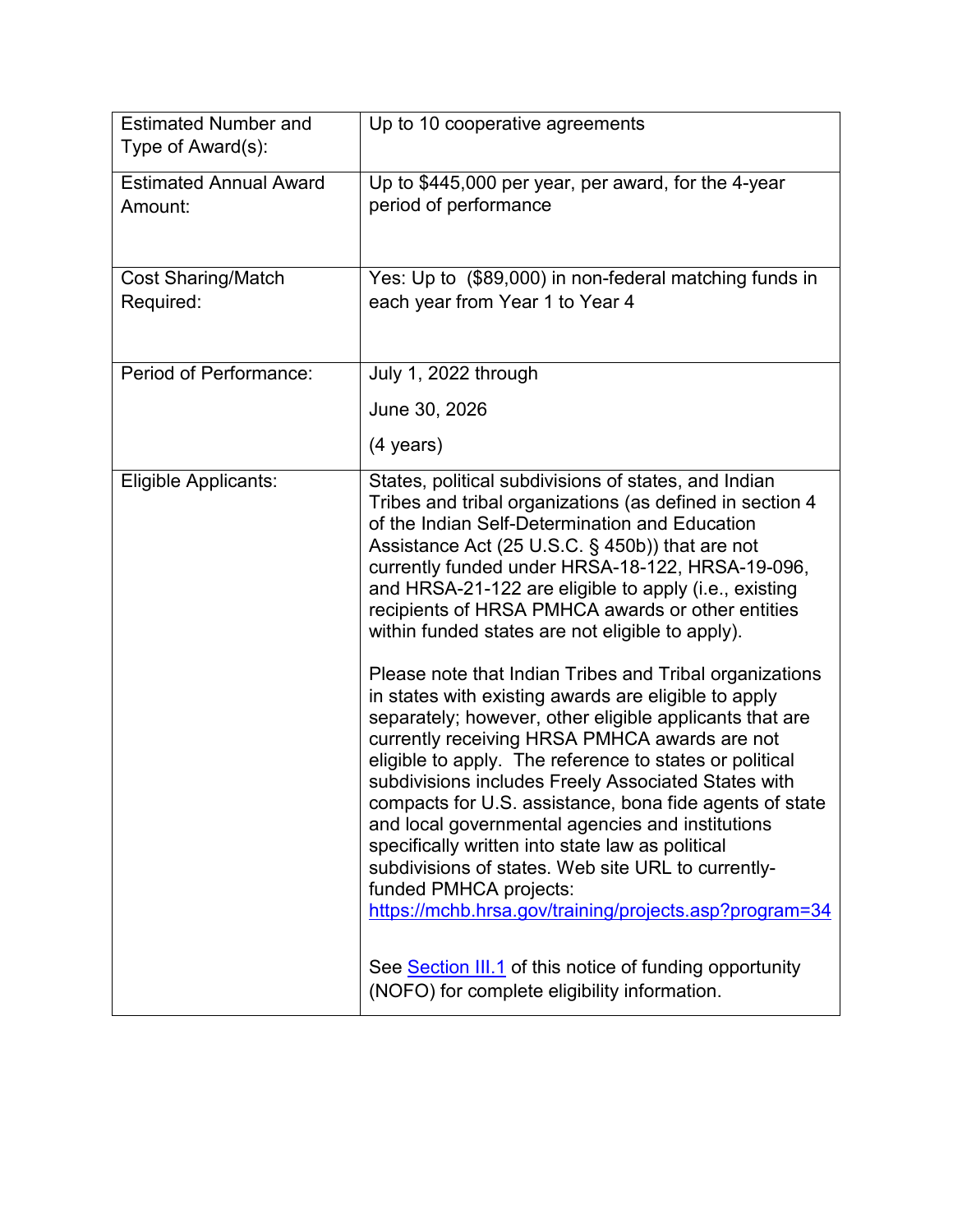#### **Application Guide**

You (the applicant organization/agency) are responsible for reading and complying with the instructions included in HRSA's *SF-424 [Application Guide,](http://www.hrsa.gov/grants/apply/applicationguide/sf424guide.pdf)* available online, except where instructed in this NOFO to do otherwise.

#### **Technical Assistance**

HRSA has scheduled the following technical assistance:

*Webinar*

Day and Date: Thursday, January 20, 2022 Time: 3-4:30 p.m. ET Weblink: [https://hrsa](https://hrsa-gov.zoomgov.com/j/1607295539?pwd=UWZMaDFNYkIrUVpOSHIzYWZyZGRvUT09)[gov.zoomgov.com/j/1607295539?pwd=UWZMaDFNYkIrUVpOSHIzYWZyZGRvU](https://hrsa-gov.zoomgov.com/j/1607295539?pwd=UWZMaDFNYkIrUVpOSHIzYWZyZGRvUT09) [T09](https://hrsa-gov.zoomgov.com/j/1607295539?pwd=UWZMaDFNYkIrUVpOSHIzYWZyZGRvUT09) Meeting ID: 160 729 5539 Passcode: A9Bf9f9P

If you need to participate by telephone: 1-833 568 8864 US Toll-free Meeting ID: 160 729 5539 Passcode: 26661691

HRSA will record the webinar and make it available at: [https://mchb.hrsa.gov/fundingopportunities/default.aspx.](https://mchb.hrsa.gov/fundingopportunities/default.aspx)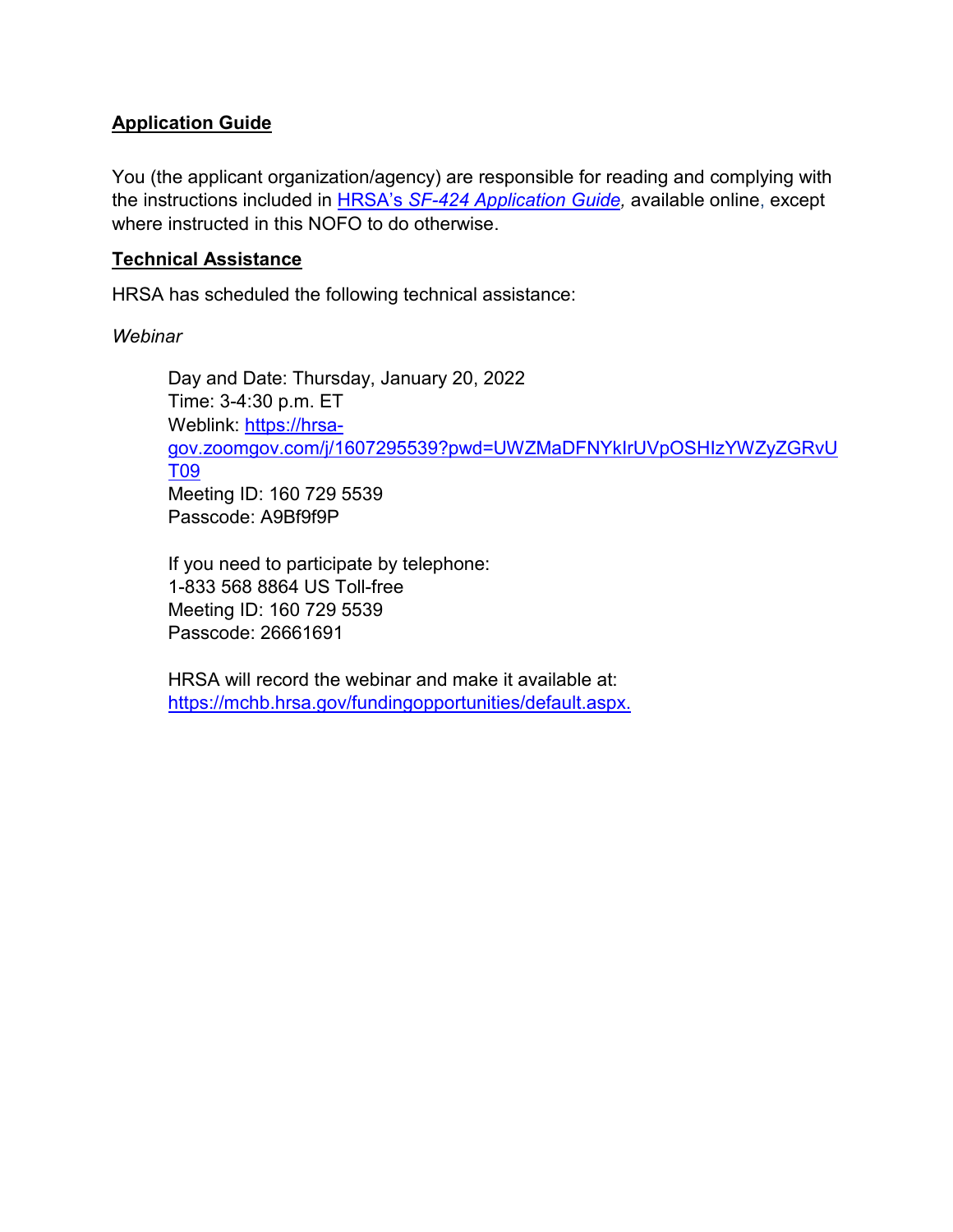# **Table of Contents**

| i.                                                                             |  |
|--------------------------------------------------------------------------------|--|
| İİ.                                                                            |  |
| iii.<br>iv.                                                                    |  |
|                                                                                |  |
|                                                                                |  |
| V.                                                                             |  |
| 3. DUN AND BRADSTREET DATA UNIVERSAL NUMBERING SYSTEM (DUNS) NUMBER TRANSITION |  |
| TO THE UNIQUE ENTITY IDENTIFIER (UEI) AND SYSTEM FOR AWARD MANAGEMENT (SAM) 30 |  |
|                                                                                |  |
|                                                                                |  |
|                                                                                |  |
|                                                                                |  |
|                                                                                |  |
|                                                                                |  |
|                                                                                |  |
|                                                                                |  |
|                                                                                |  |
|                                                                                |  |
|                                                                                |  |
|                                                                                |  |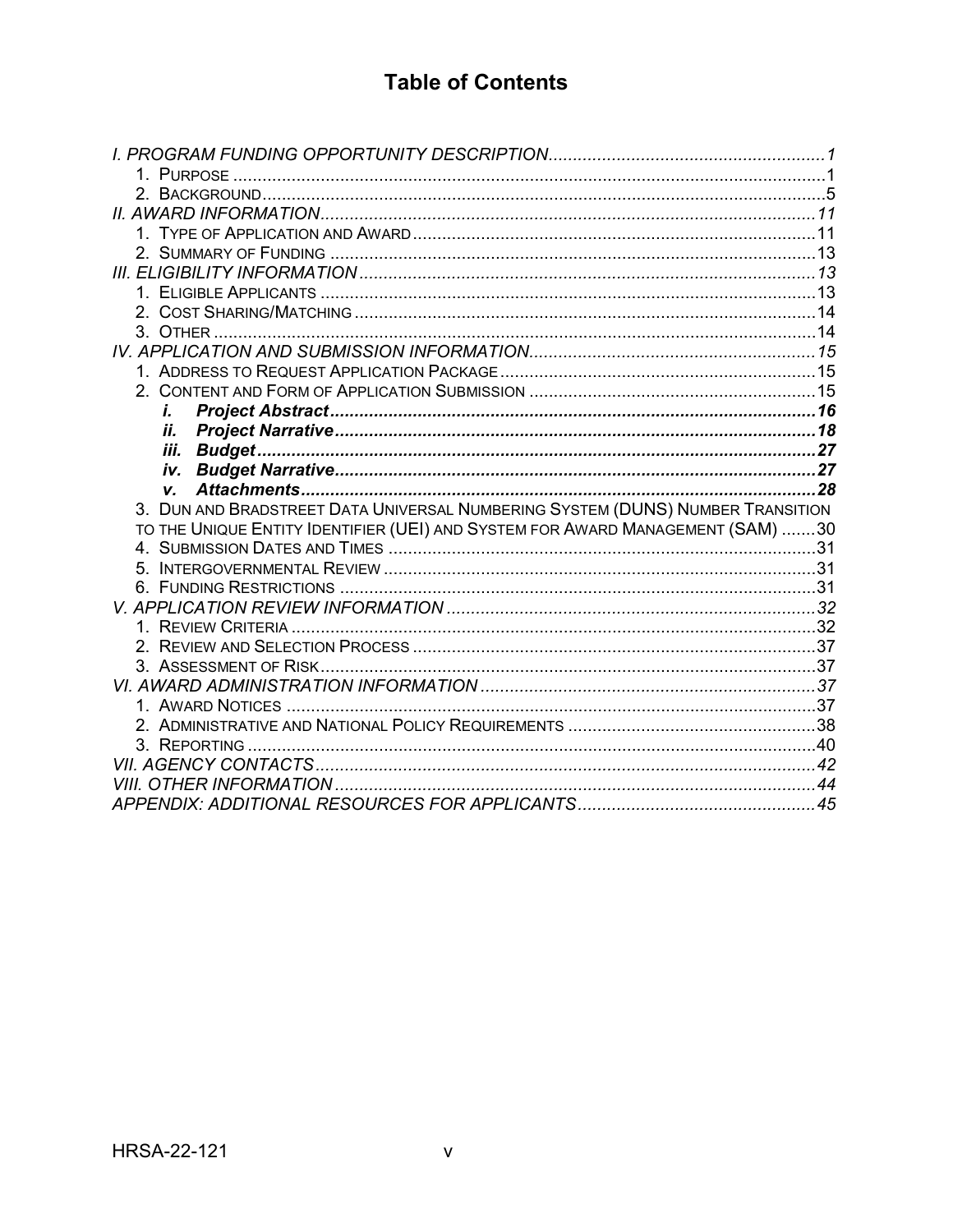# <span id="page-5-0"></span>**I. Program Funding Opportunity Description**

### <span id="page-5-1"></span>**1. Purpose**

This notice announces the opportunity to apply for funding under the American Rescue Plan Act (ARP) - Pediatric Mental Health Care Access (PMHCA) – New Area Expansion program. The purpose of this program is to promote behavioral health integration into pediatric primary care by supporting pediatric mental health care telehealth access programs. State or regional networks of pediatric mental health care teams will provide tele-consultation, training, technical assistance, and care coordination support for pediatric primary care providers (PCPs) to diagnose, treat, and refer children with behavioral health conditions. Successful recipients will focus on achieving health equity related to racial, ethnic, and geographic disparities in access to care, especially in rural and other underserved areas. PMHCA advances HRSA strategic plan goals to improve access to quality health services, foster a health care workforce able to address current and emerging needs, achieve health equity, and enhance population health.

For the purposes of this funding opportunity, telehealth is defined as the use of electronic information and telecommunication technologies to support and promote long-distance clinical consultation, patient and professional health-related education, public health and health administration. Permitted telehealth modalities between providers include (but are not limited to): real-time video, telephonic communications, store-and-forward imaging, and mobile health (mHealth) applications.

The FY 2021 ARP-PMHCA – New Area Expansion Notice of Funding Opportunity (NOFO) released on May 19, 2021. HRSA made 24 awards under that announcement. The FY 2022 funding opportunity will support up to an additional 10 awards to continue the expansion of the program into all 50 states.

For the purposes of this funding opportunity, a pediatric mental health care telehealth access program for which funding may be used, shall—

- A. support a new or expand an existing statewide or regional network of pediatric mental health care teams that provide support to pediatric primary care sites as an integrated team;
- B. support and further develop organized state or regional networks of pediatric mental health care teams to provide consultative support to pediatric primary care sites;
- C. conduct an assessment of critical behavioral consultation needs among pediatric providers and such providers' preferred mechanisms for receiving consultation, training, and technical assistance;
- D. develop a new or enhance an existing online database and communication mechanism, including telehealth, to facilitate consultation support to pediatric primary care practices;
- E. provide rapid statewide or regional clinical telephone or telehealth consultations when requested between the pediatric mental health care teams and pediatricPCPs;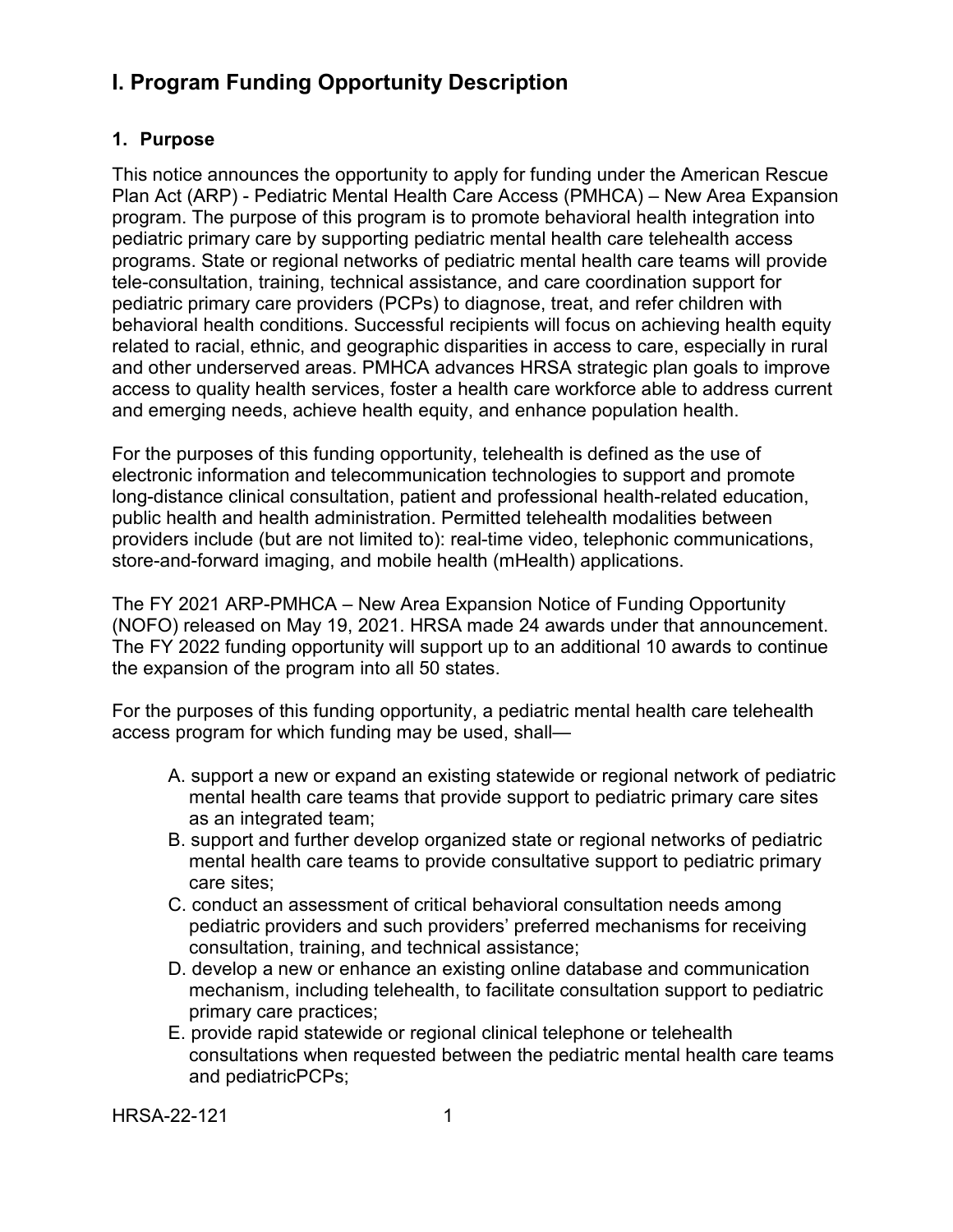- F. conduct training and provide technical assistance to pediatric primary care providers to support the early identification, diagnosis, treatment, and referral of children with behavioral health conditions;
- G. provide information to pediatric providers and assist pediatric providers in accessing pediatric mental health care providers, including child and adolescent psychiatrists, developmental behavioral pediatricians, and licensed mental health professionals, such as psychologists, social workers, or mental health counselors

and in scheduling and conducting technical assistance;

- H. assist with referrals to specialty care and community or behavioral health resources; and
- I. establish mechanisms for measuring and monitoring increased access to pediatric mental health care services by pediatric primary care providers and expanded capacity of pediatric primary care providers to identify, treat, and refer children with mental health conditions.

This program will serve as a resource for pediatric primary care providers serving children and adolescents, including, but not limited to, pediatricians, family physicians, nurse practitioners, physician assistants, and case coordinators. The programs are encouraged to broaden the reach to additional providers such as physician specialists (e.g., developmental-behavioral pediatricians, obstetrician-gynecologists, endocrinologists, and gastroenterologists), pharmacists, occupational therapists, behavioral health clinicians, and social workers.

#### **Enrolled Provider or Practice**

Enrolled providers or practices register with the program to participate in teleconsultation and care coordination support services, and agree to provide data to facilitate HRSA-required reporting. Award recipients may require providers or practices to enroll in their program, in order to track usage and outcomes, as well as assure higher quality service to repeat users.

#### **Participating Provider or Practice**

Participating providers or practices contact the program (in person or via telehealth) for consultation or care coordination support services, and may or may not be enrolled with the program.

#### **Program Goals**

The program goals are to:

- 1) Increase the availability and accessibility of statewide or regional networks of pediatric mental health care teams composed of child and adolescent psychiatrists, licensed mental health professionals, and case coordinators through telehealth consultation and referral to pediatric PCPs and other providers caring for children and adolescents with behavioral disorders, such as developmental-behavioral pediatricians, pharmacists, and occupational therapists.
- 2) Conduct training and provide technical assistance to pediatric primary care providers and other providers to enable them to conduct early identification,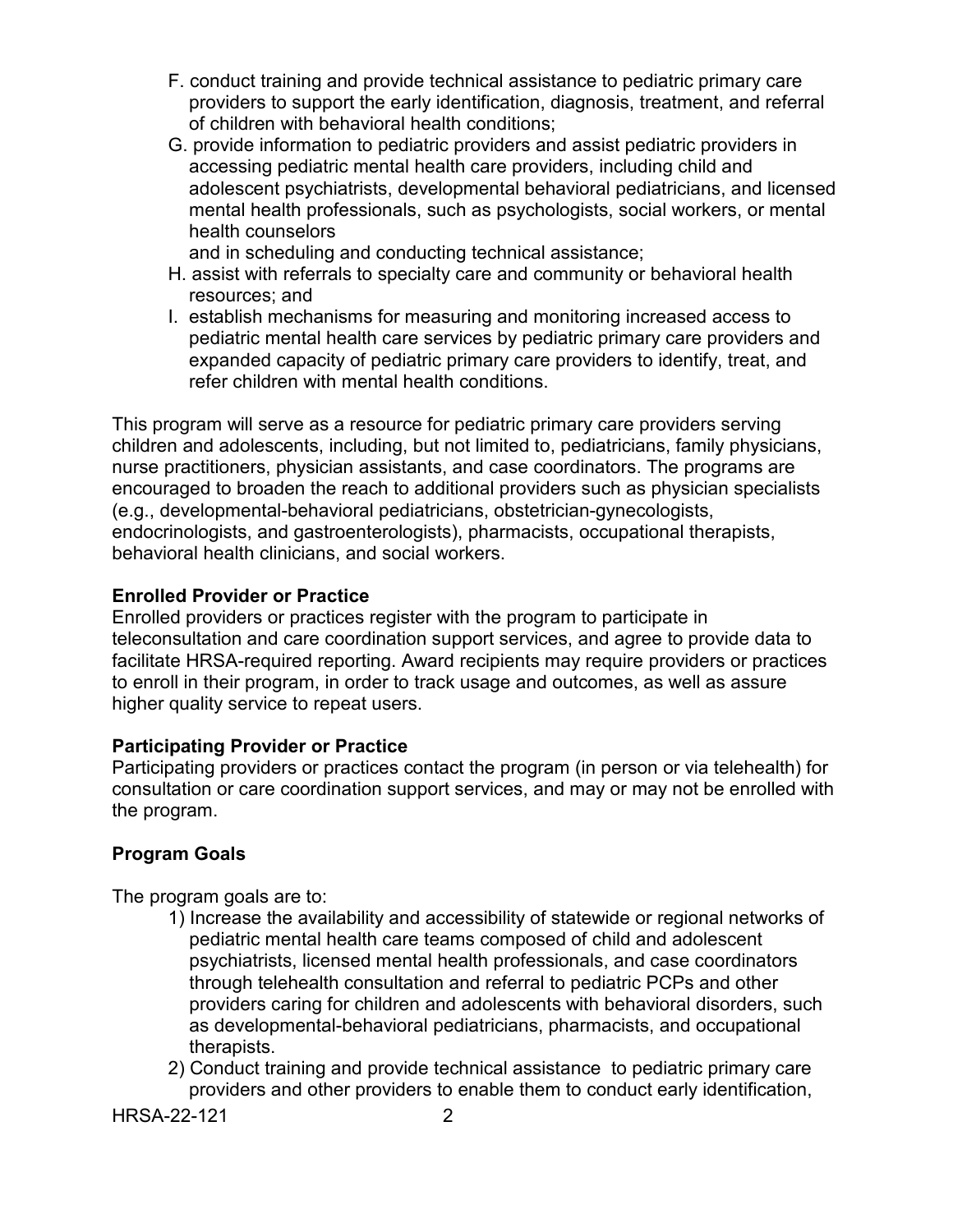diagnosis, and treatment for children and adolescents with behavioral health conditions.

- 3) Provide information, and assist pediatric and other providers in accessing pediatric mental health care providers, with the overarching goal of providing timely detection, assessment, treatment, and referral of children and adolescents with behavioral disorders through telehealth, using evidencebased practices and methods such as web-based education and training sessions.
- 4) Improve access through telehealth to treatment and referral services for children and adolescents with identified behavioral disorders, especially those living in rural and other underserved areas.
- 5) Focus on achieving health equity related to racial, ethnic, and geographic disparities in access to behavioral health care, especially in rural and other underserved areas.
- 6) Establish and sustain the use of telehealth technologies, modalities, and care models.

#### **Program Expectations**

Recipients are expected to:

• **If there is no HRSA-funded statewide or regional network of pediatric mental health care teams that provide support to pediatric primary care sites as an integrated team**, establish such a network of teams (a team must consist of at least one of each of the following: a case coordinator; a child and adolescent psychiatrist; and a licensed clinical mental health professional, such as a psychologist, social worker, or mental health counselor). Other providers caring for children and adolescents with behavioral disorders, such as developmental-behavioral pediatricians, pharmacists, and occupational therapists, may be included in teams.

• **If one or more statewide or regional networks currently exist, but are not HRSA-funded**, support and improve such teams to begin providing any activities (A–I) outlined under [section I.](#page-5-0) 1. of the NOFO that are not currently provided and improve the quality and breadth of those activities that are already provided.

• **If the state Title V Maternal and Child Health (MCH) Services Block Grant program is not the lead applicant for your proposal**, you **must** discuss how you will develop, and/or maintain collaborative relationships between the proposed project and the state Title V MCH Program. You can locate information on how to contact your state Title V MCH Program by visiting the [MCHB](https://www.mchb.hrsa.gov/) web site. In your application, you **must** include a letter of support from the state Title V MCH Program in one attachment under Other Relevant Documents (*Attachments 8–15*).

• Develop and maintain or identify and enhance a statewide or regional telehealth referral database, which contains information on community-based mental health and support service providers (including race and ethnicity information about providers, if possible), telehealth capabilities, and other information necessary to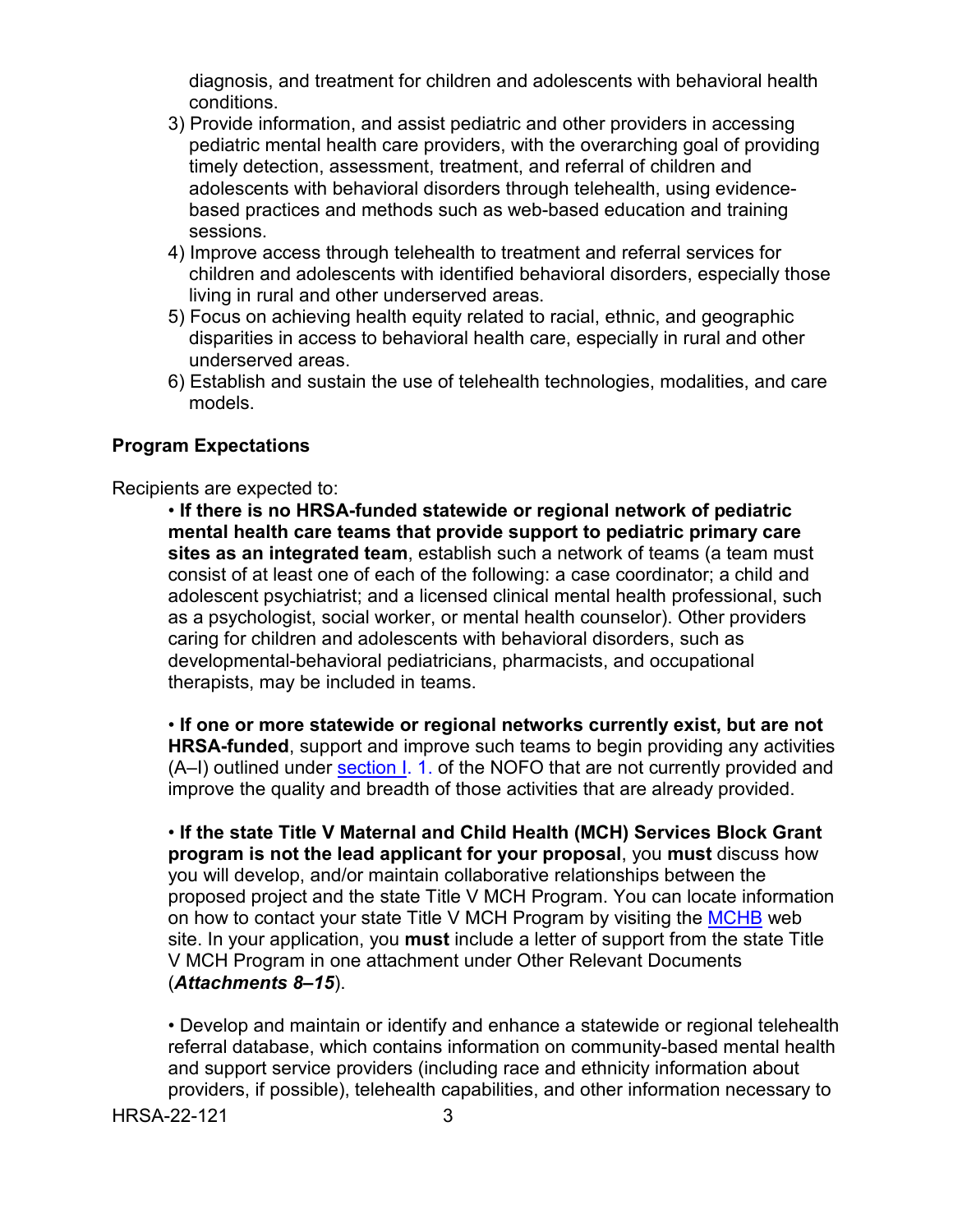support the technical, legal, financial, and clinical aspects of telehealth delivery. Service delivery programs that address social determinants of health (SDOH) (e.g., housing, food insecurity, childcare, etc.) should also be included in the referral database.

• Convene a diverse array of advisory board members comprised of key stakeholders and agencies needed to support a statewide or regional pediatric mental health care access program, which may include mental health, public health, pediatric health and behavioral clinicians, education, human services, and health insurers. HRSA strongly encourages that diversity, equity, and inclusion subject matter experts, and families have an active role on the advisory board.

• Within the first year, initiate a project sustainability plan and enhance it over the remainder of the 4-year period of performance.

• Following the end of the 4-year period of performance, sustain and disseminate key elements of your project that have been effective in improving practices and that have led to improved outcomes for the target population.

#### **HRSA's Maternal and Child Health Bureau (MCHB) Expectations**

MCHB also encourages recipients to:

• Develop statewide and/or regional partnerships with a broad range of community-based behavioral clinicians, to increase access through telehealth to behavioral health treatment and referral for children and adolescents and their families. This should include establishing partnerships with entities receiving funding for other HRSA programs, such as Health Centers, MCHB-funded training programs, and the National Health Service Corps. For more information on HRSA-funded grant programs, please visit the **[HRSA Data Warehouse.](https://data.hrsa.gov/)** 

• Establish contacts that may be relevant to the project's goals and objectives, including national and state partners and other HRSA programs. These partnerships can provide linkages to services and resources for your project's target population(s), support actions that address SDOH, support the integration and coordination of health services, and drive initiatives aimed at reducing health disparities in communities. National and state partners may include the following:

- o State and territorial health and human service agencies (e.g., Maternal and Child Health and other Single State Agencies).
- o State Medicaid agencies
- o HRSA Telehealth Resource Centers
- o HRSA Community Health Centers
- o Health care organizations
- o Tribal health organizations
- o Insurers
- o Families who have cared for children and adolescents with behavioral disorders, particularly those who are underserved
- o Organizations that promote family-provider partnerships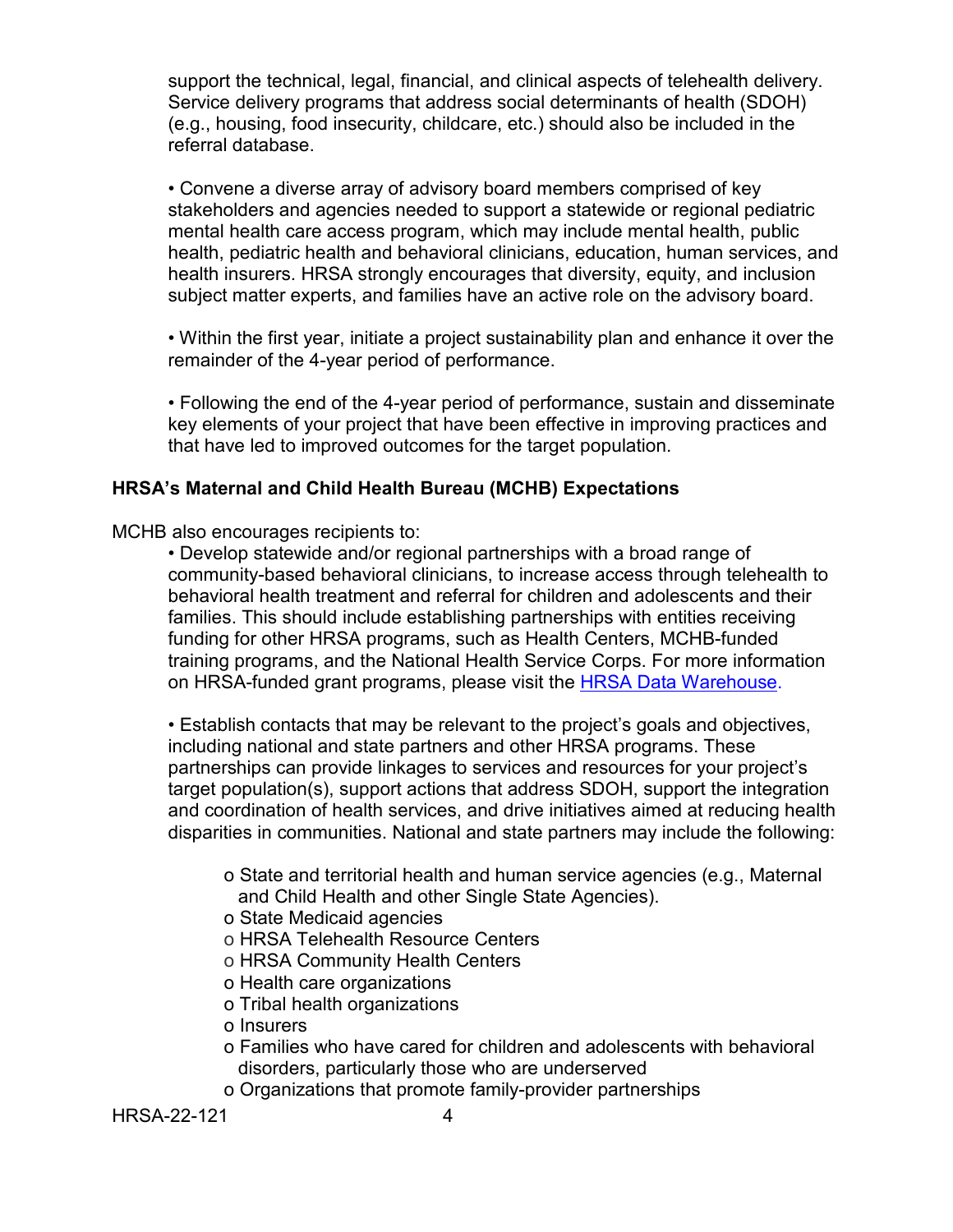- o Child-patient advocates or youth self-advocates
- o Behavioral health disorder support and advocacy organizations
- o Pediatric primary care providers
- o Developmental and behavioral clinicians
- o State chapters of medical and professional associations, such as those representing pediatricians, family physicians, nurse practitioners, and behavioral clinicians
- o Diversity, equity, and inclusion associations or professional organizations
- o Universities and colleges

Collaboration with HRSA Office for the Advancement of Telehealth (OAT) programs and HRSA Telehealth Resource Centers [\(https:/www.telehealthresourcecenter.org/\)](https://www.telehealthresourcecenter.org/), in particular, will provide recipients with up to 10 hours of virtual, high level technical resources to engage in information exchange, share best practices and lessons learned, and receive technical assistance on technology-related challenges. These challenges may relate to both service provision on behavioral disorders and training and education for pediatric primary care providers.

#### <span id="page-9-0"></span>**2. Background**

This program is authorized by 42 U.S.C. § 254c-19 (Title III, § 330M of the Public Health Service Act), using funding provided by Section 2712 of the American Rescue Plan Act of 2021 (P.L. 117-2)).

#### **About MCHB and Strategic Plan**

The Maternal and Child Health Bureau (MCHB) administers programs with focus areas in maternal and women's health, adolescent and young adult health, perinatal and infant health, child health, and children with special health care needs. To achieve its mission of improving the health and well-being of America's mothers, children, and families, MCHB is implementing a strategic plan that includes the following four goals:

*Goal 1: Assure access to high quality and equitable health services to optimize health and well-being for all MCH populations*

*Goal 2: Achieve health equity for MCH populations*

*Goal 3: Strengthen public health capacity and workforce for MCH*

*Goal 4: Maximize impact through leadership, partnership, and stewardship*

This program most closely addresses MCHB's goals to *assure access to high quality and equitable health services to optimize health and well-being for all MCH populations, and achieve health equity for MCH populations. Award recipients must establish new or enhance existing statewide or regional networks to expand health care provider capacity to assess, treat and refer children and adolescents with behavioral health concerns, especially in rural and underserved areas. These efforts will increase access*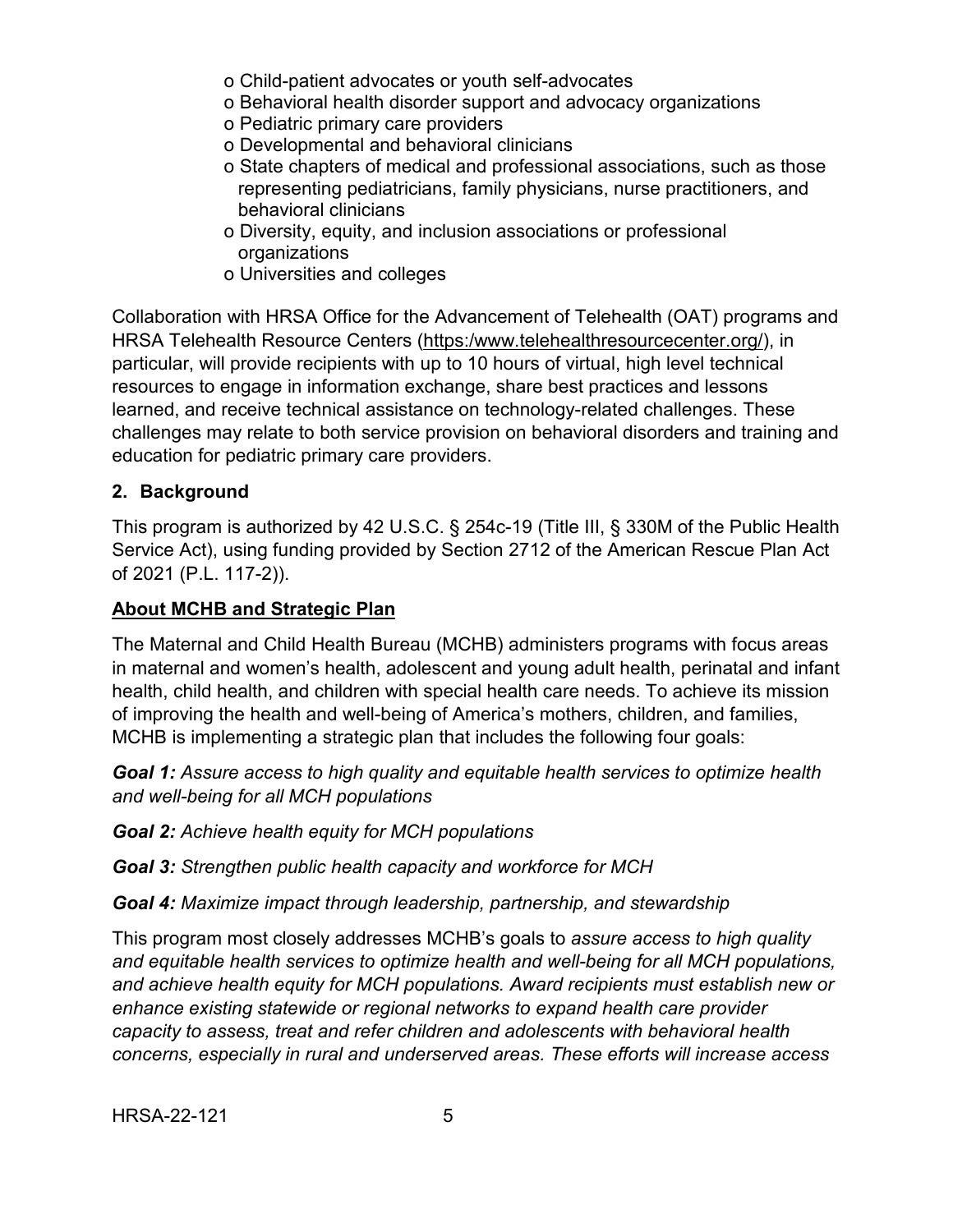*to treatment and care coordination support for children and adolescents identified with behavioral health disorders and lead to improvements in their behavioral health.*

To learn more about MCHB and the bureau's strategic plan, visit [https://mchb.hrsa.gov/about.](https://mchb.hrsa.gov/about)

#### **Need for the American Rescue Plan Act - Pediatric Mental Health Care Access – New Area Expansion**

Within the United States, over 1 in 5 children ages 3 to 17 have some type of mental, emotional, developmental, or behavioral condition or problem that affects them currently.<sup>[1](#page-10-0)</sup> While need for and receipt of treatment varies by condition, some analyses indicate that children with behavioral/conduct problems are less likely to receive care than those with anxiety problems or depression. Additionally, significant disparities exist in access to behavioral health care. Studies have generally found lower behavioral health service utilization among Black/African American and Hispanic/Latino children, compared with White children.[2](#page-10-1) Black/African American children residing in urban areas and Hispanic/Latino children residing in both rural and urban areas are less likely to be connected to mental health care than White children. White children in rural areas are significantly less likely to receive mental health services than their counterparts in urban areas.[3](#page-10-2) These findings remain statistically significant even after income, family composition, and health insurance status are controlled for, and they suggest that there may be other determinants, such as communication, bias and discrimination, and practical barriers that may affect access to behavioral health services. Furthermore, a 2019 study of racial/ethnic disparities in mental health related emergency department visits among children found that Non-Hispanic Black children have more frequent emergency department visits for mental health than Non-Hispanic White children<sup>4</sup>.

The ongoing COVID-19 pandemic has exacerbated pediatric behavioral health care challenges and disparities. According to the Centers for Disease Control and Prevention (CDC), between April and October 2020, hospital emergency departments saw a rise in

<span id="page-10-2"></span><sup>3</sup> See footnote 2 on page 6

<span id="page-10-0"></span><sup>1</sup> Child and Adolescent Health Measurement Initiative. 2018-2019 National Survey of Children's Health (NSCH) data query. Data Resource Center for Child and Adolescent Health supported by the U.S. Department of Health and Human Services, Health Resources and Services Administration (HRSA), Maternal and Child Health Bureau (MCHB). Retrieved 11/9/2021] from [\[www.childhealthdata.org\].](http://www.childhealthdata.org/)

<span id="page-10-1"></span><sup>&</sup>lt;sup>2</sup> Stacy Hodgkinson, Leandra Godoy, Lee Savio Beers, Amy Lewin; Improving Mental Health Access for Low-Income Children and Families in the Primary Care Setting. *Pediatrics* January 2017; 139 (1): e20151175. 10.1542/peds.2015-1175

<span id="page-10-3"></span><sup>4</sup> Abrams, M. Pediatrics August 2019, 144[: https://pediatrics.aappublications.org/content/144/2\\_MeetingAbstract/414](https://pediatrics.aappublications.org/content/144/2_MeetingAbstract/414)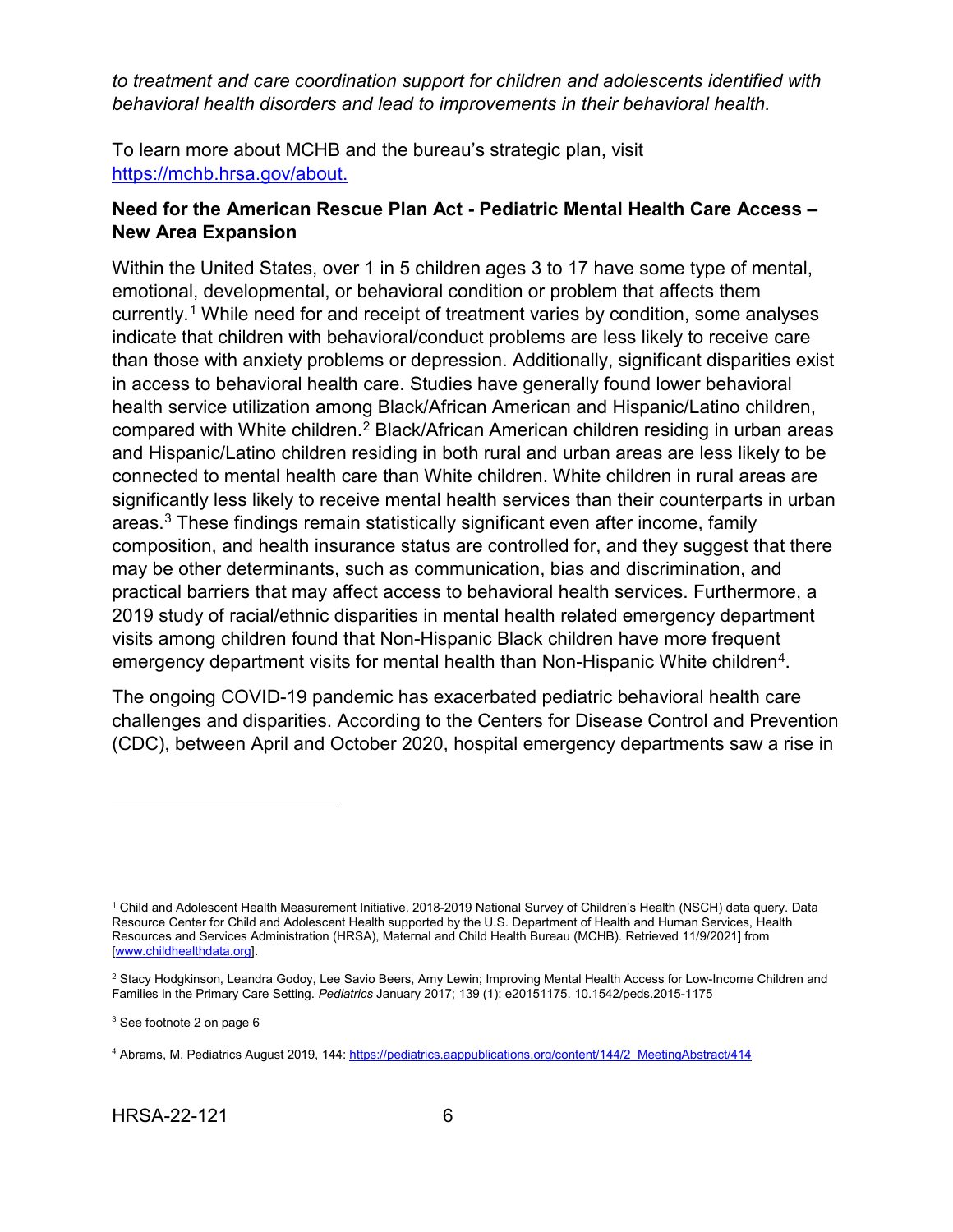the proportion of visits among children that were mental-health related.<sup>[5](#page-11-0)</sup> This may be because the COVID-19 pandemic has created challenges for communities, families, and individuals, leading to a range of emotional and behavioral responses due to uncertainty, social isolation, loss of routines, need for quarantine, and loss of family members or loved ones. Likewise, studies have found higher rates of anxiety, depression, and post-traumatic symptoms among children, especially those facing lower socioeconomic conditions.<sup>[6](#page-11-1)</sup> One study found significantly higher rates of suicide-related behaviors corresponded with times when COVID-19 stressors and community responses (e.g., stay-at-home orders and school closures) were heightened, indicating that adolescents experienced elevated distress during these periods.<sup>7</sup> These studies indicate the increased need for pediatric behavioral health care.

One factor contributing to the gap between children's behavioral health disorders identification and treatment is the lack of growth in the workforce for child psychiatrists, developmental-behavioral pediatricians, advanced practice nurses in psychiatry or mental health, and child psychologists. The United States currently has 9.75 child psychiatrists per 100,000 children aged 0 to 191-- a rate which is considerably lower than the recommended 47 child psychiatrists per 100,000 children which the American Academy of Child and Adolescent Psychiatry estimates would be sufficient. [8](#page-11-3),[9](#page-11-4) The annual rate of increase in child psychiatrists of 2 percent will not meet the need of child psychiatric services over the next decade,[10](#page-11-5) and the COVID-19 pandemic has exacerbated the need. A study recently published online in *JAMA Network Open* finds that large proportions of children with high levels of adverse childhood experiences (ACEs), high distress symptoms, or both, do not receive clinical services.[11](#page-11-6) Black children experience ACEs and/or high distress symptoms at higher levels than non-Hispanic White children and have even lower odds of receiving clinical services

 $\overline{a}$ 

<sup>10</sup> 10 See footnote 8 on page 7.

<span id="page-11-0"></span><sup>5</sup> Leeb RT, Bitsko RH, Radhakrishnan L, Martinez P, Njai R, Holland KM. Mental Health–Related Emergency Department Visits Among Children Aged <18 Years During the COVID-19 Pandemic — United States, January 1–October 17, 2020. MMWR Morb Mortal Wkly Rep 2020;69:1675–1680. DOI: http://dx.doi.org/10.15585/mmwr.mm6945a3external icon 6 <https://www.ncbi.nlm.nih.gov/pmc/articles/PMC7481176/pdf/main.pdf>

<span id="page-11-2"></span><span id="page-11-1"></span><sup>7</sup> [7 https://www.aappublications.org/news/2020/12/16/pediatricssuicidestudy121620](https://www.aappublications.org/news/2020/12/16/pediatricssuicidestudy121620)

<span id="page-11-3"></span><sup>8</sup> 8 Axelson D. Meeting the Demand for Pediatric Mental Health Care. Pediatrics. 2019;44 (6) e20192646; DOI: <https://doi.org/10.1542/peds.2019-2646>

<span id="page-11-4"></span><sup>9</sup> 8 See footnote 8 on page 7.

<span id="page-11-6"></span><span id="page-11-5"></span><sup>11</sup> Finkelhor D, Turner H, LaSelva D. Receipt of Behavioral Health Services Among US Children and Youth With Adverse Childhood Experiences or Mental Health Symptoms. JAMA Netw Open. 2021;4(3):e211435. doi:10.1001/jamanetworkopen.2021.1435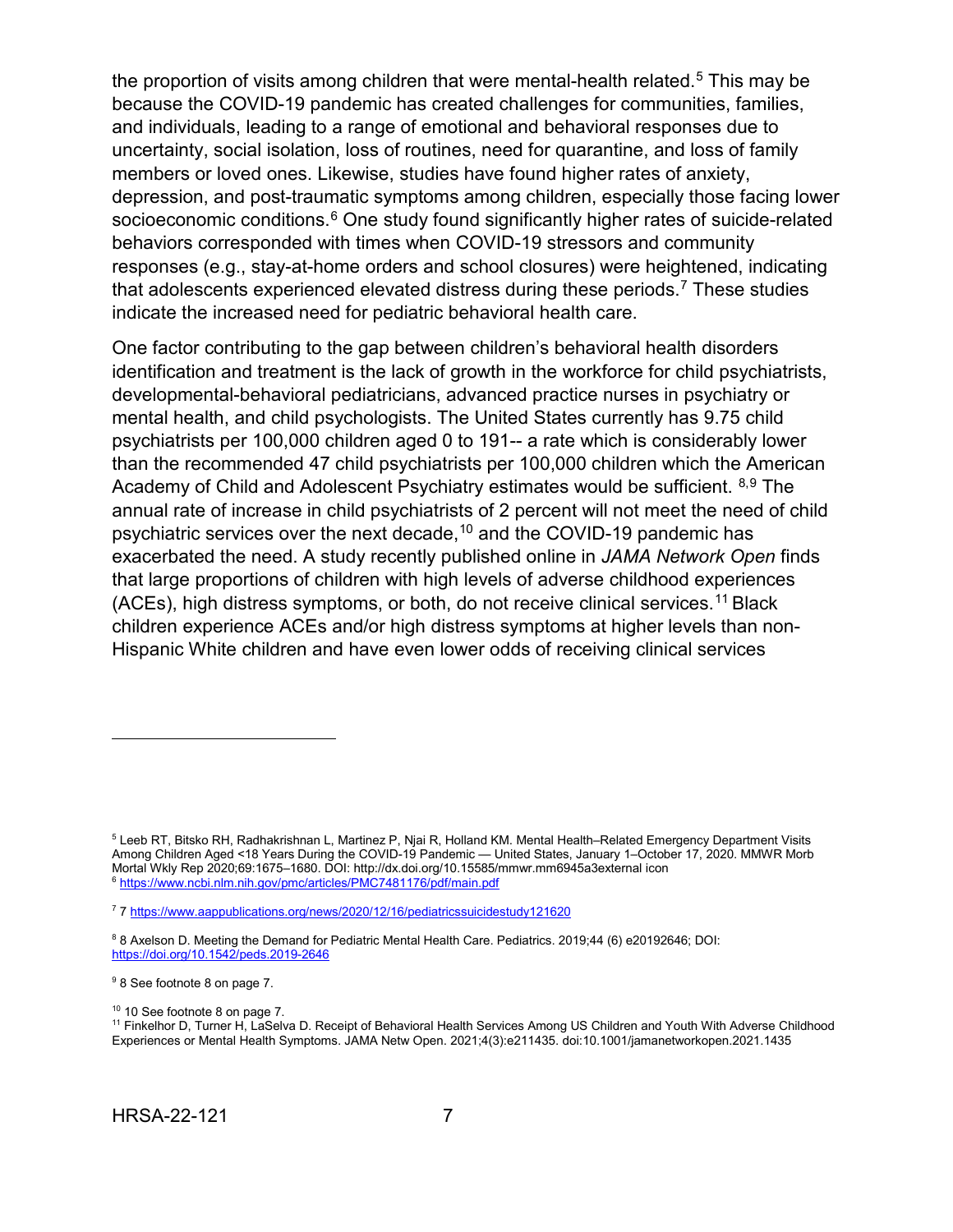compared to White children.<sup>[12,](#page-12-0)[13](#page-12-1)</sup> Often, pediatricians and other pediatric primary care providers (e.g., family physicians, nurse practitioners/advanced practice nurses, and physician assistants), are the first ones to respond in behavioral health disorder identification and service provision. Under-identification of children and adolescents with behavioral disorders occurs because primary care physicians continue to report a lack of training and confidence in treatment of disorders with medication or counseling and addressing behavioral health.[14](#page-12-2)

In addition to under-identification, other barriers may limit access to mental health care. Specifically, primary care physicians report more difficulty obtaining mental health services for their patients as compared to other specialty services, limited time during the primary care visit, and a lack of adequate payment mechanisms. Additionally, current primary care pediatric residency programs and rotations typically do not adequately address behavioral health. Both under-identification of behavioral disorders and the lack of access to needed services may lead to conditions severe enough to impair child, adolescent, and family functioning, school performance, and safety.

This PMHCA funding opportunity will address this multi-faceted issue. Since the early 2000s, there has been growth in the formation of statewide or regional networks across the United States that provide consultation, training, technical assistance, and care coordination support to pediatric primary care sites. Currently, pediatric primary care providers who serve approximately 72 percent of children and adolescents in the United States have access to networks that provide pediatric behavioral health care through telephone and telehealth consultation.[15](#page-12-3) Data suggest that pediatric primary care providers who use these networks continue to use them to care for new and on-going behavioral health concerns in their patient populations. However, funding for these networks is fragmented, creating sustainability challenges and making it difficult to expand these networks. Additionally, segments of the United States do not have HRSAfunded pediatric mental health access networks, including states in the West and Southwest, the South, the Great Lakes region, U.S. territories, and Tribal communities.

Many states are using pediatric mental health care access models to improve provider access to behavioral clinicians. Specifically, these models connect pediatric primary

<span id="page-12-0"></span><sup>&</sup>lt;sup>12</sup> See footnote 11 on page 8.

<span id="page-12-1"></span><sup>13</sup> <https://www.childtrends.org/publications/prevalence-adverse-childhood-experiences-nationally-state-race-ethnicity>

<span id="page-12-2"></span><sup>14</sup> Horwitz SM, Storfer-Isser A, Kerker BD, et al. Barriers to the Identification and Management of Psychosocial Problems: Changes From 2004 to 2013. *Acad Pediatr*. 2015;15(6):613-620. doi:10.1016/j.acap.2015.08.006

<span id="page-12-3"></span><sup>&</sup>lt;sup>15</sup> HRSA MCHB-funded Pediatric Mental Health Care Access Program (PMHCA)[. https://mchb.hrsa.gov/training/pgm-pmhca.asp](https://mchb.hrsa.gov/training/pgm-pmhca.asp) . Calculation of number of children and adolescents 0-17 in HRSA MCHB PMHCA-funded states/total U.S. population of children and adolescents 0-17.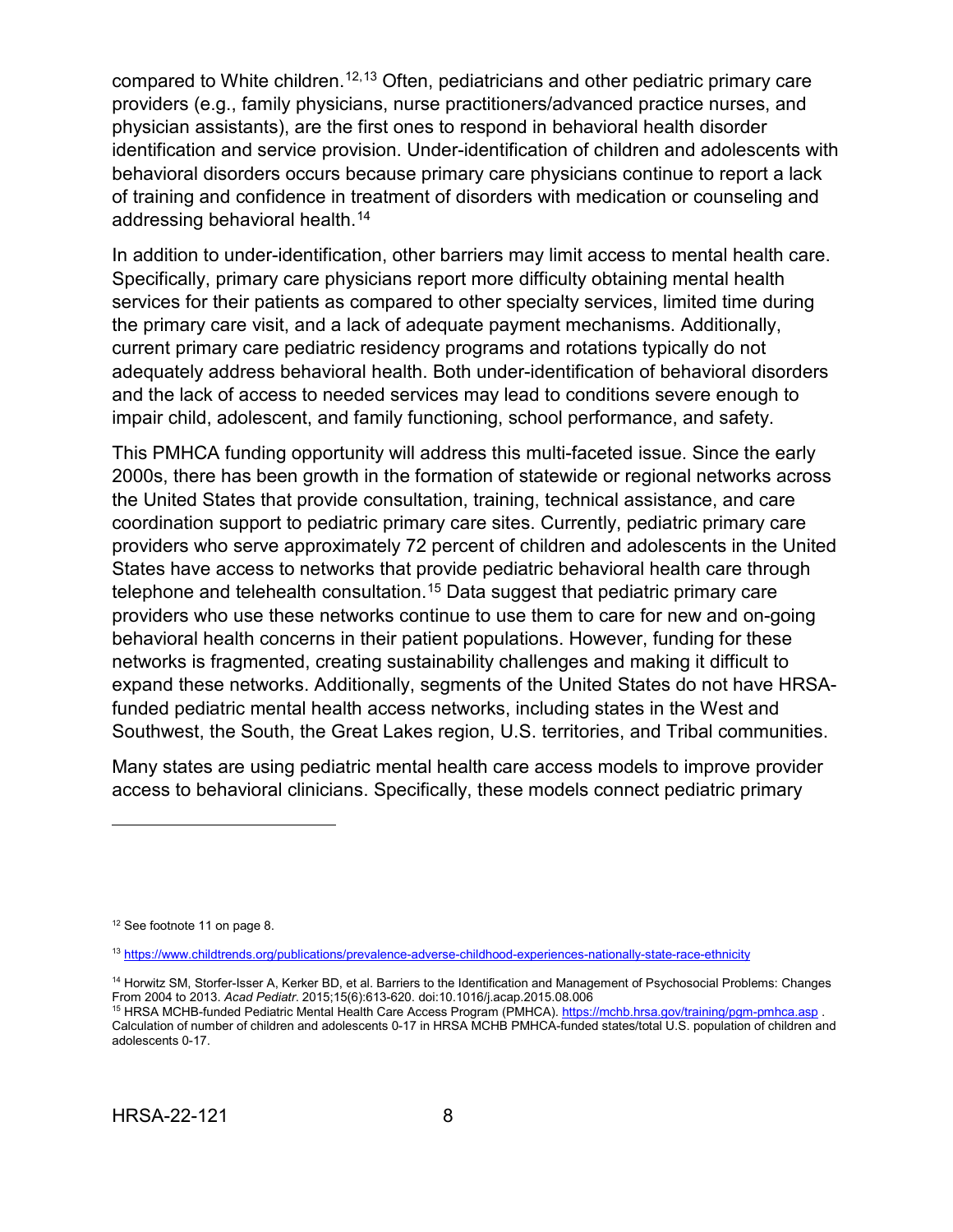care providers and practices with either a child and adolescent psychiatrist and/or an independently licensed behavioral clinician (e.g., psychologist, social worker, or behavioral health counselor) who is part of a statewide mental health or regional team. These connections are made through tele-consultation programs. A recent RAND study found that 12.3 percent of children in states with HRSA-funded PMHCA programs had received behavioral health services while only 9.5 percent of children in states without such programs received these services.<sup>[16](#page-13-0)</sup> The study's authors concluded that federal investments to expand programs like PMHCA could significantly increase the number of children receiving mental health services.

Providers may seek consultation from PMHCA networks for general questions related to child psychiatry and behavioral health, diagnostic questions, the identification of behavioral health professionals and other resources in communities, medication evaluations, and medication questions. PMHCA networks assist with referral to behavioral health professionals as needed. Existing models also provide pediatric primary care providers with on-site and virtual training on a range of topics, including but not limited to psychiatric disorders and medications, new or updated screening and treatment protocols, and practice transformation processes to improve the integration of primary care and behavioral health. Currently, PMHCA programs are addressing increases in behavioral health concerns among children and adolescents related to the COVID-19 pandemic, including increases in anxiety, depression, and suicidal ideation and attempts. Many PMHCA programs also are supporting resilience strategies among families and enrolled and participating providers. With greater shortages of behavioral clinicians in rural and other underserved areas, targeting these areas to improve pediatric behavioral health care access is especially important. Among 1,253 rural counties with populations of 2,500 to 20,000, nearly three-fourths of these counties lack a psychiatrist, and 95 percent lack a child psychiatrist.<sup>[17](#page-13-1)</sup> Currently, 65 percent of residents in rural areas receive behavioral health services from primary care providers<sup>18</sup>. Without intervention, these shortages are expected to continue as more than 90 percent of all psychologists and psychiatrists and 80 percent of professionals with Masters in Social Work practice exclusively in metropolitan areas<sup>19</sup>. Behavioral health challenges in rural and other underserved areas include chronic shortages of

<span id="page-13-0"></span><sup>16</sup> <https://www.rand.org/news/press/2019/07/15.html>

<span id="page-13-2"></span><span id="page-13-1"></span><sup>17</sup> Gamm, L., Stone, S., & Pittman, S. (2003). Mental Health and Mental Disorders - A Rural Challenge: A Literature Review, in Rural Healthy People 2010: A companion document to Healthy People 2010. College Station: Southwest Rural Health Research Center <sup>18</sup> Health Resources and Services Administration. (2011, June). Rural behavioral health programs and promising practices. Retrieved March 2021 from Health Resources and Services Administration: <http://www.hrsa.gov/ruralhealth/pdf/ruralbehavioralmanual05312011.pdf>

<span id="page-13-3"></span><sup>19</sup> Rural Health Information Hub. Rural Mental Health (2018). Retrieved 11/2021. healthinfo.org/topics/mental-health.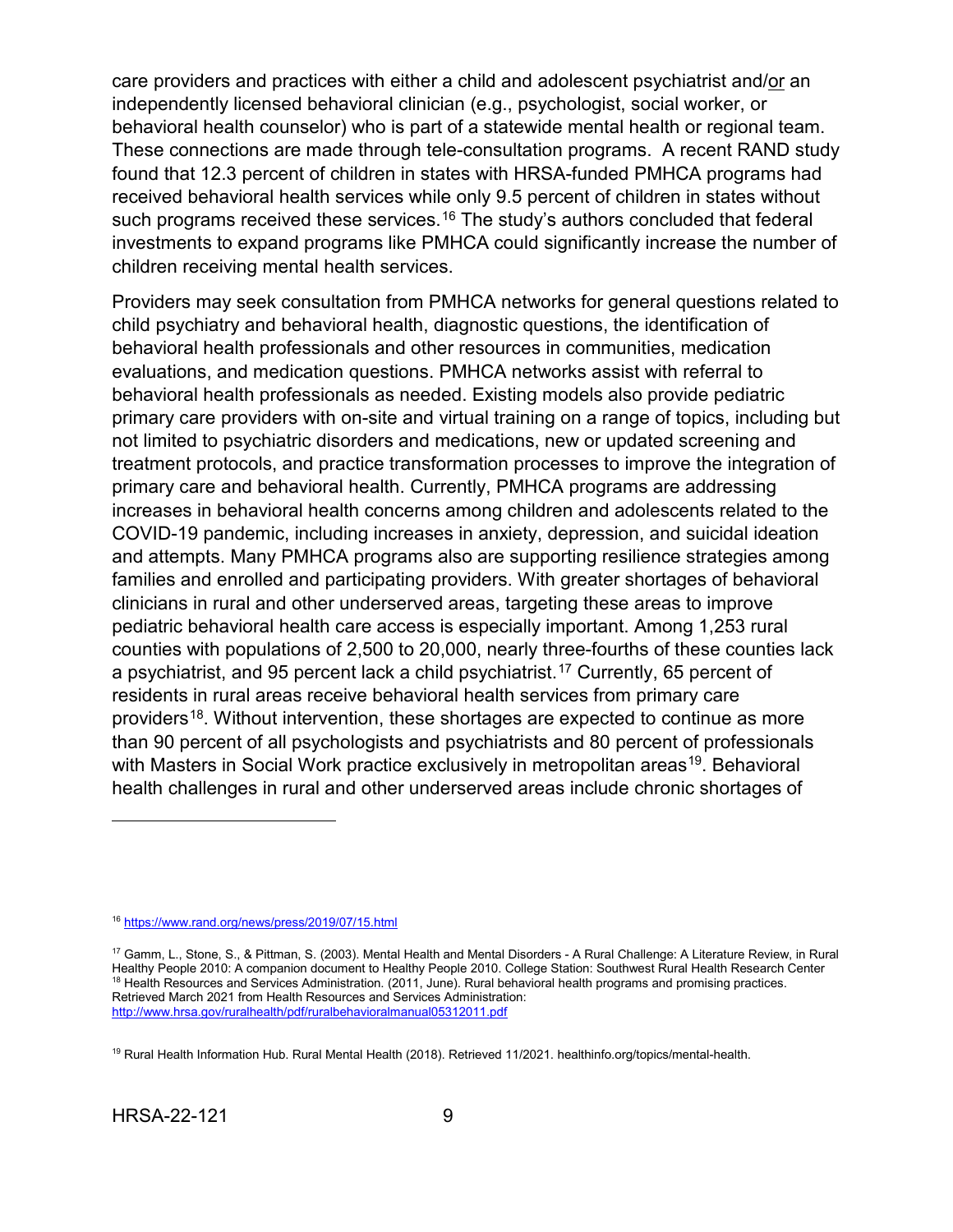behavioral health professionals; lengthy travel distances to find care; lack of public transportation; social stigma of needing or receiving mental health care; and desire to maintain anonymity.[20](#page-14-0)

The ARP-PMHCA awards will support recipients who demonstrate that they have or can build the needed infrastructure and resources to provide HRSA-funded telehealth (including telephone) consultation and referral services statewide or in regions of a state and provide the resources to enable primary care providers and other providers to utilize these supports.

This funding opportunity may support access to reliable, high-speed broadband technology for pediatric primary care providers and other providers receiving services from the networks. Research indicates that telehealth can improve access to care, reduce health care costs, improve health outcomes, and address workforce shortages in rural and other underserved areas<sup>21</sup>. The use of web-based technology, including distance-learning modalities, will ensure that pediatric primary care providers and other providers who cannot participate in on-site learning sessions will receive on-going education, training, and peer-to-peer exchange. Adopting principles of adult learning and effective education models utilizing available technologies such as e-learning systems, course management software, web-based conferencing, and social media and social networking tools will further facilitate workforce development.

Current PMHCA recipients achieved the following successes in Fiscal Year 2020:

- Over 4,500 PCPs in 21 states enrolled in a statewide or regional PMHCA program.
- Approximately 3,000 tele-consultation sessions were provided to PCPs.
- Approximately 3,000 children and adolescents overall were served by pediatric PCPs who contacted the pediatric mental health team.
- Approximately 2,000 children and adolescents living in rural and underserved counties were served by pediatric PCPs who contacted the pediatric mental health team.

MCHB is committed to promoting equity in health programs for mothers, children, and families. As such, the definition of equity provides a foundation for the development of

<span id="page-14-0"></span><sup>20</sup> See footnote 20 on page 10.

<span id="page-14-1"></span><sup>&</sup>lt;sup>21</sup> The National Academies of Sciences, Engineering, Medicine. The Role of Telehealth in an Evolving Health Care Environment Workshop Summary (2012). Retrieved 11/2021. [http://www.nationalacademies.org/hmd/Reports/2012/The-Role-of-Telehealth-in-an-](http://www.nationalacademies.org/hmd/Reports/2012/The-Role-of-Telehealth-in-an-Evolving-Health-Care-Environment.aspx)[Evolving-Health-Care-Environment.aspx](http://www.nationalacademies.org/hmd/Reports/2012/The-Role-of-Telehealth-in-an-Evolving-Health-Care-Environment.aspx) .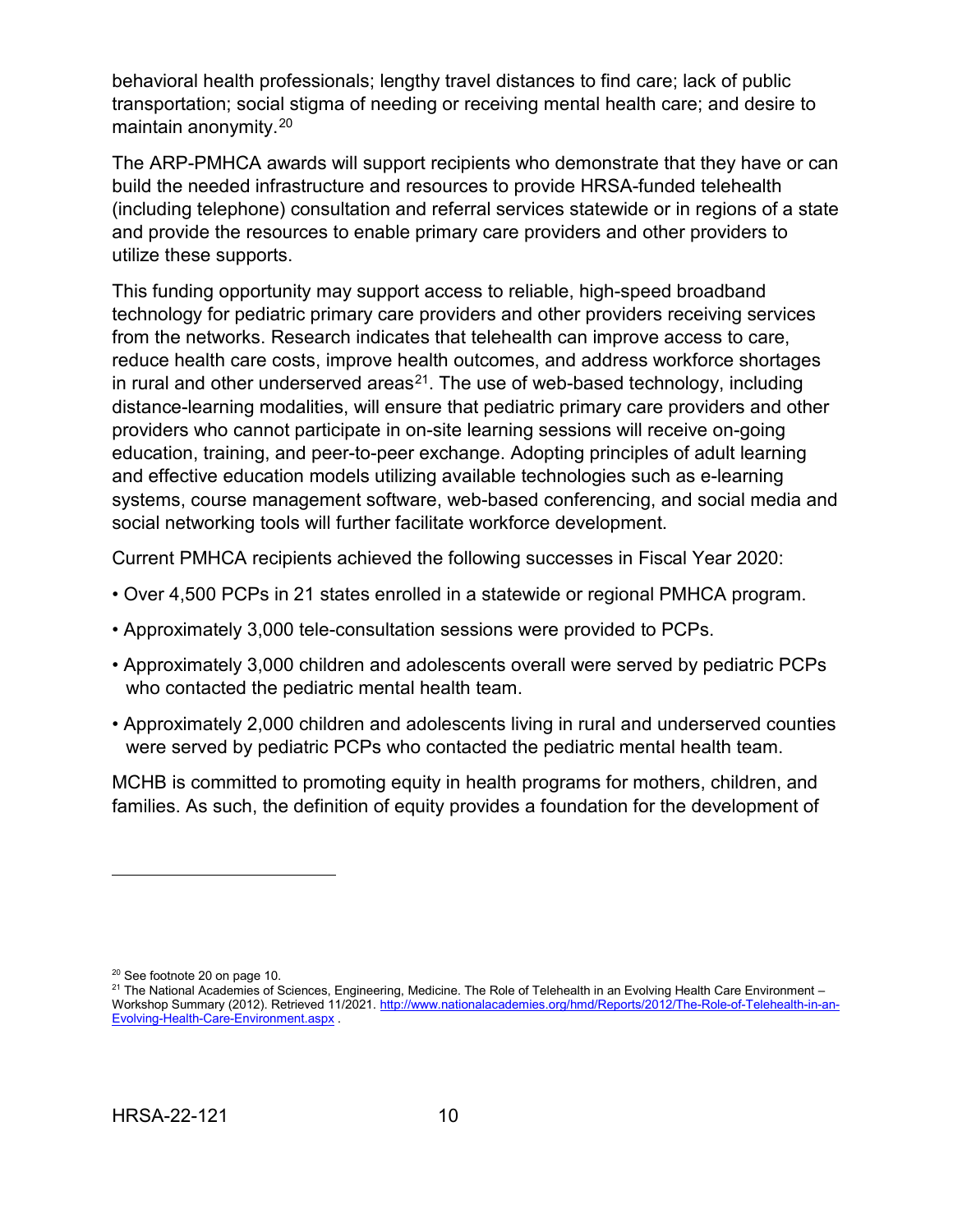programs that intend to reach underserved communities and improve equity among all communities.

Definition of Equity: The consistent and systematic fair, just, and impartial treatment of all individuals, including individuals who belong to underserved communities that have been denied such treatment, such as Black, Latino, Indigenous and Native American persons, Asian Americans and Pacific Islanders and other persons of color; members of religious minorities; lesbian, gay, bisexual, transgender, and queer (LGBTQ+) persons; persons with disabilities; persons who live in rural areas; and persons otherwise adversely affected by persistent poverty or inequality.<sup>[22](#page-15-2)</sup>

In response to the COVID-19 public health emergency, MCHB continues to prioritize meeting emerging needs, including routine childhood vaccinations and well-child visits; funding telehealth expansion; and supporting vaccination, testing, contact tracing, and slowing the spread of the coronavirus. MCHB is committed to supporting states, jurisdictions, and tribes to provide services safely to MCH populations, and encourages them to follow appropriate CDC, state, and local health department guidance. Read more about MCHB's response to COVID-19 at [https://mchb.hrsa.gov/coronavirus](https://mchb.hrsa.gov/coronavirus-frequently-asked-questions)[frequently-asked-questions.](https://mchb.hrsa.gov/coronavirus-frequently-asked-questions)

## <span id="page-15-0"></span>**II. Award Information**

## <span id="page-15-1"></span>**1. Type of Application and Award**

#### Type(s) of applications sought: New

HRSA will provide funding in the form of a cooperative agreement. A cooperative agreement is a financial assistance mechanism where HRSA anticipates substantial involvement with the recipient during performance of the project.

#### **HRSA program involvement will include**:

- Providing the services of experienced HRSA personnel to participate in the planning and development of all phases of this cooperative agreement;
- Participating in appropriate meetings, committees, conference calls, and working groups related to the cooperative agreement and its projects;

<span id="page-15-2"></span><sup>&</sup>lt;sup>22</sup> Executive Order 13985 on Advancing Racial Equity and Support for Underserved Communities Through the Federal Government, 86 FR 7009, at § 2(a) (Jan. 20, 2021), [https://www.govinfo.gov/content/pkg/FR-2021-01-25/pdf/2021-01753.pdf.](https://www.govinfo.gov/content/pkg/FR-2021-01-25/pdf/2021-01753.pdf)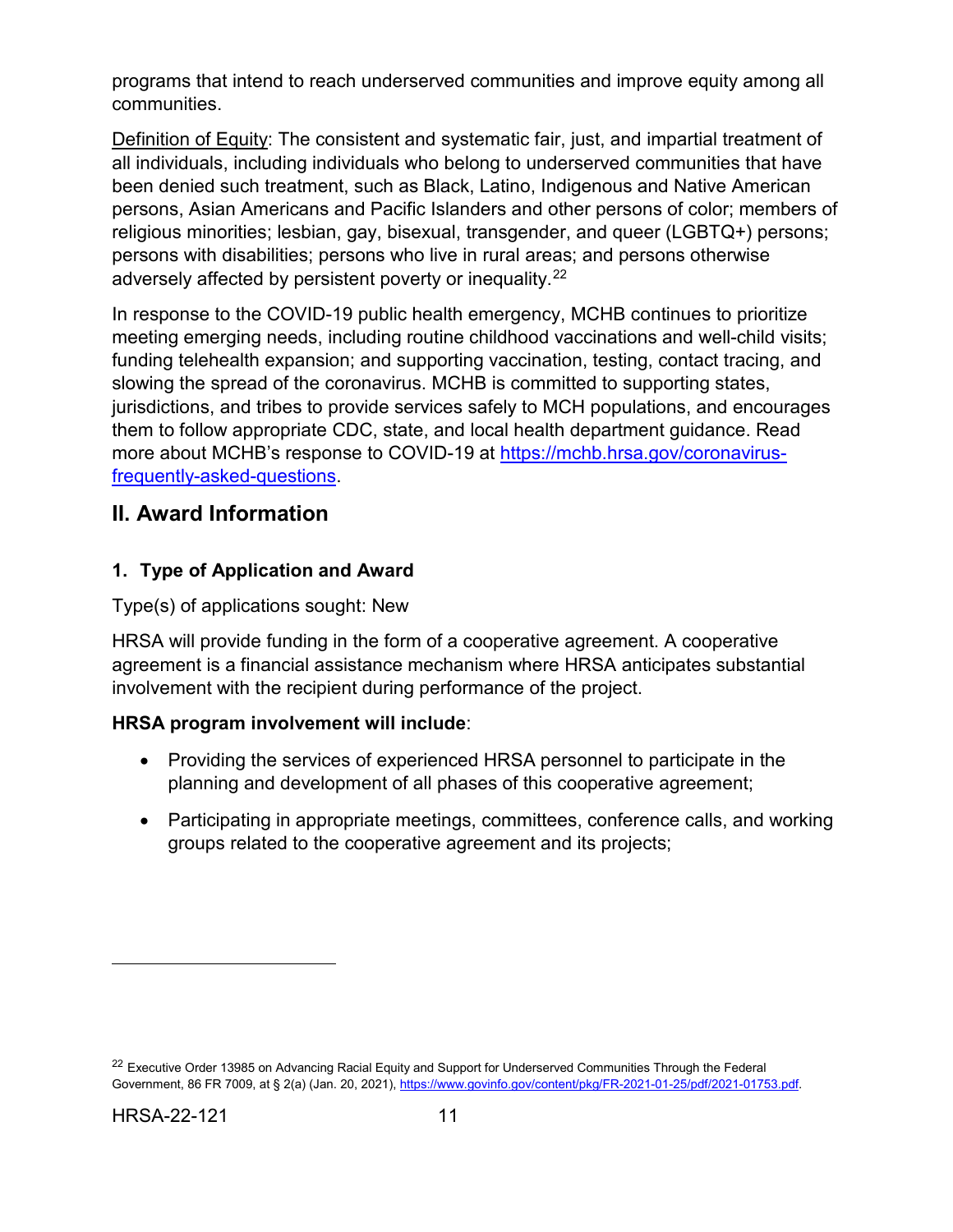- Conducting ongoing review of the establishment and implementation of activities, procedures, measures, and tools for accomplishing the goals and objectives of the cooperative agreement;
- Providing assistance establishing effective collaborative relationships and technical assistance opportunities with federal and state contacts, HRSA-funded programs, and other entities that may be relevant for the successful completion of tasks and activities identified in the approved scope of work;
- Reviewing and providing advisory input on written documents, including information and materials, training materials, screening/assessment/treatment protocols and activities conducted under the auspices of the cooperative agreement;
- Participating with award recipients in peer-to-peer information exchange and the dissemination of project findings, best practices, and lessons learned from the project; and participating in the planning of all-recipient annual meeting and quarterly webinars;
- Conducting a site visit with each recipient during the performance period;
- Disseminating information on the program through conference presentations, journal articles; and
- Facilitating recipient consultation with HRSA evaluation contractor and American Rescue Plan - PMHCA Innovation Center (Technical Assistance) contractor.

#### **The cooperative agreement recipient's responsibilities will include:**

- Meeting with the federal project officer at the time of the award to review the current strategies and to ensure the project and goals align with HRSA priorities for this activity;
- Providing ongoing, timely communication and collaboration with the federal project officer, including holding regular check-ins with the federal project officer;
- Providing ongoing, timely communication and collaboration with the HRSA Grants Management Specialist;
- Collaborating with HRSA on ongoing review of activities, procedures and budget items, information/publications prior to dissemination, contracts and interagency agreements;
- Collaborating with HRSA and HRSA evaluation contractor on HRSA's Pediatric Mental Health Care Access Program evaluation, capacity-building and support activities. Award recipient participation may include responding to surveys, which are typically administered in the fall during Years 2, 3, and 4, participating in interviews, providing other reports upon request from HRSA, and participating in ongoing capacity-building webinars. HRSA encourages award recipients to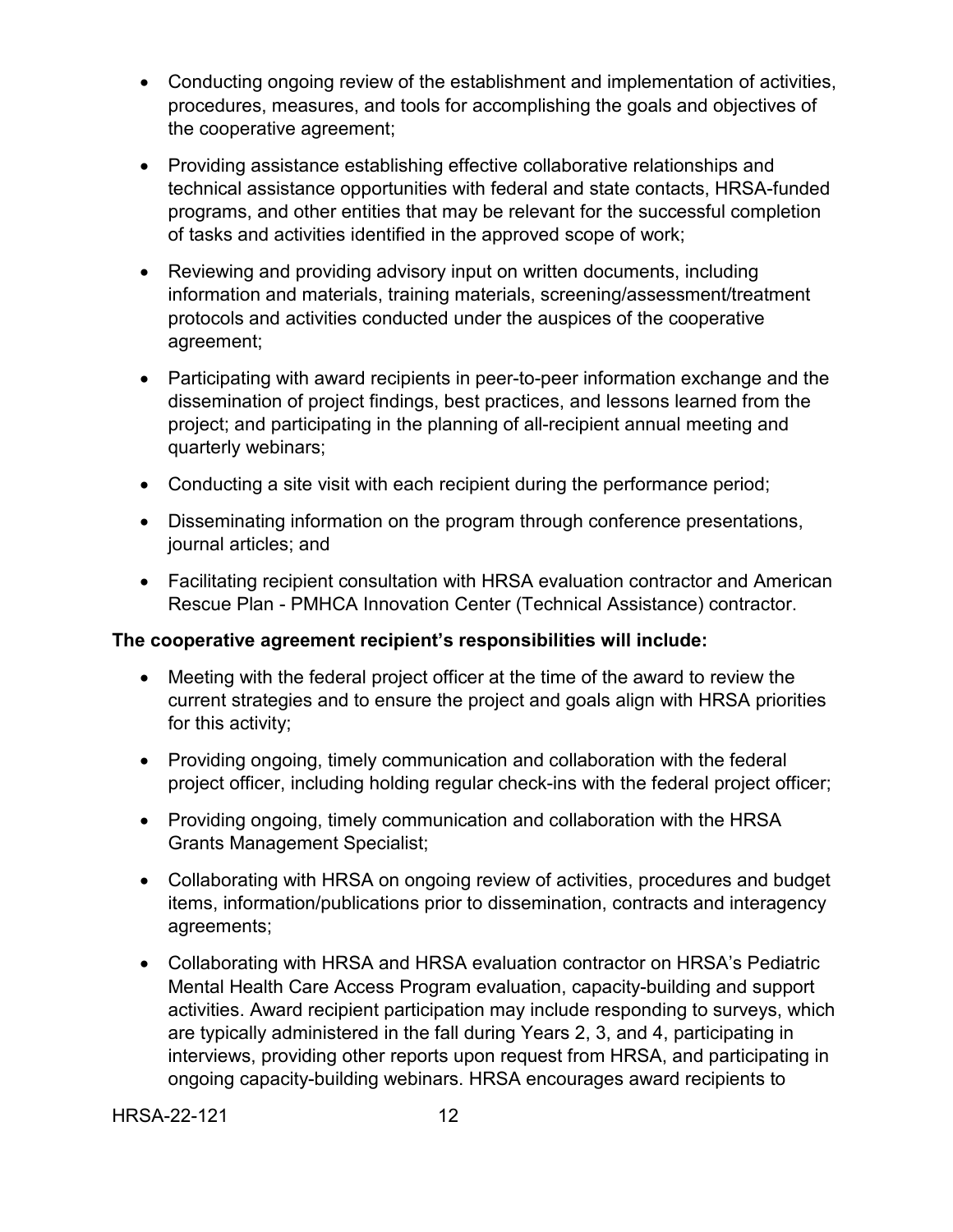consult with the evaluation contractor carefully on the timeline for HRSA survey administration before administering award recipient-sponsored surveys to reduce burden on enrolled and participating providers;

- Collaborating with HRSA and PMHCA Innovation Center contractor to enhance program capacity to effectively implement models that promote behavioral health integration into pediatric primary care using telehealth. Award recipients will participate in a national network of PMHCA programs and engage with the PMHCA Innovation Center contractor which will provide technical assistance, resources, peer-to-peer learning and support; identify effective and innovative models of training and care; implement program and policy options to strengthen and sustain PMHCA programs. Award recipients will participate in state data collection and analysis efforts; and demonstrate program impact.
- Establishing contacts relevant to the project's mission such as federal and nonfederal partners, and other HRSA programs that may be relevant to the project's mission (see list on p. 4);
- Assuring that all recipient administrative data and performance measure reports, as designated by HRSA, will be completed and submitted on time; and
- Providing technical support for the initiation and sustainment of telehealth activities in PMHCA programs to advance tele-consultation, training, technical assistance, and care coordination support to enrolled and participating providers.

#### <span id="page-17-1"></span>**2. Summary of Funding**

HRSA estimates approximately \$4,450,000 to be available annually to fund up to 10 recipients over 4 years.

You may apply for a ceiling amount of up to \$445,000 total cost (includes both direct and indirect, facilities and administrative costs) per year. The period of performance is July 1, 2022 through June 30, 2026 (4 years). Funding beyond the first year is subject to satisfactory recipient performance, and a decision that continued funding is in the best interest of the Federal Government.

All HRSA awards are subject to the Uniform Administrative Requirements, Cost Principles, and Audit Requirements at [45 CFR part 75.](http://www.ecfr.gov/cgi-bin/retrieveECFR?gp=1&SID=4d52364ec83fab994c665943dadf9cf7&ty=HTML&h=L&r=PART&n=pt45.1.75)

## <span id="page-17-2"></span>**III. Eligibility Information**

#### <span id="page-17-0"></span>**1. Eligible Applicants**

States, political subdivisions of states, and Indian Tribes and tribal organizations (as defined in section 4 of the Indian Self-Determination and Education Assistance Act (25 U.S.C. § 450b)) that are not currently funded under HRSA-18-122, HRSA-19-096, and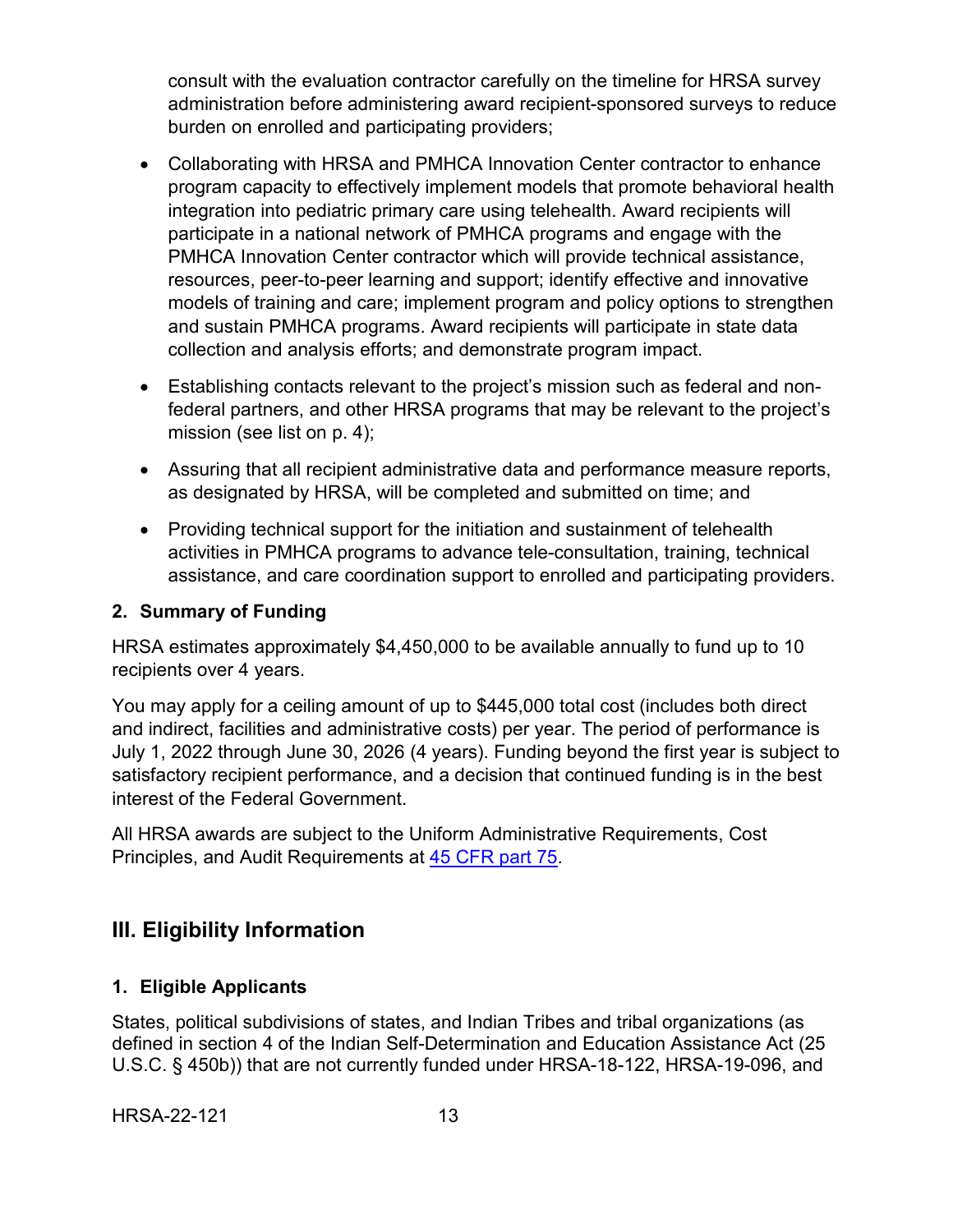HRSA-21-122 are eligible to apply (i.e., existing recipients of HRSA PMHCA awards or other entities within funded states are not eligible to apply).

Please note that Indian Tribes and Tribal organizations in states with existing awards are eligible to apply separately; however, other eligible applicants that are currently receiving HRSA PMHCA awards are not eligible to apply. The reference to states or political subdivisions includes Freely Associated States with compacts for U.S. assistance, bona fide agents of state and local governmental agencies, and institutions specifically written into state law as political subdivisions of states. Web site URL to currently-funded PMHCA projects:

<https://mchb.hrsa.gov/training/projects.asp?program=34>

## <span id="page-18-0"></span>**2. Cost Sharing/Matching**

Cost sharing/matching is required for this program.

The Secretary may not award a cooperative agreement under the statutory authority for the program unless the applicant state, political subdivision of a state, Indian Tribe, or Tribal organization involved agrees, with respect to the costs to be incurred by the state, political subdivision of a state, Indian tribe, or tribal organization in carrying out the purpose described in the statutory authority, to make available non-federal contributions (in cash or in-kind) in each year from years 1–4 toward such costs in an amount that is not less than 20 percent of federal funds provided in the cooperative agreement. For example, the match would be \$89,000 for an award in the amount of \$445,000.

#### <span id="page-18-1"></span>**3. Other**

HRSA may not consider an application for funding if it contains any of the nonresponsive criteria below:

- Exceeds the ceiling amount
- Fails to satisfy the deadline requirements referenced in [Section IV.4](#page-35-0)

NOTE: Multiple applications from an eligible entity (i.e., an organization) are not allowable.

NOTE: Multiple applications to serve an area that does not currently have a HRSA PMHCA program are allowable if not submitted by the same organization.

HRSA will only accept your **last** validated electronic submission, under the correct funding opportunity number, before the Grants.gov application due date as the final and only acceptable application.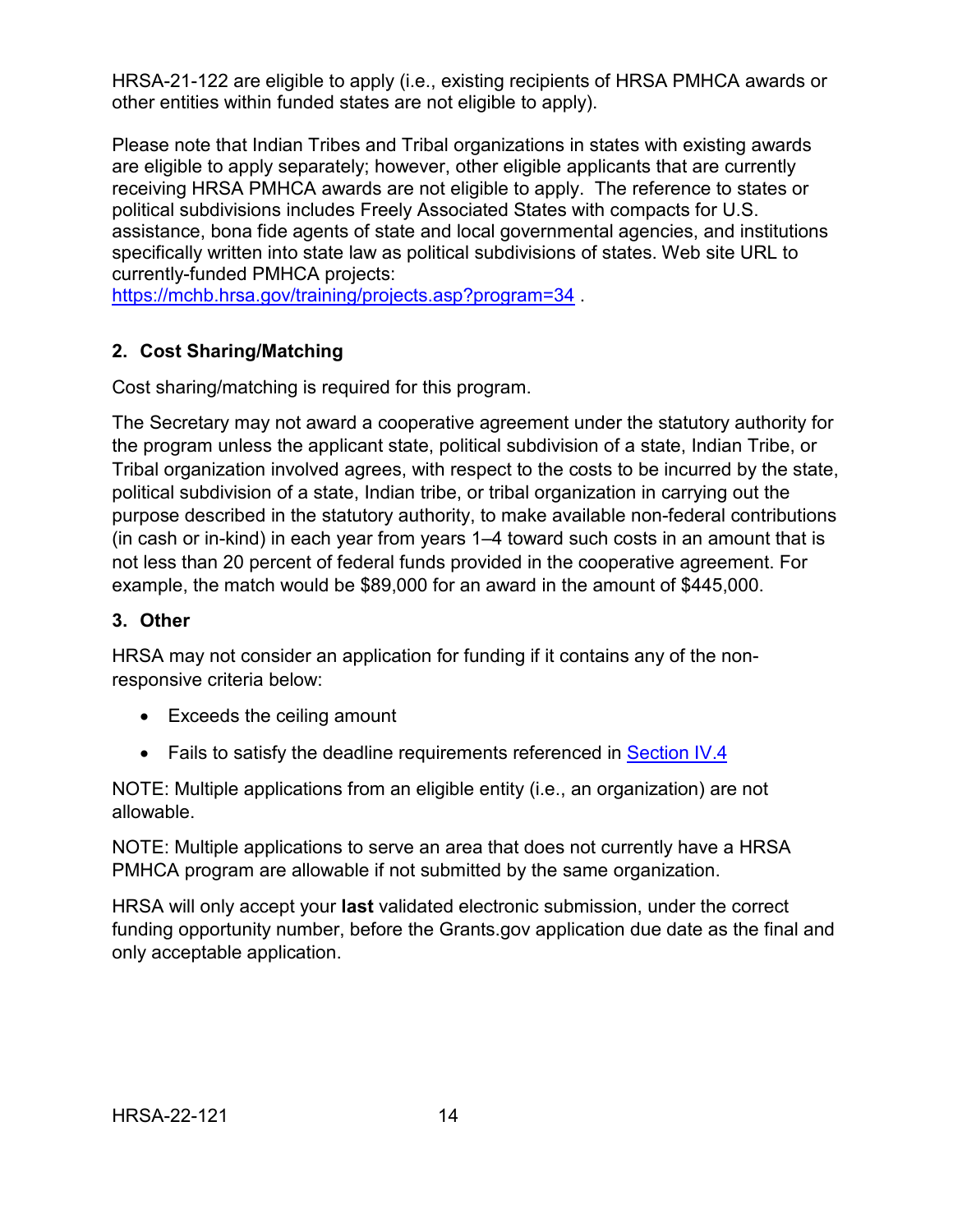# <span id="page-19-0"></span>**IV. Application and Submission Information**

### <span id="page-19-1"></span>**1. Address to Request Application Package**

HRSA *requires* you to apply electronically. HRSA encourages you to apply through [Grants.gov](https://www.grants.gov/) using the SF-424 workspace application package associated with this notice of funding opportunity (NOFO) following the directions provided at [Grants.gov: HOW TO](http://www.grants.gov/applicants/apply-for-grants.html)  [APPLY FOR GRANTS.](http://www.grants.gov/applicants/apply-for-grants.html)

The NOFO is also known as "Instructions" on Grants.gov. You must select "Subscribe" and provide your email address for HRSA-22-121 in order to receive notifications including modifications, clarifications, and/or republications of the NOFO on Grants.gov. You will also receive notifications of documents placed in the RELATED DOCUMENTS tab on Grants.gov that may affect the NOFO and your application. *You are ultimately responsible for reviewing the [For Applicants](https://www.grants.gov/web/grants/applicants.html) page for all information relevant to this NOFO.*

## <span id="page-19-2"></span>**2. Content and Form of Application Submission**

## **Application Format Requirements**

Section 4 of HRSA's *SF-424 [Application](http://www.hrsa.gov/grants/apply/applicationguide/sf424guide.pdf) Guide* provides general instructions for the budget, budget narrative, staffing plan and personnel requirements, assurances, certifications, etc. You must submit the information outlined in the HRSA *SF-424 Application Guide* in addition to the program-specific information below. You are responsible for reading and complying with the instructions included in HRSA's *[SF-424](http://www.hrsa.gov/grants/apply/applicationguide/sf424guide.pdf) [Application Guide](http://www.hrsa.gov/grants/apply/applicationguide/sf424guide.pdf)* except where instructed in the NOFO to do otherwise. You must submit the application in the English language and in the terms of U.S. dollars (45 CFR  $§ 75.11( a )$ .

See Section 8.5 of the HRSA *SF-424 Application Guide* for the Application Completeness Checklist.

## **Application Page Limitation**

HRSA-22-121 15 The total size of all uploaded files included in the page limit shall not exceed the equivalent of **60 pages** when printed by HRSA. The page limit includes the project and budget narratives, attachments, and letters of commitment and support required in the *Application Guide* and this NOFO. Please note: Effective April 22, 2021, the abstract is no longer an attachment that counts in the page limit. The abstract is the standard form "Project Abstract Summary." Standard OMB-approved forms that are included in the workspace application package do not count in the page limit. If you use an OMBapproved form that is not included in the workspace application package for HRSA-21- 122, it may count against the page limit. Therefore, we strongly recommend you only use Grants.gov workspace forms associated with this NOFO to avoid exceeding the page limit. Indirect Cost Rate Agreement and proof of non-profit status (if applicable) do not count in the page limit. **It is therefore important to take appropriate measures to ensure your application does not exceed the specified page limit. Any application**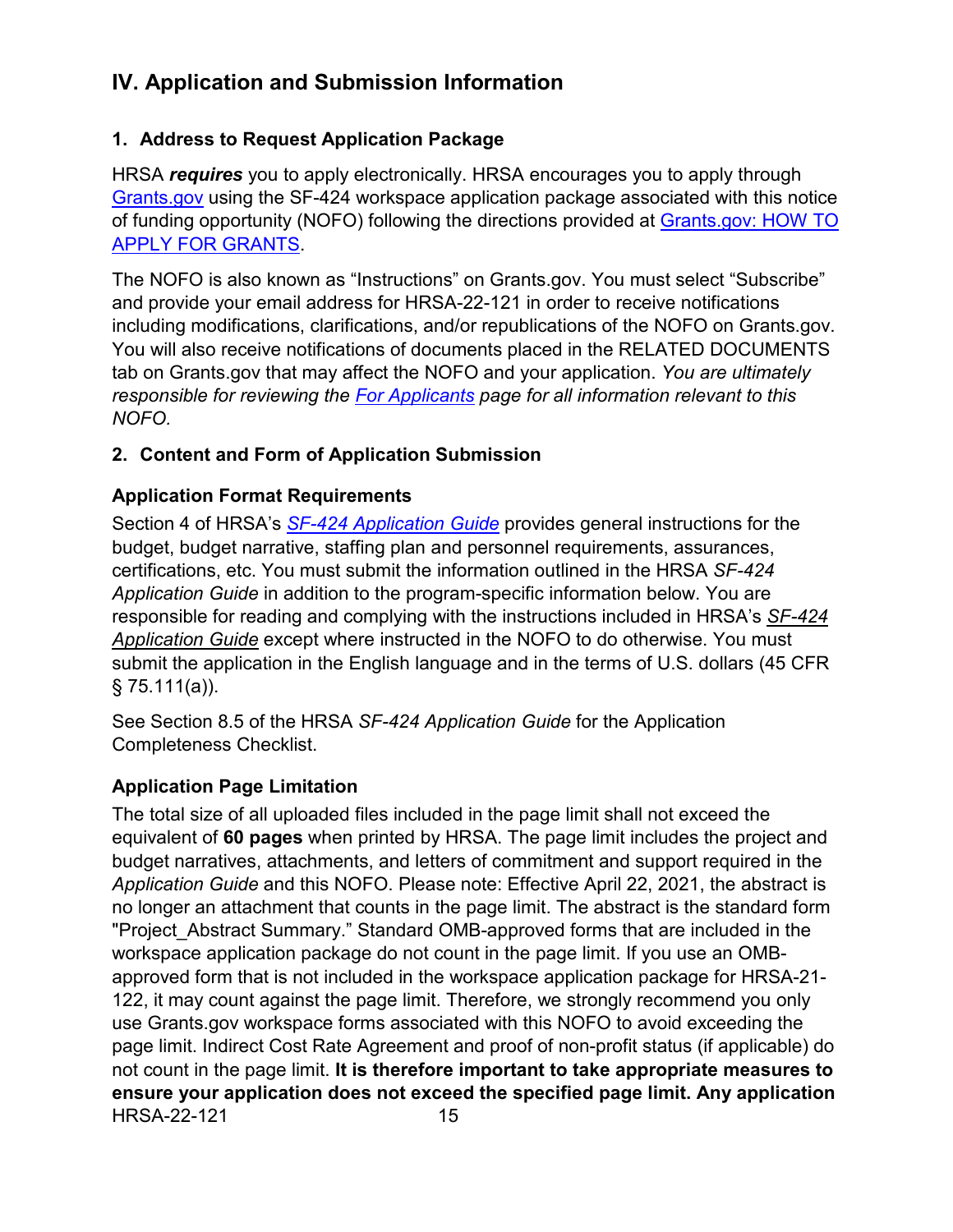**exceeding the page limit of 60 will not be read, evaluated, or considered for funding.** 

**Applications must be complete, within the maximum specified page limit, and validated by Grants.gov under the correct funding opportunity number prior to the deadline. Debarment, Suspension, Ineligibility, and Voluntary Exclusion Certification**

- 1) You certify on behalf of the applicant organization, by submission of your proposal, that neither you nor your principals are presently debarred, suspended, proposed for debarment, declared ineligible, or voluntarily excluded from participation in this transaction by any federal department or agency.
- 2) Failure to make required disclosures can result in any of the remedies described in [45 CFR § 75.371,](https://www.ecfr.gov/cgi-bin/retrieveECFR?gp=1&SID=4d52364ec83fab994c665943dadf9cf7&ty=HTML&h=L&r=PART&n=pt45.1.75#se45.1.75_1371) including suspension or debarment. (See also 2 CFR parts 180 and 376, and 31 U.S.C. § 3354).
- 3) If you are unable to attest to the statements in this certification, you must include an explanation in *Attachment 8: Other Relevant Documents*.

See Section 4.1 viii of HRSA's *SF-424 [Application Guide](http://www.hrsa.gov/grants/apply/applicationguide/sf424guide.pdf)* for additional information on all certifications.

## **Temporary Reassignment of State and Local Personnel during a Public Health Emergency**

Section 319(e) of the Public Health Service (PHS) Act provides the Secretary of the Department of Health and Human Services (HHS) with discretion upon request by a state or tribal organization to authorize the temporary reassignment of state, Tribal, and local personnel during a declared federal public health emergency. The temporary reassignment provision is applicable to state, tribal, and local public health department or agency personnel whose positions are funded, in full or part, under PHS programs and allows such personnel to immediately respond to the public health emergency in the affected jurisdiction. Funds provided under the award may be used to support personnel who are temporarily reassigned in accordance with § 319(e). Please reference detailed information available on the HHS Office of the Assistant Secretary for [Preparedness and Response \(ASPR\)](http://www.phe.gov/Preparedness/legal/pahpa/section201/Pages/default.aspx) website.

## **Program-Specific Instructions**

In addition to application requirements and instructions in Section 4 of HRSA's *[SF-424](http://www.hrsa.gov/grants/apply/applicationguide/sf424guide.pdf) [Application Guide](http://www.hrsa.gov/grants/apply/applicationguide/sf424guide.pdf)* (including the budget, budget narrative, staffing plan and personnel requirements, assurances, certifications, and abstract), include the following:

## <span id="page-20-0"></span>**i.** *Project Abstract*

Use the Standard OMB-approved Project Abstract Summary Form 2.0 that is included in the workspace application package. Do not upload the abstract as an attachment or it will count toward the page limitation. Please use the guidance below. It is most current and differs slightly from that in Section 4.1.ix of HRSA's *SF-424 [Application Guide.](http://www.hrsa.gov/grants/apply/applicationguide/sf424guide.pdf)*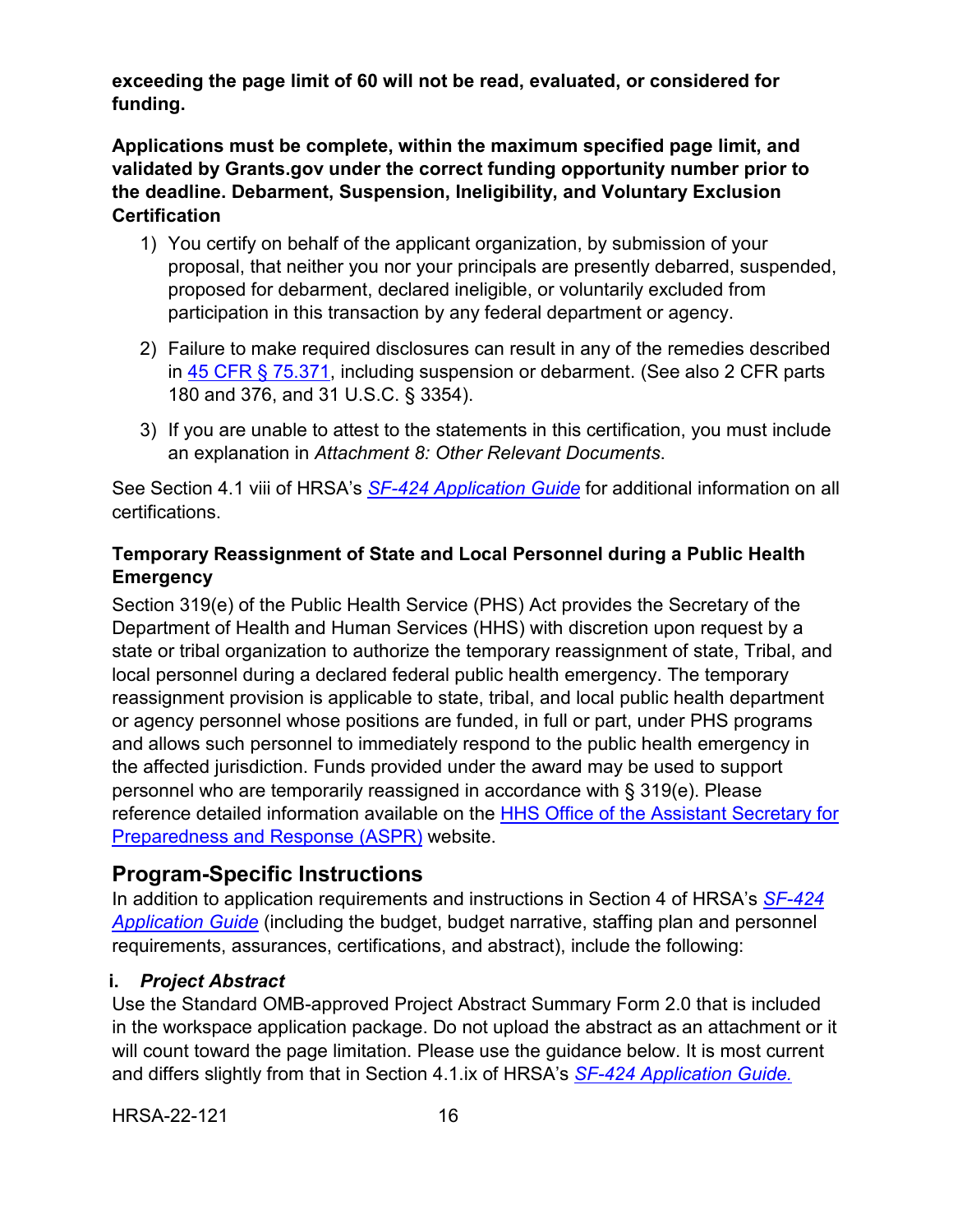Provide a summary of the application in the Project Abstract box of the Project Abstract Summary Form using 4,000 characters or less.

- Address
- Project Director Name
- **Contact Phone Numbers (Voice, Fax)**
- **Email Address**
- Website Address, if applicable
- List all grant program funds requested in the application, if applicable

Because the abstract is often distributed to provide information to the public and Congress, prepare this so that it is clear, accurate, concise, and without reference to other parts of the application. It must include a brief description of the proposed project including the needs to be addressed, the proposed services, and the population group(s) to be served. If the application is funded, your project abstract information (as submitted) will be made available to public websites and/or databases including [USAspending.gov.](http://www.usaspending.gov/)

The body of the abstract **must** include:

Problem: Briefly state the principal needs and problems, which are addressed by the project.

Goals and Objectives: Identify the major goal(s) and objectives for the period of performance.

Methodology: Describe the programs and activities used to attain the objectives.

Coordination: Describe the coordination planned with appropriate national, regional, state, and/or local health agencies to implement the proposed project.

Evaluation: Briefly describe the evaluation methods to be used to assess program outcomes and the effectiveness and efficiency of the project in attaining goals and objectives.

# **NARRATIVE GUIDANCE**

To ensure that you fully address the review criteria, the table below provides a crosswalk between the narrative language and where each section falls within the review criteria. Any forms or attachments referenced in a narrative section may be considered during the objective review.

| <b>Narrative Section</b> | <b>Review Criteria</b> |  |
|--------------------------|------------------------|--|
| Introduction             | $(1)$ Need             |  |
| <b>Needs Assessment</b>  | $(1)$ Need             |  |
| Methodology              | (2) Response           |  |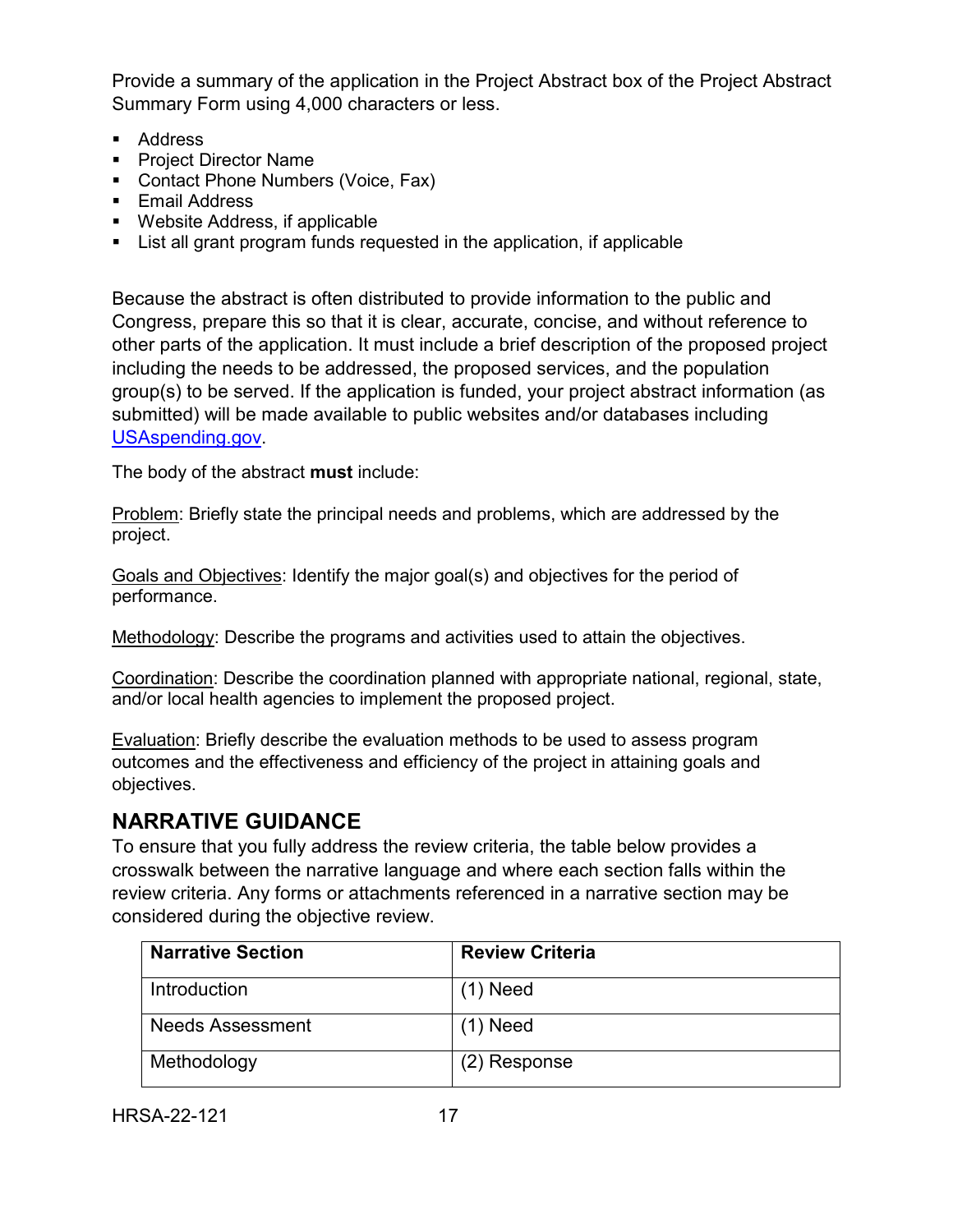| <b>Narrative Section</b>                            | <b>Review Criteria</b>                   |  |
|-----------------------------------------------------|------------------------------------------|--|
| <b>Work Plan</b>                                    | (2) Response and (4) Impact              |  |
| <b>Resolution of Challenges</b>                     | (2) Response                             |  |
| <b>Evaluation and Technical Support</b><br>Capacity | (3) Evaluative Measures, (4) Impact, and |  |
|                                                     | (5) Resources/Capabilities               |  |
| Organizational Information                          | (5) Resources/Capabilities               |  |
| <b>Budget Narrative</b>                             | (6) Support Requested                    |  |

#### <span id="page-22-0"></span>**ii.** *Project Narrative*

This section provides a comprehensive description of all aspects of the proposed project. It should be succinct, self-explanatory, consistent with forms and attachments, and organized in alignment with the sections and format below so that reviewers can understand the proposed project.

Successful applications will contain the information below. Please use the following section headers for the narrative:

- <span id="page-22-2"></span><span id="page-22-1"></span>**INTRODUCTION -- Corresponds to Section V's Review Criterion(a)**  $#1$  **Need** 
	- 1. Briefly describe the purpose of the proposed project.
	- 2. Specify and include:
		- a. If this is a new HRSA-funded project for your state or region (in one or more communities), or if you are planning to build on an existing non HRSA-funded statewide or regional pediatric psychiatric consultation, care coordination support, and provider training program (e.g., pediatric);
		- b. If HRSA funding for this project will be used to complement, without duplicating, other state or grant funded activities with similar goals and expectations to those stated in this NOFO, list the source of any other funding, the amount from each source, and the years funded.
	- **NEEDS ASSESSMENT -- Corresponds to Section V's Review Criterion(a)**  $#1$ [Need](#page-36-2)
		- 1. Describe the need to establish a HRSA-funded or build upon an existing non-HRSA-funded statewide or regional psychiatric consultation, care coordination support and provider training program that expands pediatric primary care and behavioral clinicians' capacity to screen, treat and refer children and adolescents with behavioral disorders. Include an assessment of need to achieve health equity related to racial and ethnic and geographic disparities in access to care especially in rural and other underserved areas;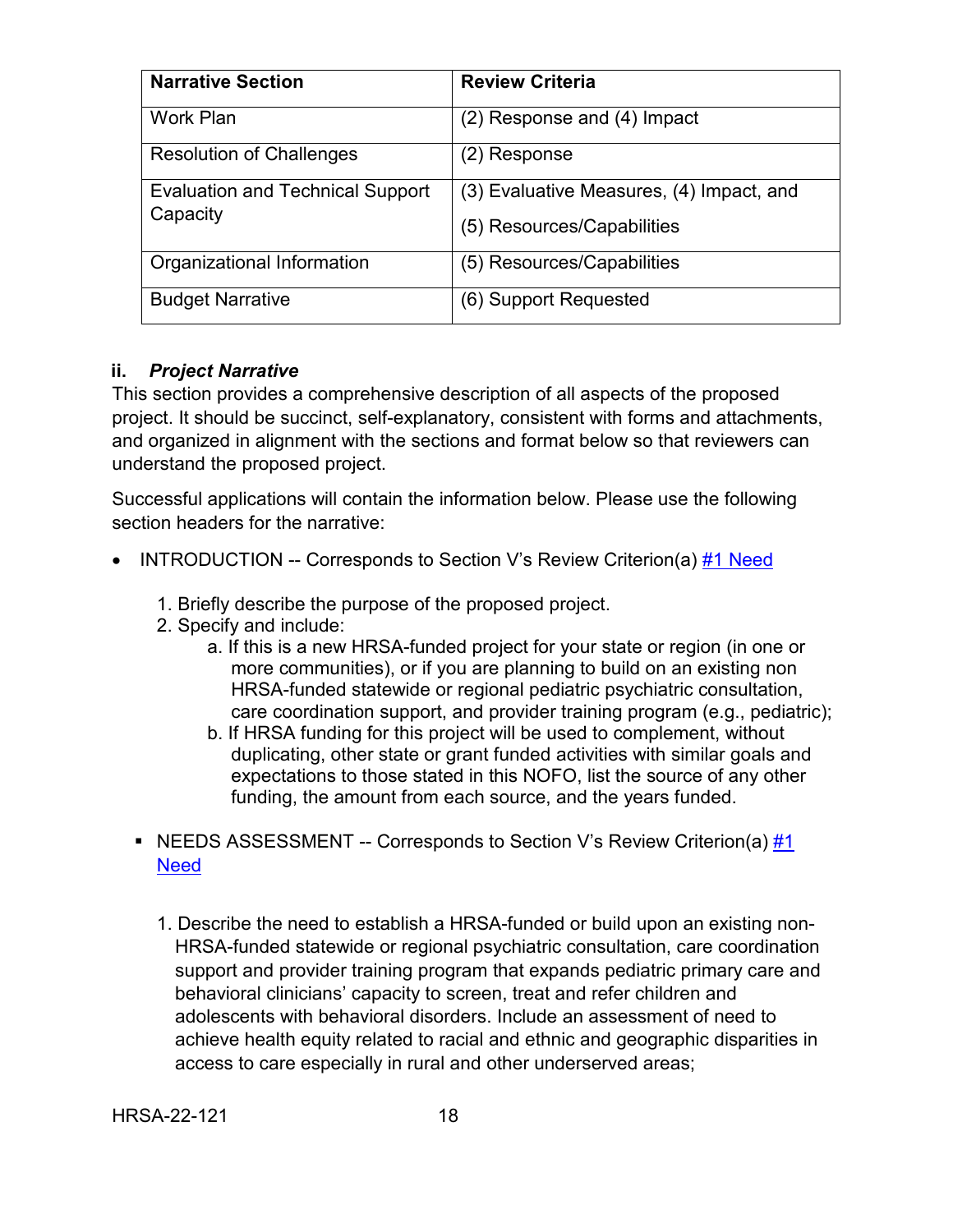- 2. Describe (using and citing verifiable demographic and geographic data and trends over time whenever possible) the:
	- a. geographic area(s) to be served (i.e., statewide or regional, based on needs assessment);
	- b. target population(s) to be served, including:
		- i. which types of pediatric primary care and behavioral clinicians (e.g., pediatricians, other pediatric primary care providers such as family physicians, nurse practitioners/advanced practice nurses, and physician assistants,) and other providers (e.g., psychiatrists, behavioral health professionals, and case coordinators) you will target for program outreach and engagement, considering methods for delivering outreach and engagement during a public health emergency. Please discuss how you will expand outreach and communication to providers to address health disparities in behavioral health care access.
		- ii. population(s) of children and adolescents with behavioral health concerns and their families (e.g., universal/population based, Medicaid only, the size of the population(s) that will be served).
	- c. how proposed activity will meet the unmet needs and health disparities in population(s) being served, especially in rural or other underserved areas; and
	- d. justification for the target area(s) and population(s) being served.
- 3. Include socio-cultural determinants of health and health disparities that impact the population(s) or communities served.
- 4. Discuss any relevant barriers in the service area that the project hopes to overcome and possible solutions.
- 5. Assess the current state of telehealth capabilities in networks (technology, training, legal, clinical, etc.) and the gaps that need to be filled for the initiation and sustainment of telehealth activities.

You are encouraged to review the State Title V MCH Block Grant Program Needs Assessment findings for your state to document need for proposed projects statewide or in the regions of a state that they intend to serve. In these Needs Assessments, states describe the need for preventive and primary care services for pregnant women, mothers, and infants up to age 1; preventive and primary care services for children; and family-centered, community-based coordinated systems of care for children and youth with special health care needs and their families. The Title V MCH Services Block Grant statute requires each state and jurisdiction to conduct a statewide, comprehensive Needs Assessment every 5 years.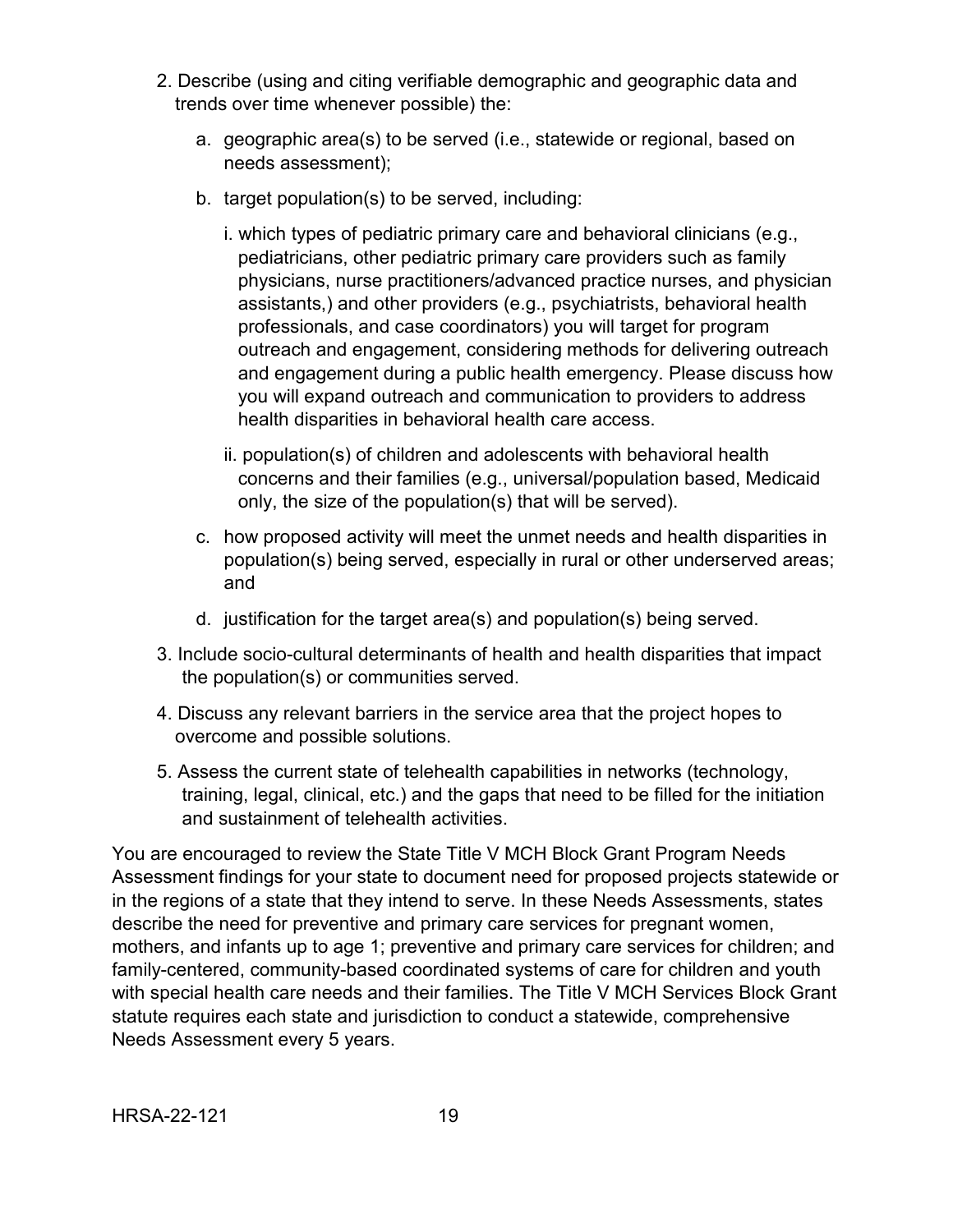You also are encouraged to review the Title V State Action Plans for your state to document the need for proposed projects. States develop 5-year State Action Plans that document priority needs. In these plans, states take a further step and identify objectives, strategies, and relevant national performance measures to address needs in six population health domains: Women/Maternal Health; Perinatal/Infant Health; Child Health; Children with Special Health Care Needs; Adolescent Health; and Life Course.

<span id="page-24-0"></span>• METHODOLOGY -- Corresponds to Section V's Review Criterion(a) [#2 Response](#page-36-3) and **#4 Impact** 

This section helps reviewers understand *how* you plan to accomplish the goals and expectations of the cooperative agreement.

- 1. Describe your proposed methods for how you intend to achieve each of the nine program activities (A–I) listed under [Section I. 1. Purpose.](#page-5-0)
	- a. Provide a narrative framework for your proposed project across the 4-year period of performance.
	- b. Describe the model that will be developed and implemented through the proposed project to establish a HRSA-funded or improve a non HRSA-funded statewide or regional pediatric mental health care team that will provide consultation, care coordination support, and other support services to pediatric primary care providers and other providers. In some instances, direct behavioral/mental health care may be provided to children and adolescents as a gap-filling service until a local behavioral clinician is available. Consider the use of both telephone and telehealth consultation in your proposed model.
	- c. Demonstrate in the work plan that you will be able to implement the program within the 4-year period of performance.
	- d. Describe how you will develop a new or enhance an existing online database and communication mechanism that will provide in-person and virtual resource and referral options to facilitate consultation support to pediatric primary care practices
	- e. Describe strategies you will utilize for ongoing staff training, partner and provider outreach, partner collaborations, clear communication between PMHCA team members, and information sharing and dissemination to partners, stakeholders and the general public.
	- f. Describe how you will engage child-patient advocates or youth self-advocates and families of children and adolescents with behavioral disorders to ensure services meet their needs.
	- g. Describe the evidence-based practices and web-based education and training sessions that mental health care teams will provide to pediatric primary care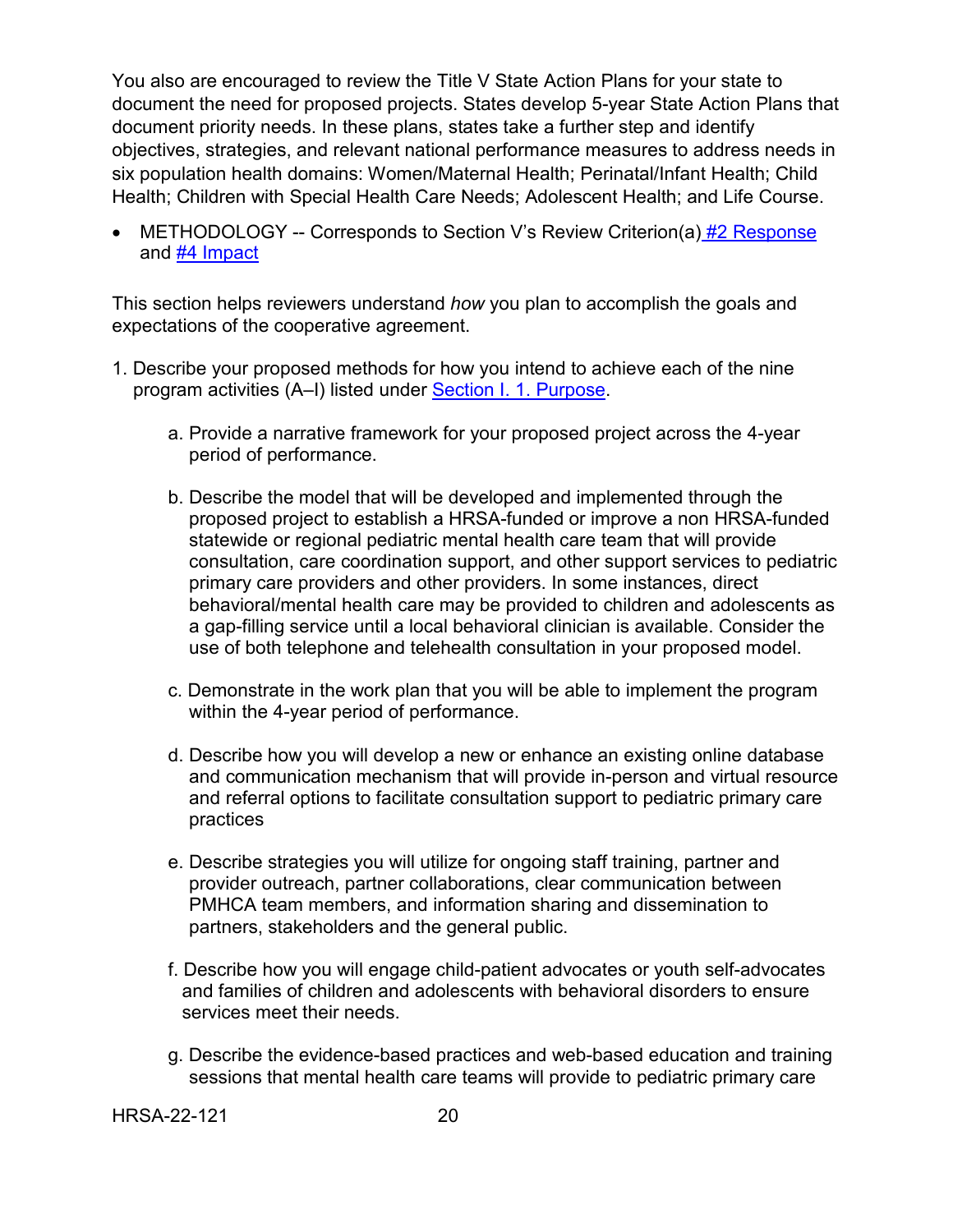providers and other providers to increase timely detection, assessment, treatment and referral of children and adolescents with behavioral disorders. This should include relevant content for times of crisis or a public health emergency, where there is an increase in behavioral disorders and an increased need to address family and provider wellness).

- h. Describe the faculty composition of the provider training program and their qualifications, including racial/ethnic demographic information of faculty. Describe how your project will provide training and education on the use of evidence-based, culturally and linguistically appropriate telehealth protocols to support the treatment of children and adolescents with behavioral disorders. Example models or types of training formats include Project Extension for Community Health Care Outcomes (ECHO), and Resource for Advancing Children's Health (REACH). Describe the number of sessions per year, the composition of members (should be representative of the racial, ethnic, and cultural diversity of the target population), the size of sessions, who will moderate, how topics will be selected, how topics will be presented, and provider recruitment and retention plans). Discuss tracking of provider attendance in training sessions and how pre- and post-testing will be incorporated into the training program to assess knowledge change over time. Describe how curriculum incorporates the overarching theme of providing family-centered, culturally/linguistically appropriate, and coordinated care in an interdisciplinary/interprofessional manner.
- i. Describe a plan to convene an advisory committee comprised of key stakeholders and agencies needed to support a statewide or regional pediatric mental health care access program, which may include mental health, public health, pediatric health and behavioral clinicians, human services, health insurers, education, diversity, equity, and inclusion subject matter experts, and families.
- j. Establish methods to achieve project health equity goals and objectives in pediatric behavioral health.
- k. Describe your plans for dissemination of project results. Provide a detailed plan describing how you will measure the effectiveness of the project, with respect to both dissemination of project results, and engagement with the population(s) served. Describe the method that will be used to disseminate the project's results and findings in a timely manner and in easily understandable formats to the target population(s), the general public, and other stakeholders who might be interested in using the results of the project. Recipients will be asked to provide information to MCHB in annual progress and performance reports about program activities, products, and lessons learned to facilitate knowledge dissemination.
- l. Provide assurance that you will participate in an annual all-recipient meeting and in quarterly all-awardee webinars that will facilitate interchange with other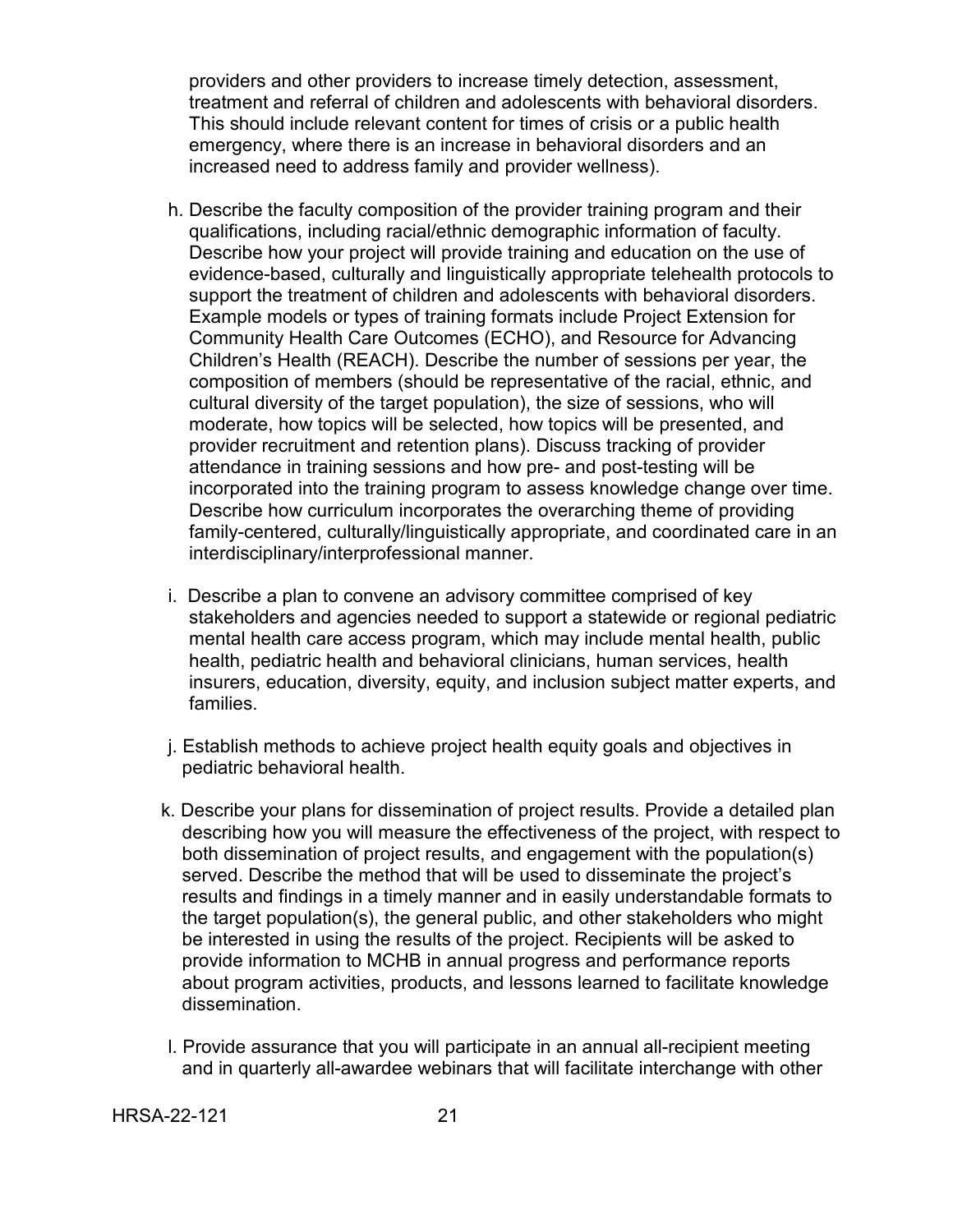PMHCA Programs, promote cross-recipient interchange, disseminate new information, and assist in the development of collaborative activities.

- 2. Describe your plan to secure resources (in cash or in-kind) to fulfill the 20 percent non-federal program matching requirement that was discussed in the Section III. 2. Cost Sharing/Matching. The match requirement allows recipients to leverage federal funds as they develop programs, deliver services, and conduct evaluations to test program success. These non-federal resources are important because they increase the capacity of projects during the period of performance. Federal funds complement available non-federal resources to support recipients as they add new components to existing programs and assess the potential for program scalability.
- <span id="page-26-0"></span>3. Describe your plan for project sustainability after the period of federal funding ends. You are expected to sustain key elements of the project; those that have been effective in improving practices and those that have led to improved outcomes for the target population. Examples of methods that promote program sustainability include state budgetary support, state Medicaid reimbursement, third party payors, and support from other organizations.
	- WORK PLAN -- Corresponds to Section V's Review Criterion(a) [#2 Response](#page-36-3) and [#4 Impact](#page-38-0)
		- 1. Describe the activities or steps that you will use to achieve each of the objectives proposed during the entire period of performance in the Methodology section.
		- 2. Develop a timeline that links each activity to the program expectations, identifies responsible staff, and indicates progress milestones across the full 4-year period of performance.
		- 3. As appropriate, identify meaningful support, collaboration, and coordination with key stakeholders in planning, designing, and implementation of all activities, including development of the application. Describe the level of readiness of your organization and your expected partners' organizations, to work together to achieve project goals and expectations. Letters of agreement, memoranda of understanding, and/or description(s) of proposed/existing contracts (projectspecific) are required in *Attachment 4*.
		- 4. The work plan must be submitted in table format as *Attachment 1*, and include all of the information detailed in this narrative in outline form.
	- RESOLUTION OF CHALLENGES -- Corresponds to Section V's Review Criterion(a) [#2 Response](#page-36-3)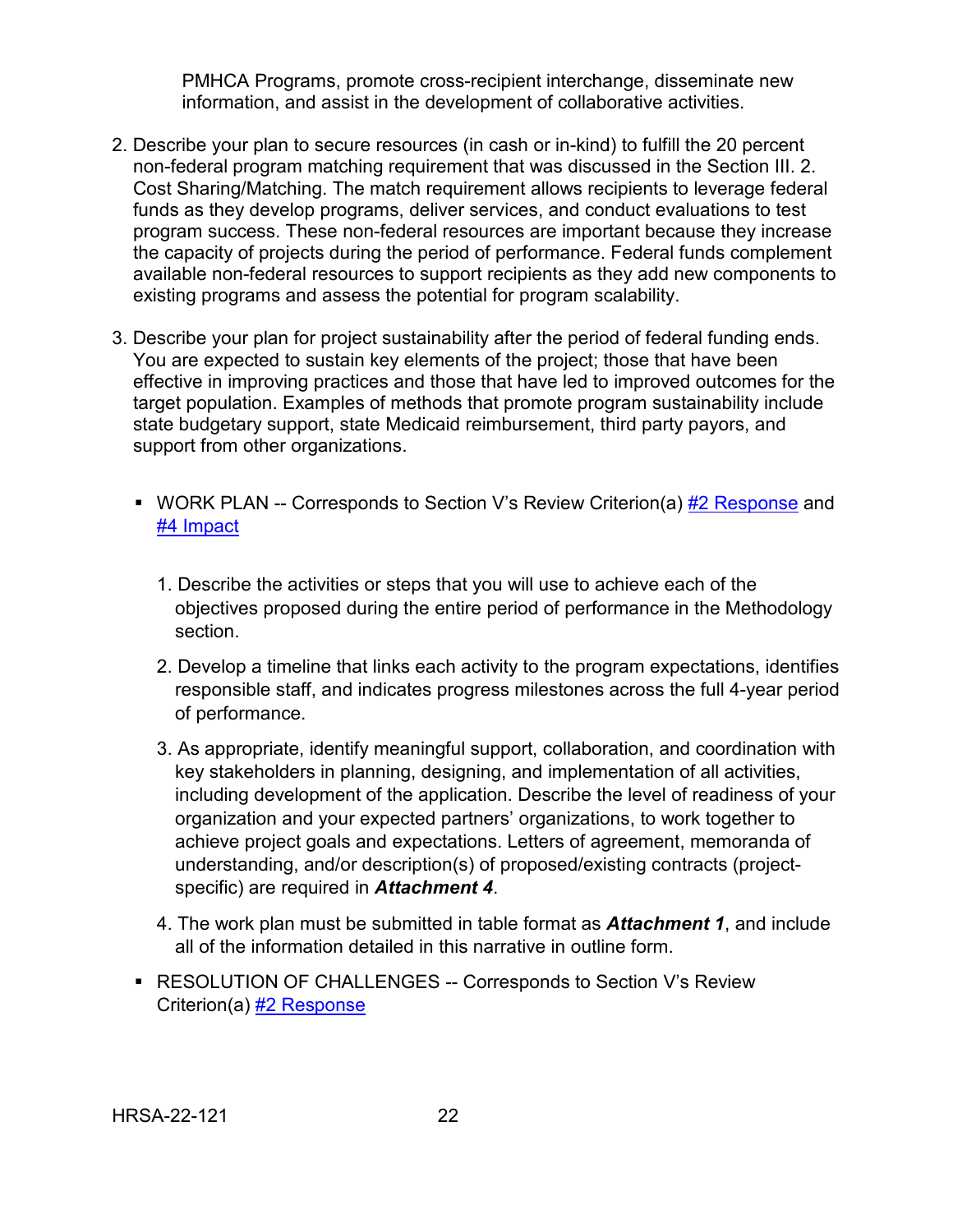- 1. Discuss challenges that you are likely to encounter in designing and implementing the activities described in the work plan, and approaches that you will use to resolve such challenges.
- 2. Discuss how you will address the lack of behavioral clinicians for referral services in the target population. Describe your strategies, including the use of telehealth services to provide direct behavioral/mental services to children and adolescents as a gap-filling service until local behavioral clinicians are available.
- 3. Address how you intend to resolve any challenges related to the level of readiness of your organization and of your expected partner organizations, to work together to achieve project goals and expectations.
- 4. Discuss any challenges that you may encounter regarding initiation, sustainability, and liability for telehealth services and approaches that you will use to resolve such challenges.
- 5. Discuss any challenges and potential solutions for the long-term sustainability of the proposed project after the period of federal funding ends.
- 6. Discuss any challenges and potential solutions for data acquisition, including data agreements.
- 7. Discuss plans for addressing staff turnover or temporary reassignment of staff.
- 8. Describe plans to engage providers and practices and promote the program to increase provider participation over time, including plans to engage diverse and rural providers, and providers who serve children covered by Medicaid and CHIP.
- <span id="page-27-0"></span>**EVALUATION AND TECHNICAL SUPPORT CAPACITY -- Corresponds to** Section V's Review Criterion(a) [#3 Evaluative Measures,](#page-37-0) [#4 Impact,](#page-38-0) and #5 [Resources/Capabilities](#page-38-1)

Describe and submit a preliminary project evaluation plan that will contribute to continuous quality improvement. Please include the evaluation plan in one attachment under *Attachment 7*. The plan should link the goals and objectives of the project with specific activities, expected outputs and outcomes, and overall impact. The plan should identify the data sources and data collection activities that will be conducted to identify outputs and outcomes. The evaluation plan should include process indicators focused on monitoring the effectiveness of implementation of program activities and ongoing processes to assess progress towards achieving project goals and objectives. Implementation data can be used to inform and improve program performance. Evaluation plans often evolve as a project progresses through a 4-year period of performance. HRSA will ask award recipients to provide updates to their evaluation plans and report findings of the evaluation in their annual progress reports. An evaluation plan should include the following components:

1. An overall logic model that identifies program inputs, goals, objectives, activities, outputs, and outcomes.

A logic model is a one-page diagram that presents the conceptual framework for a proposed project and explains the links among program elements. While there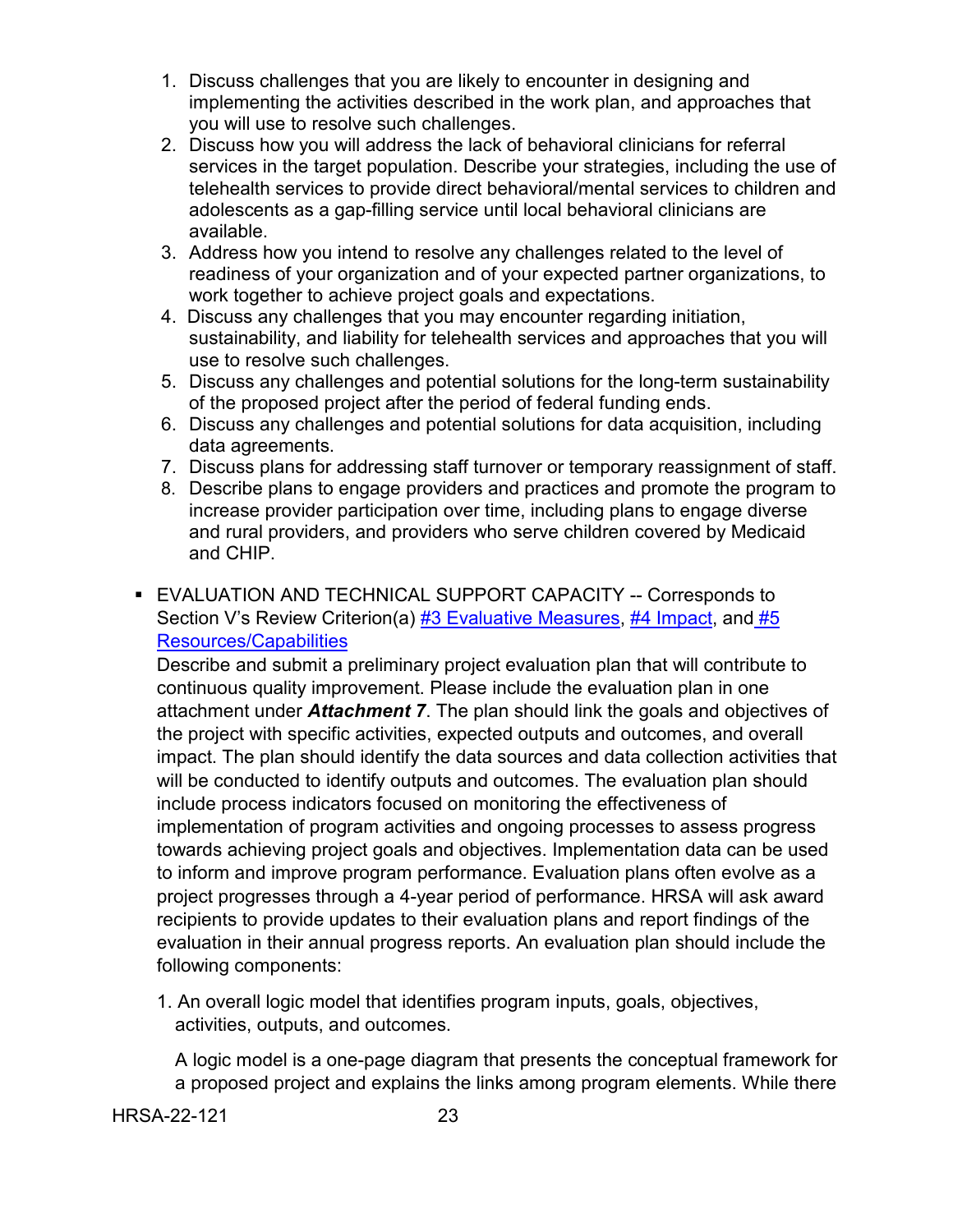are many versions of logic models, for the purposes of this notice, the logic model should summarize the connections between the:

- a. Goals of the project (e.g., reasons for proposing the intervention, if applicable);
- b. Assumptions (e.g., beliefs about how the program will work and support resources. Base assumptions on research, best practices, and experience.);
- c. Inputs (e.g., organizational profile, collaborative partners, key personnel, budget, other resources);
- d. Target population (e.g., the individuals to be served);
- e. Activities (e.g., approach, listing key intervention, if applicable);
- f. Outputs (i.e., the direct products of program activities); and
- g. Outcomes (i.e., the results of a program, typically describing a change in people or systems).

Although there are similarities, a logic model is not a work plan. A work plan is an "action" guide with a time line used during program implementation; the work plan provides the "how to" steps. You can find additional information on developing logic models at the following website: [https://www.acf.hhs.gov/sites/default/files/documents/prep-logic-model-ts\\_0.pdf.](https://www.acf.hhs.gov/sites/default/files/documents/prep-logic-model-ts_0.pdf)

- 2. Descriptions of the inputs (e.g., organizational profile, collaborative partners, key personnel, budget, and other resources). Describe current experience, skills, and knowledge, including individuals on staff, materials published, and previous work of a similar nature.
- 3. Data sources (e.g., measurements, performance measures, administrative data, etc.) and a strategy for collecting, analyzing, and tracking data to measure project performance, outcomes, and impact. You should demonstrate an ability to collect patient race and ethnicity data from enrolled and participating providers during tele-consultation. Recipients will be responsible for reporting on the performance measures included at the end of this NOFO section. Describe the systems and processes that will support your organization's performance management requirements through effective tracking of performance outcomes, including a description of how the organization will collect and manage data (e.g., assigned skilled staff, data management software) in a way that allows for accurate and timely reporting of performance outcomes.
- 4. Description of the activities, outputs, and projected short-, medium-, and longterm outcomes of the project.
- 5. Description of the project's anticipated value to increase mental health care access using telephone and telehealth consultations as demonstrated through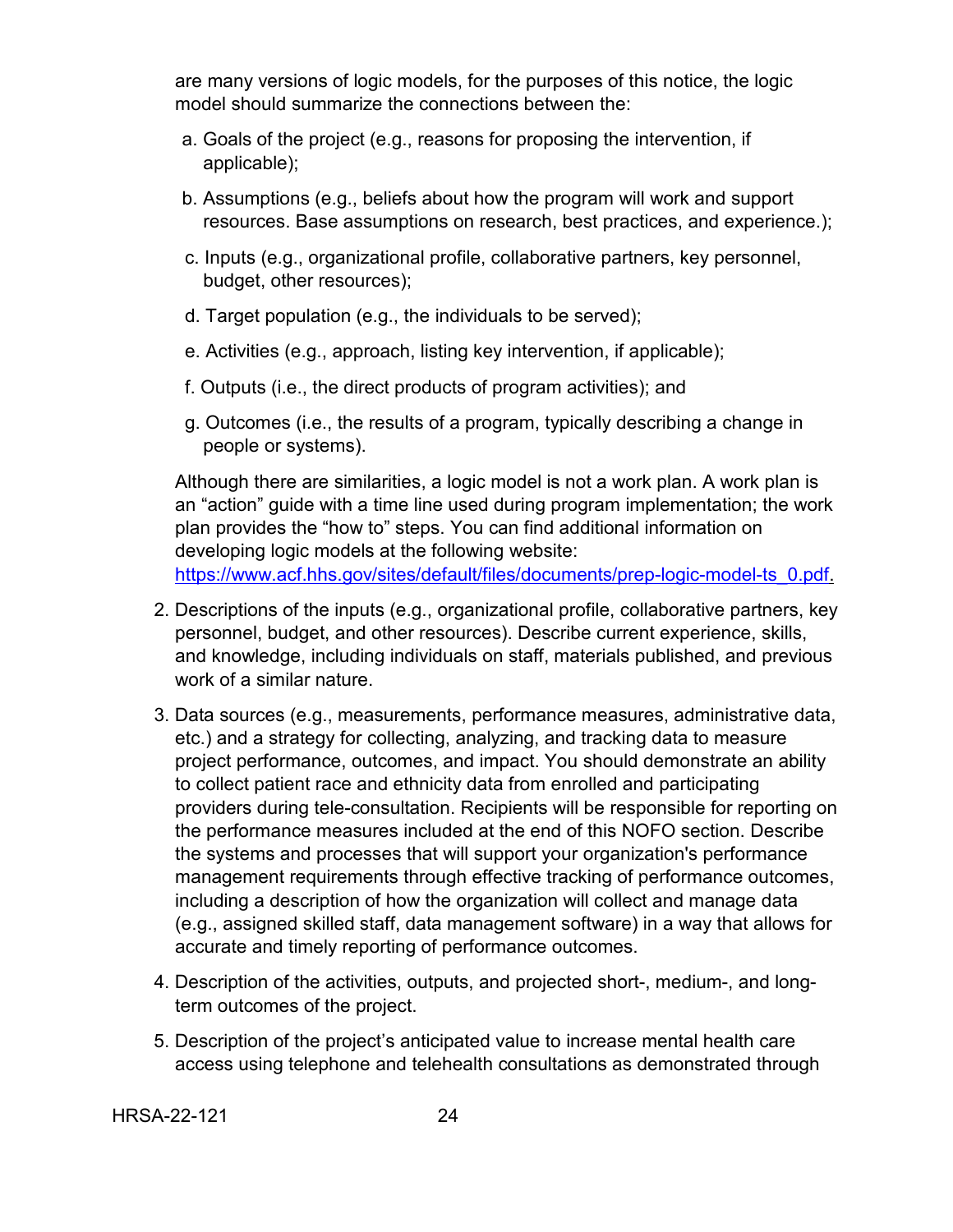the evaluation of proposed services (e.g., clinical consultations, technical assistance, and distance learning).

<span id="page-29-0"></span> ORGANIZATIONAL INFORMATION -- Corresponds to Section V's Review Criterion(a) [#5 Resources and Capabilities](#page-38-1)

### **1. Applicant organization**

- a. Succinctly describe your organization's current mission, structure, history, past experiences, and scope of current activities, provide your organizational chart (*Attachment 5*), and describe how these all contribute to the ability of the organization to conduct the project requirements and meet project expectations. Please also include how the administration and the fiscal management and oversight of the proposed project will be integrated into the current structure. If deficiencies have been noted in the most recent internal/external audit, review or reports on your organization's financial management system and management capacity or its implementation of these systems, policies and procedures, identify the corrective action taken to remedy the deficiencies.
- b. Discuss expertise of staff who will be assigned to this project, as it relates to the scope of this project, e.g., telephone and telehealth consultation, care coordination support, and provider training program. Discuss staff experience in pediatric health and behavioral health, and the health and behavioral health systems and resources serving children, adolescents and their families. At a minimum, as described under the Program Expectations in the Purpose section (Section I. 1.) of this NOFO, pediatric mental health team members **must** represent the disciplines outlined in this NOFO and should be representative of the target population(s) served. If you would like to propose innovative additions to the staff on the team (e.g., diversity, equity, and inclusion subject matter experts, family leaders, child-patient advocates, youth self-advocates, faith-based leaders, professional organization leaders), discuss how these additional team members will improve the services provided by the project.
- c. Describe the staffing plan (excluding contractor's staff) which identifies positions that will provide personnel for essential programmatic, fiscal and evaluation activities. The Project Director and/or Program Manager from your organization should have adequate qualifications, appropriate experience and reasonable allocated time (%/FTE) to fulfill their proposed responsibilities. Your organization's Project Director and/or Program Manager perform duties such as attend calls with the HRSA Project Officer, meet regularly with project subcontractor, and facilitate collaboration with State Title V and other MCHrelated agencies. Position descriptions of Key Personnel for the project should be placed in *Attachment 2*. Biographical sketches and curriculum vitae of Key Personnel for the project should be placed in *Attachment 3*.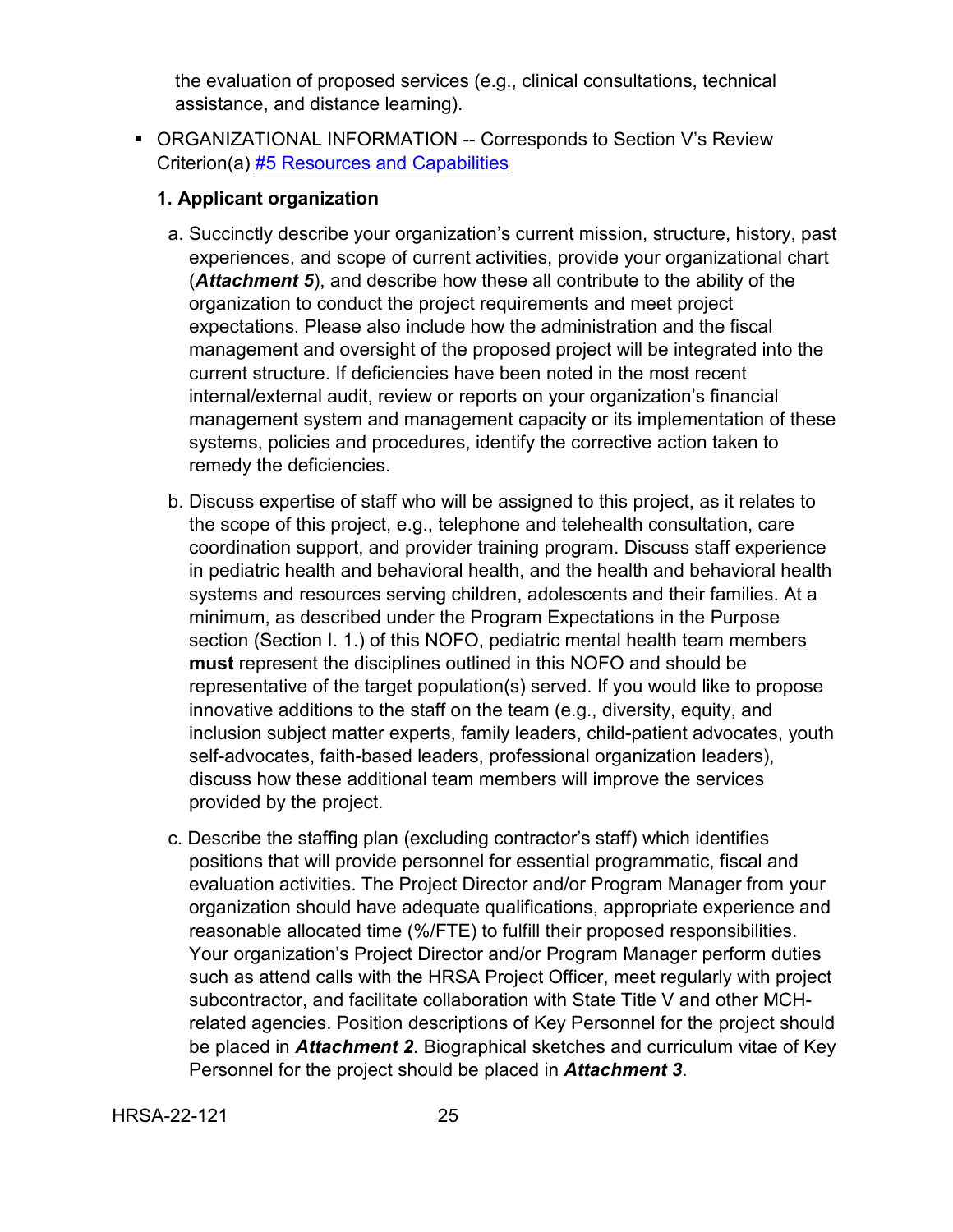- d. Describe organizational experience with the development and support of systems of health and behavioral health care for children and adolescents, including relevant statewide or regional programs. You are expected to collaborate with existing ARP-PMHCA and PMHCA programs in neighboring states or areas (e.g. child and adolescent behavioral health programs that conduct teleconsultation, referral, or health care provider trainings) to avoid duplication of services.
- e. Demonstrate experience with implementing and sustaining telehealth programs (of applicable modalities and approaches).
- f. Provide information on the organization's resources and capabilities to support provision of and training on culturally and linguistically appropriate and health literate services appropriate for the population to be served.
- g. Describe how the unique needs of target population(s) are routinely assessed and improved.
- h. Discuss how the organization will follow the approved plan, as outlined in the application, properly account for the federal funds, and document all costs so as to avoid audit findings. You are expected to have sound systems, policies, and procedures in place for managing funds, equipment, and personnel to receive cooperative agreement support. All recipients must perform a substantive role in carrying out project activities and not merely serve as a conduit for an award to another party or to provide funds to an ineligible party.
- i. Demonstrate in the application that your organization will be able to fully implement the program within the 4-year period of performance, based on the organization's expertise, experience, resources, and capabilities in developing and supporting systems of health and behavioral health care for children and adolescents.

#### 2. **Project partners or partner organizations**

- a. If the state Title V MCH program is not the lead applicant for your proposal, describe how you will develop, and/or maintain robust collaborative relationships between the proposed project and the state Title V MCH Program. Report on progress of these collaborative relationships annually in the progress report. State Title V Directors have a strong understanding of children's health needs because they conduct statewide, comprehensive needs assessments. Collaboration with the state Title V MCH Program can include technical assistance with the application and, subsequently, with program implementation. You can locate information on how to contact your state Title V MCH Program by visiting the MCHB web site.
- b. If the state Title V MCH program is not the lead applicant, a letter of support from the state Title V MCH Program **must** be included in one attachment under *Other Relevant Documents* (*Attachments 8–15***)**.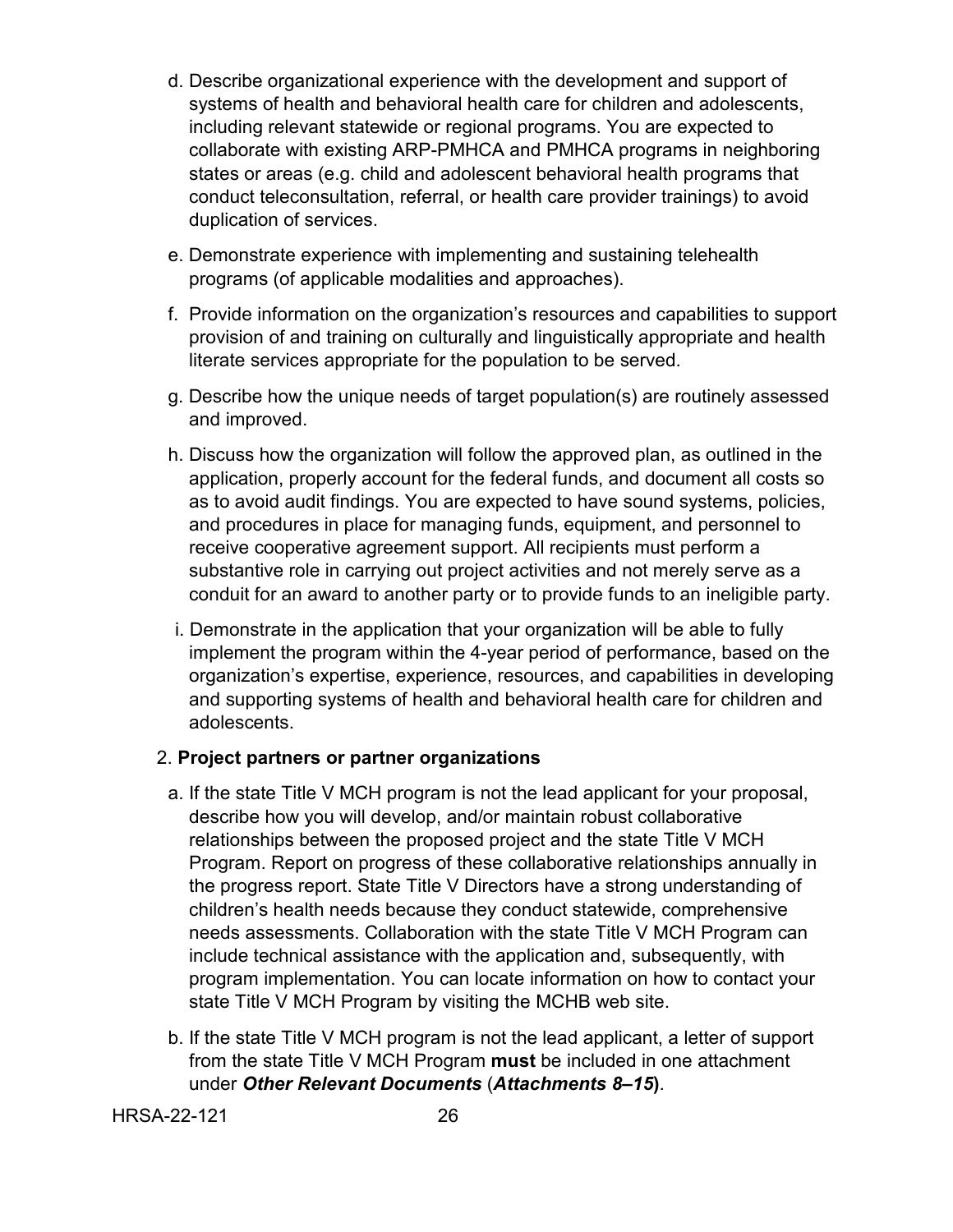- c. Describe the administrative and organizational structure within which the project will function, including relationships with other relevant departments, institutions, organizations, agencies, or subrecipients. Overall, organizational capacity may be demonstrated through partnerships with these other entities.
- d. Describe relationships with any organizations or subrecipients with which you intend to partner, collaborate, coordinate efforts or receive assistance from, while conducting project activities. You should ensure that when there is a change in a subrecipient helping to implement your project, the new subrecipient must work with the previous subrecipient to facilitate the transition of activities.
- e. Describe your planned oversight of, and frequency of communication with any partners or subrecipients. All subrecipients must report to your organization (the award recipient) and are held to the same cooperative agreement requirements.

#### <span id="page-31-0"></span>**iii.** *Budget*

The directions offered in the SF-424 Application Guide may differ from those offered by Grants.gov. Follow the instructions in Section 4.1.iv of HRSA's *SF-424 [Application](http://www.hrsa.gov/grants/apply/applicationguide/sf424guide.pdf)  [Guide](http://www.hrsa.gov/grants/apply/applicationguide/sf424guide.pdf)* and the additional budget instructions provided below. A budget that follows the *Application Guide* will ensure that, if HRSA selects your application for funding, you will have a well-organized plan and, by carefully following the approved plan, may avoid audit issues during the implementation phase.

**Reminder:** The Total Project or Program Costs are the total allowable costs (inclusive of direct **and** indirect costs) you incur to carry out a HRSA-supported project or activity. Total project or program costs include costs charged to the award and costs borne by you to satisfy a matching or cost-sharing requirement, as applicable.

[HRSA's Standard Terms](https://www.hrsa.gov/grants/standard-terms) apply to this program. Please see Section 4.1 *SF-424 Application Guide* for additional information. None of the funds appropriated in this title shall be used to pay the salary of an individual, through a grant or other extramural mechanism, at a rate in excess of Executive Level II. The current Executive Level II salary is \$199,300. See Section 4.1.iv. Budget – Salary Limitation of HRSA's *[SF-424](http://www.hrsa.gov/grants/apply/applicationguide/sf424guide.pdf)  [Application Guide](http://www.hrsa.gov/grants/apply/applicationguide/sf424guide.pdf)* for additional information. Note that these or other salary limitations may apply in the following fiscal years, as required by law.

#### <span id="page-31-1"></span>**iv.** *Budget Narrative*

See Section 4.1.v. of HRSA's *SF-424 [Application Guide.](http://www.hrsa.gov/grants/apply/applicationguide/sf424guide.pdf)*

In addition, ARP-PMHCA requires the following:

Awards are subject to adjustment after program and peer review. If this occurs, project components and/or activities will be negotiated to reflect the final award. Reviewers will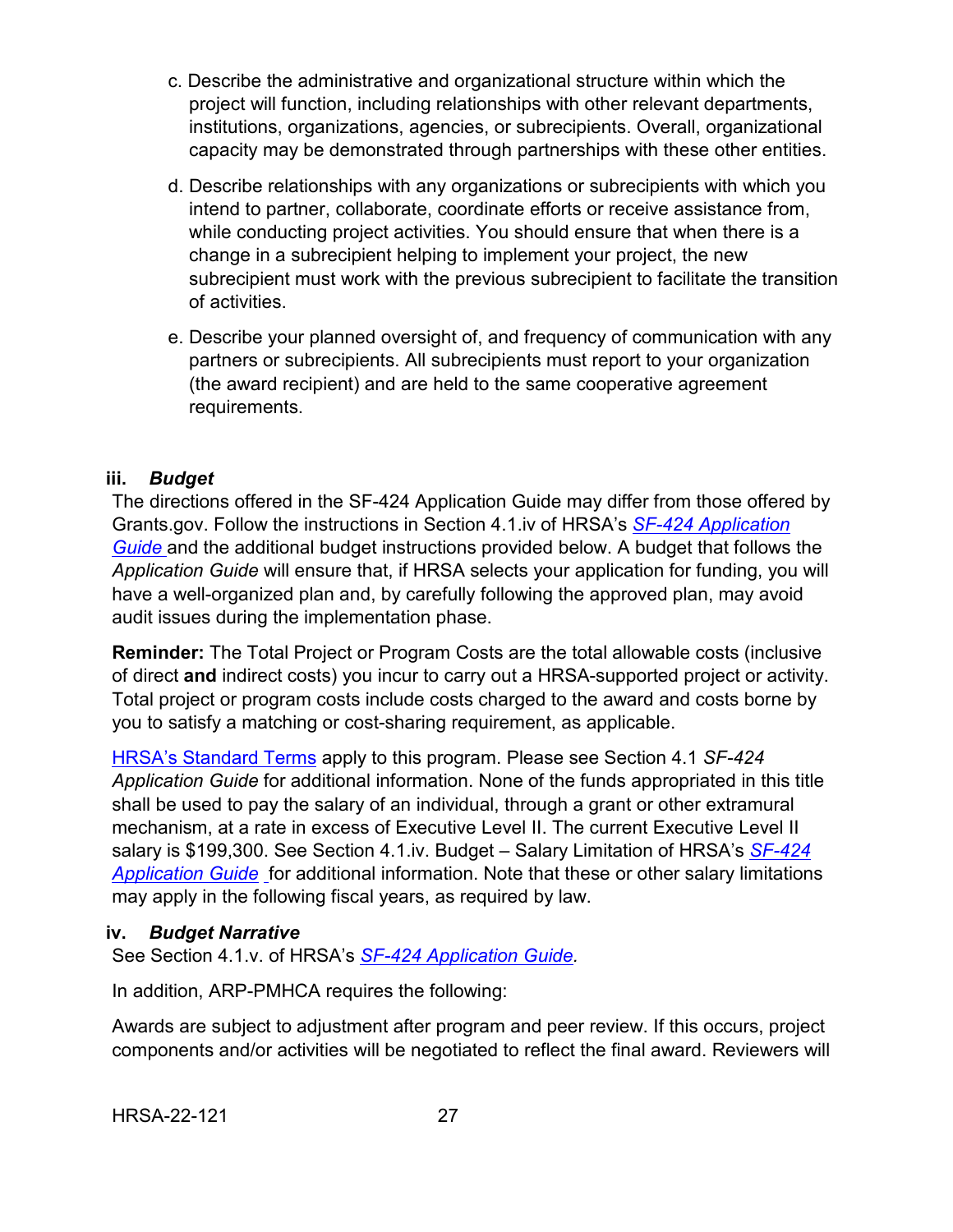deduct points from applications for which budgets are not thoroughly justified. The budget and budget narrative correspond to Section V's Review Criterion 6.

Provide the following**:** 

- fully justify your requests by describing and identifying goals, objectives, activities, and outcomes that will be achieved by the proposed project during the period of performance.
- justify costs, as outlined in the budget and required resources sections, as they relate to the scope of work and the technology that will be required to implement the project.
- demonstrate that personnel have adequate time devoted to the project to achieve project objectives.

Budget travel funds and include justification for required PMHCA meetings, including the Pediatric Mental Health Care Access Program all-recipient meeting, which will be held every other year in the Washington, DC area, once routine travel is recommended by the CDC. At least one key program representative from each awarded project must attend. Travel for up to 2 personnel from each project can be funded by an award. An in-person meeting will be held in Years 1 and 3 of the 4-year period of performance, and virtually in Years 2 and 4.

#### <span id="page-32-0"></span>**v.** *Attachments*

Provide the following items in the order specified below to complete the content of the application. **Unless otherwise noted, attachments count toward the application page limitation.** Your indirect cost rate agreement and proof of non-profit status (if applicable) will not count toward the page limitation. **Clearly label each attachment**. You must upload attachments into the application. Any *hyperlinked* attachments will *not* be reviewed/opened by HRSA.

#### *Attachment 1: Work Plan*

Attach the work plan for the project that includes all information detailed in [Section IV.2.ii. Project Narrative,](#page-22-0) Work Plan. If you will make subawards or expend funds on contracts, describe how your organization will ensure proper documentation of funds.

*Attachment 2: Staffing Plan and Job Descriptions for Key Personnel (see Section 4.1. of HRSA's SF-424 [Application Guide\)](http://www.hrsa.gov/grants/apply/applicationguide/sf424guide.pdf)*

Keep each job description to one page in length as much as is possible. It should include the role, responsibilities, and qualifications of proposed project staff. Include a description of your organization's time keeping process to ensure that you will comply with the federal standards related to documenting personnel costs. **NOTE: Key personnel for this project include:** 

• Project director (provides overall oversight)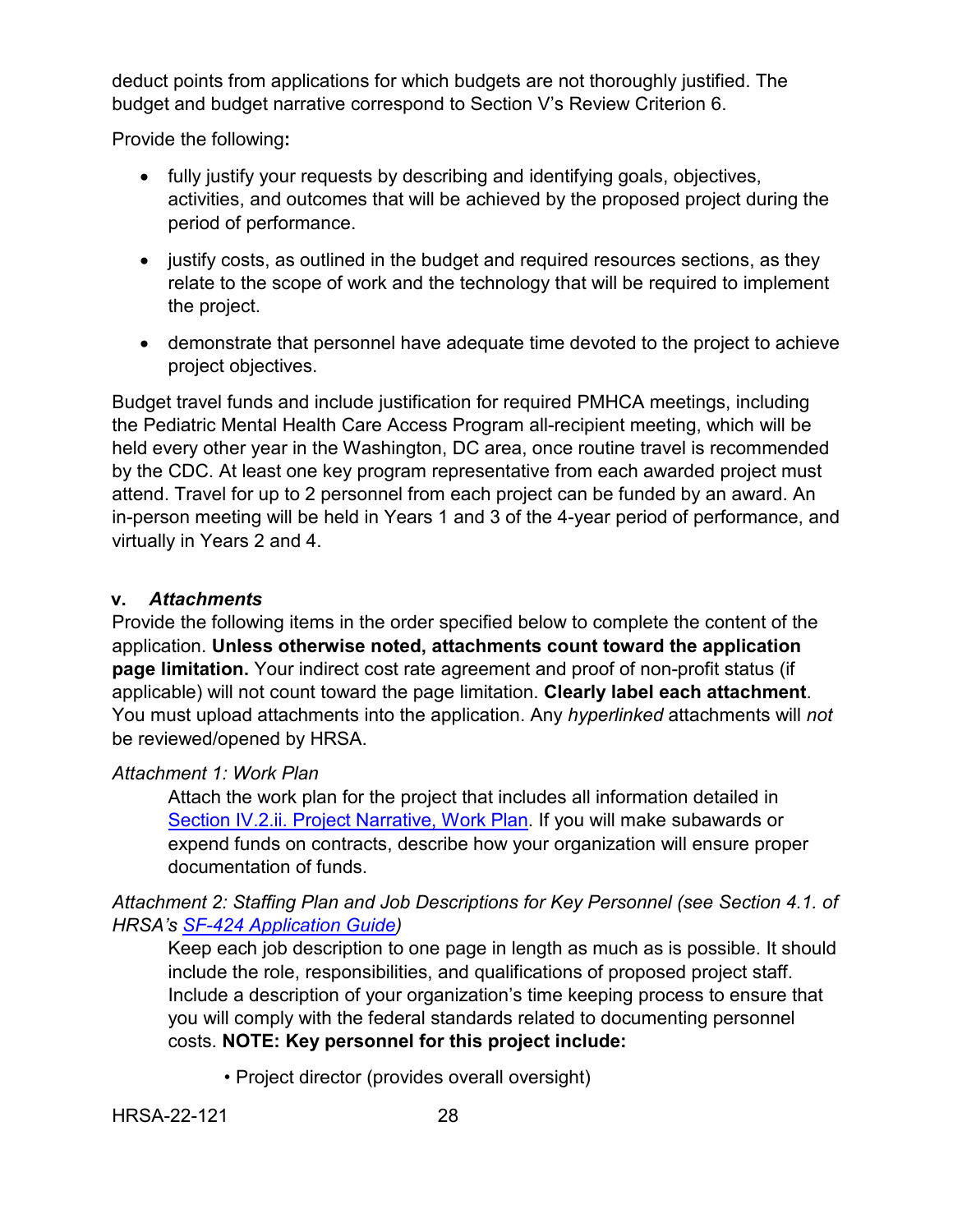• Program manager (manages the day-to-day operations of the project)

• Fiscal manager (provides routine fiscal/budget tracking and oversight; ensures compliance with all federal fiscal requirements)

• Data manager (handles all data collection, reporting, and evaluation requirements of the project)

#### *Attachment 3: Biographical Sketches of Key Personnel*

Include biographical sketches for persons occupying the key positions described in *Attachment 2*, not to exceed two pages in length per person. In the event that one of your key personnel has not yet been hired, please include a letter of commitment from that person, along with their biographical sketch.

#### *Attachment 4: Letters of Agreement, Memoranda of Understanding, and/or Description(s) of Proposed/Existing Contracts (project-specific)*

Provide any documents that describe working relationships between your organization and other entities, programs, and/or subrecipients cited in the proposal. Documents that confirm actual or pending contractual or other agreements should clearly describe the roles of the contractors and any deliverable. Letters of agreement must be signed and dated.

#### *Attachment 5: Project Organizational Chart*

Provide a one-page figure that depicts your organizational structure, and where the American Rescue Plan Act - Pediatric Mental Health Care Access – New Area Expansion project will be managed, and by whom.

#### *Attachment 6: Tables, Charts, etc.*

To give further details about the proposal, as applicable (e.g., Gantt or PERT charts, flow charts, etc.).

#### *Attachment* 7: *Preliminary Project Evaluation Plan*

See Section IV. ii. Evaluation and Technical Support Capacity for more information about this plan.

#### *Attachments 8–15: Other Relevant Documents*

Include here any other documents that are relevant to the application and letters of support. Letters of support must be dated and specifically indicate a commitment to the project/program (in-kind services, dollars, staff, space, equipment, etc.).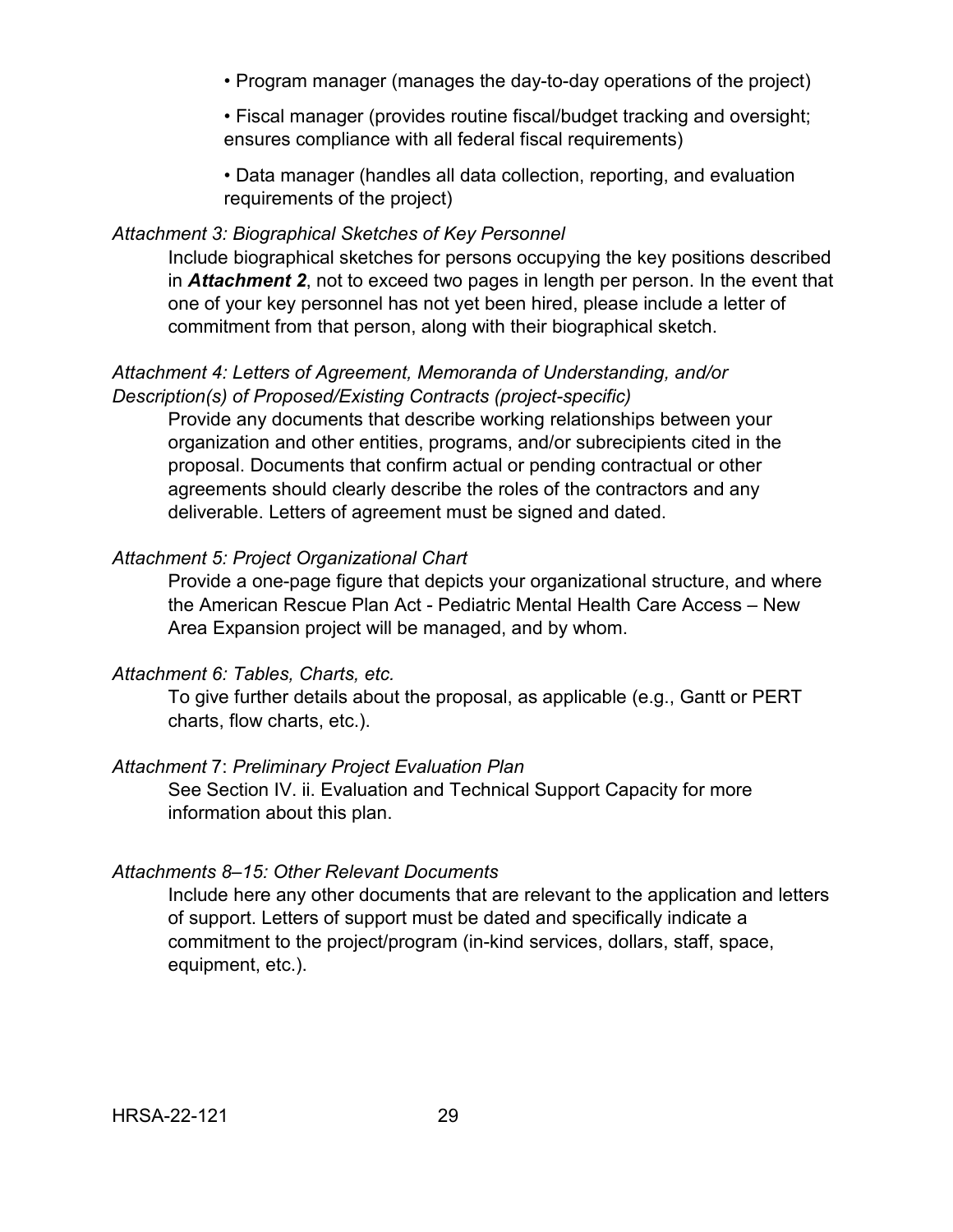### <span id="page-34-0"></span>**3. Dun and Bradstreet Data Universal Numbering System (DUNS) Number Transition to the Unique Entity Identifier (UEI) and System for Award Management (SAM)**

You must obtain a valid DUNS number, also known as the Unique Entity Identifier (UEI), and provide that number in the application. In April 2022, the \*DUNS number will be replaced by the UEI, a "new, non-proprietary identifier" requested in, and assigned by, the System for Award Management [\(SAM.gov\)](https://sam.gov/content/home). For more details, visit the following webpages: [Planned UEI Updates in Grant Application Forms](https://www.grants.gov/web/grants/forms/planned-uei-updates.html) and [General Service](https://www.gsa.gov/entityid)  [Administration's](https://www.gsa.gov/entityid) UEI Update.

You must register with SAM and continue to maintain active SAM registration with current information at all times during which you have an active federal award or an application or plan under consideration by an agency (unless you are an individual or federal agency that is exempted from those requirements under 2 CFR § 25.110(b) or (c), or you have an exception approved by the agency under 2 CFR § 25.110(d))**.** For your SAM.gov registration, you must submit a notarized letter appointing the authorized Entity Administrator.

If you are chosen as a recipient, HRSA will not make an award until you have complied with all applicable SAM requirements. If you have not fully complied with the requirements by the time HRSA is ready to make an award, you may be deemed not qualified to receive an award, and HRSA may use that determination as the basis for making an award to another applicant.

If you have already completed Grants.gov registration for HRSA or another federal agency, confirm that the registration is still active and that the Authorized Organization Representative (AOR) has been approved.

\*Currently, the Grants.gov registration process requires information in three separate systems:

- Dun and Bradstreet [\(https://www.dnb.com/duns-number.html\)](https://www.dnb.com/duns-number.html)
- System for Award Management (SAM) [\(https://sam.gov/content/home](https://sam.gov/content/home) | SAM.gov [Knowledge Base\)](https://www.fsd.gov/gsafsd_sp?id=gsa_kb_view2&kb_id=f66d8e6cdb76d4100d73f81d0f9619c6)
- Grants.gov [\(https://www.grants.gov/\)](https://www.grants.gov/)

For more details, see Section 3.1 of HRSA's *SF-424 [Application Guide.](http://www.hrsa.gov/grants/apply/applicationguide/sf424guide.pdf)*

HRSA-22-121 30 In accordance with the Federal Government's efforts to reduce reporting burden for recipients of federal financial assistance, the general certification and representation requirements contained in the Standard Form 424B (SF-424B) – Assurances – Non-Construction Programs, and the Standard Form 424D (SF-424D) – Assurances – Construction Programs, have been standardized. Effective January 1, 2020, the forms themselves are no longer part of HRSA's application packages instead, the updated common certification and representation requirements will be stored and maintained within SAM. Organizations or individuals applying for federal financial assistance as of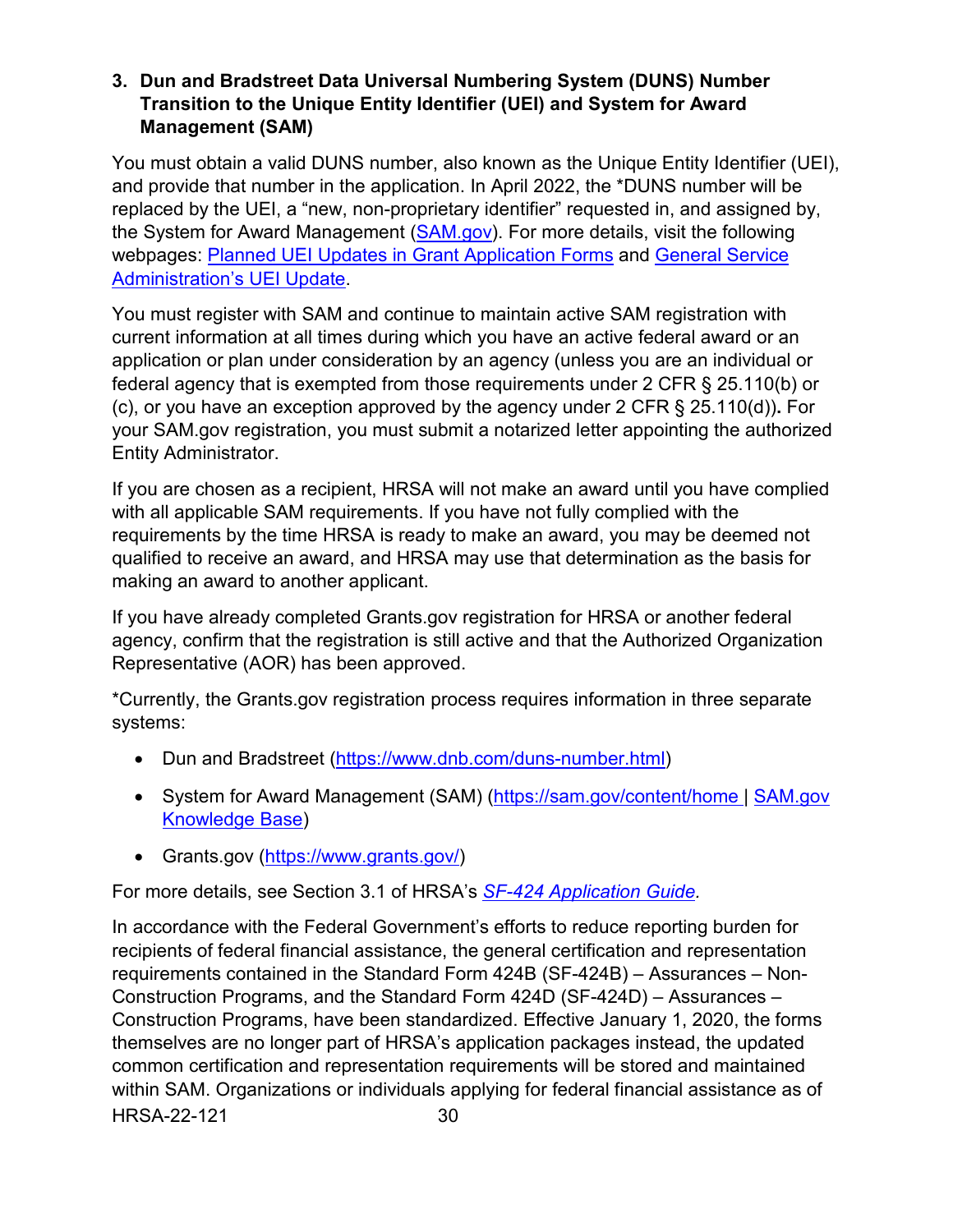January 1, 2020, must validate the federally required common certifications and representations annually through [SAM.gov.](https://sam.gov/content/home)

## **If you fail to allow ample time to complete registration with SAM or Grants.gov, you will not be eligible for a deadline extension or waiver of the electronic submission requirement.**

### <span id="page-35-0"></span>**4. Submission Dates and Times**

## **Application Due Date**

The due date for applications under this NOFO is *April 5, 2022 at 11:59 p.m. ET*. HRSA suggests submitting applications to Grants.gov at least **3 calendar days before the deadline** to allow for any unforeseen circumstances. See Section 8.2.5 – Summary of emails from Grants.gov of HRSA's *[SF-424 Application Guide](http://www.hrsa.gov/grants/apply/applicationguide/sf424guide.pdf)* for additional information.

## <span id="page-35-1"></span>**5. Intergovernmental Review**

ARP-PMHCA is not a program subject to the provisions of Executive Order 12372, as implemented by 45 CFR part 100. See Section 4.1 ii of HRSA's *SF-424 [Application](http://www.hrsa.gov/grants/apply/applicationguide/sf424guide.pdf)  [Guide](http://www.hrsa.gov/grants/apply/applicationguide/sf424guide.pdf)* for additional information.

## <span id="page-35-2"></span>**6. Funding Restrictions**

You may request funding for a period of performance of up to 4 years, at no more than \$445,000 per year (inclusive of direct **and** indirect costs). Awards to support projects beyond the first budget year will be contingent upon Congressional appropriation, satisfactory progress in meeting the project's objectives, and a determination that continued funding would be in the best interest of the Federal Government.

[HRSA's Standard Terms](https://www.hrsa.gov/grants/standard-terms) apply to this program. Please see Section 4.1 of HRSA's *SF-424 Application Guide* for additional information You are required to have the necessary policies, procedures, and financial controls in place to ensure that your organization complies with all legal requirements and restrictions applicable to the receipt of federal funding including statutory restrictions on use of funds for lobbying, executive salaries, gun control, abortion, etc. Like all other applicable grants requirements, the effectiveness of these policies, procedures, and controls is subject to audit.

Be aware of the requirements for HRSA recipients and subrecipients at 2 CFR § 200.216 regarding prohibition on certain telecommunications and video surveillance services or equipment. For details, see the [HRSA Grants Policy Bulletin Number: 2021-](https://www.hrsa.gov/sites/default/files/hrsa/grants/manage/grants-policy-bulletin-2021.pdf) [01E.](https://www.hrsa.gov/sites/default/files/hrsa/grants/manage/grants-policy-bulletin-2021.pdf)

All program income generated as a result of awarded funds must be used for approved project-related activities. Any program income earned by the recipient must be used under the addition/additive alternative. You can find post-award requirements for program income at [45 CFR § 75.307.](https://www.ecfr.gov/cgi-bin/retrieveECFR?gp=1&SID=4d52364ec83fab994c665943dadf9cf7&ty=HTML&h=L&r=PART&n=pt45.1.75)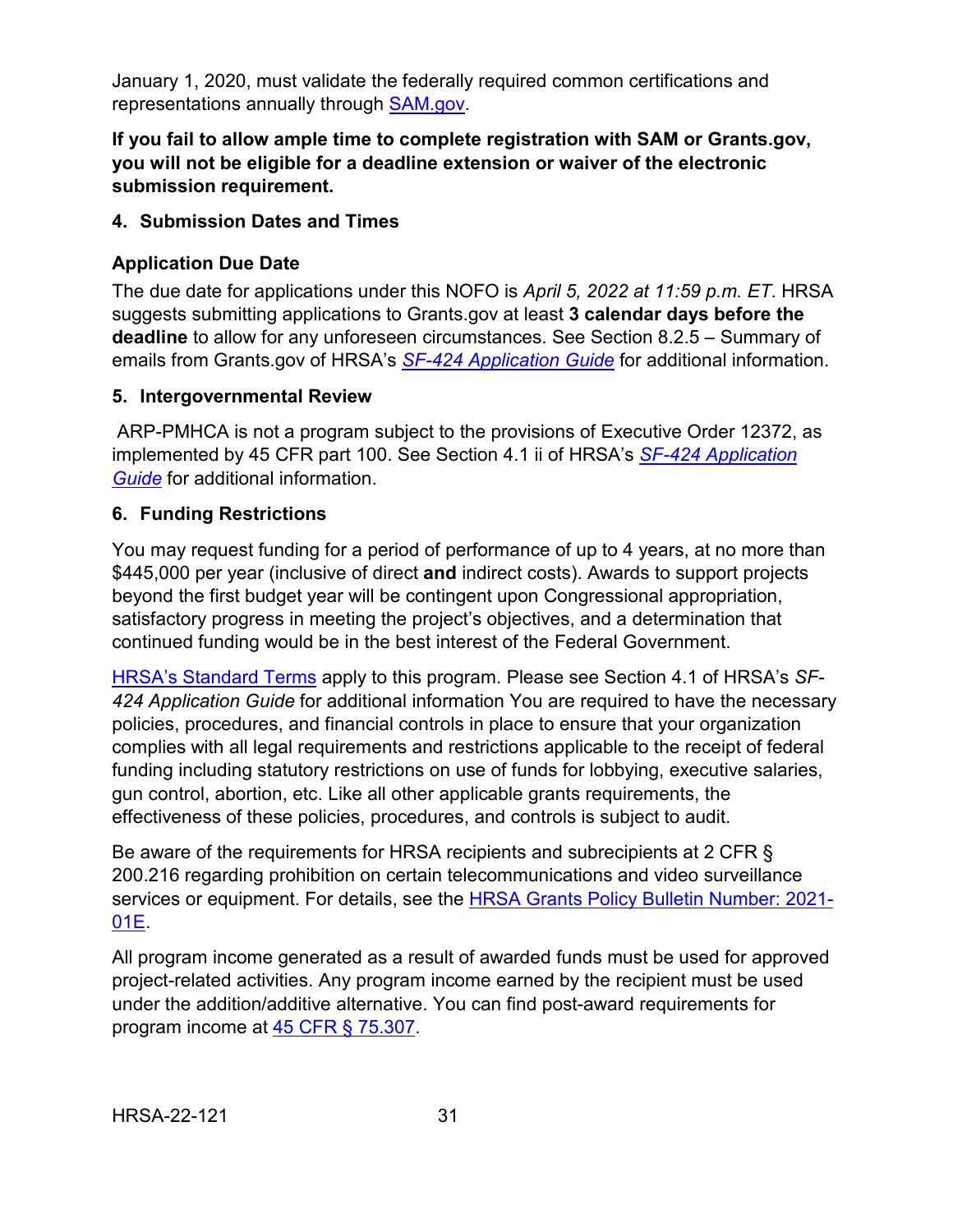# <span id="page-36-0"></span>**V. Application Review Information**

#### <span id="page-36-1"></span>**1. Review Criteria**

HRSA has procedures for assessing the technical merit of applications to provide for an objective review and to assist you in understanding the standards against which your application will be reviewed. HRSA has critical indicators for each review criterion to assist you in presenting pertinent information related to that criterion and to provide the reviewer with a standard for evaluation.

These criteria are the basis upon which the reviewers will evaluate and score the merit of the application. The entire proposal will be considered during objective review.

Six review criteria are used to review and rank ARP-PMHCA applications. Below are descriptions of the review criteria and their scoring points.

<span id="page-36-2"></span>Criterion 1: NEED (10 points) – Corresponds to Section IV's [Introduction](#page-22-1) and [Needs](#page-22-2)  **[Assessment](#page-22-2)** 

- 1. The strength of the proposed project's purpose and whether it demonstrates an expert understanding of the issues and needs (statewide or regional), goals, and expectations of the project requested in this NOFO.
- 2. The adequacy of the description and justification of the geographic and target population(s) to be served.
- 3. The strength of the description of socio-cultural determinants of health and health disparities that impact the population(s) or communities served including unmet needs especially in rural or other underserved areas.
- 4. The strength and effectiveness of how the proposed project will meet the unmet needs, especially in rural or other underserved areas.
- 5. The adequacy of the discussion of relevant barriers in the service area that the project hopes to overcome and possible solutions.
- 6. The strength of the description of the current state of telehealth capabilities in networks (technology, training, legal, clinical, etc.) and the gaps that need to be filled for the initiation and sustainment of telehealth activities.

<span id="page-36-3"></span>Criterion 2: RESPONSE (25 points) – Corresponds to Section IV's [Methodology,](#page-24-0) [Work](#page-26-0)  [Plan,](#page-26-0) and [Resolution of Challenges](#page-37-1)

#### **Methodology (10 points)**

1. The strength of the response to the activities (A–I) outlined under section I. 1 of the NOFO.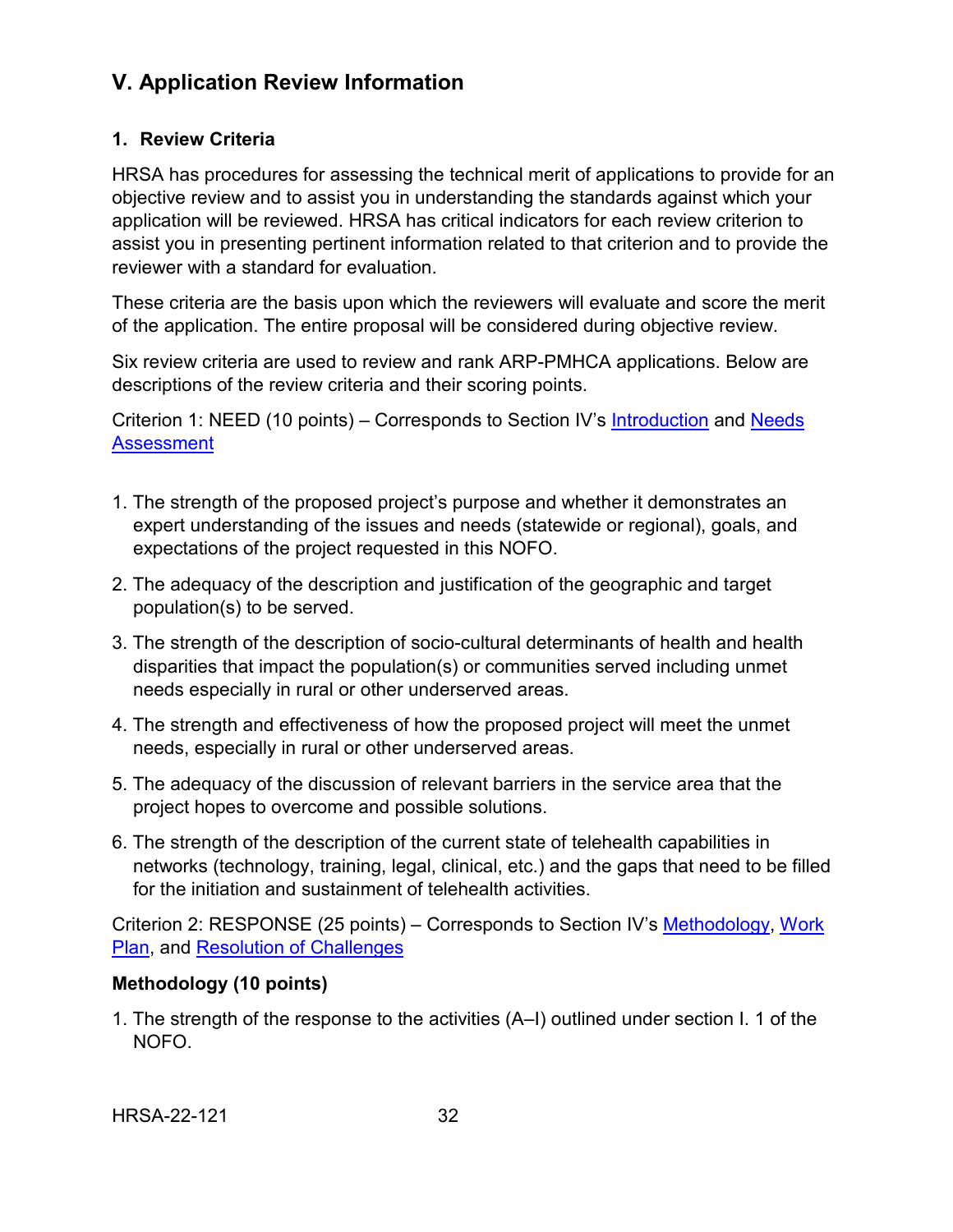- 2. The strength and reasonableness of the plan to implement the program within the 4 year period of performance.
- 3. The strength and feasibility of the plan to develop a new or enhance an existing online database and communication mechanism that will provide in-person and virtual resource and referral options to facilitate consultation support to pediatric primary care practices
- 4. The strength of the evidence-based practices and web-based education and training sessions that mental health care teams will provide to pediatric primary care providers to increase timely detection, assessment, treatment and referral of children and adolescents with behavioral disorders.
- 5. The strength of the proposed methods to achieve project health equity goals and objectives in pediatric behavioral health.
- 6. The adequacy of plans to participate in HRSA's technical assistance activities, including sharing best practices, and lessons learned.
- 7. The effectiveness of the plan to ensure that federal funds secured through this funding opportunity will complement existing non-federal resources to build a new program or build upon, expand, and enhance existing programs that do not currently have HRSA funding and assess the potential for program scalability.

## **Work Plan (10 points)**

- 1. The strength and feasibility of the proposed framework and methodologies described to meet project goals, expectations, and requirements. The applicant **must** include a work plan in *Attachment 1*.
- 2. The feasibility of the proposed project based upon the level of readiness and decision-maker support of the applicant and expected partners to work together to achieve project goals, expectations and requirements.
- 3. The strength of the plan to support an advisory committee consisting of key stakeholders needed to support a pediatric mental health care access program, which may include mental health, public health, pediatric health and behavioral clinicians, human services, health insurers, education, diversity, equity, and inclusion subject matter experts, and families.

#### <span id="page-37-1"></span>**Resolution of Challenges (5 points)**

The effectiveness of the application in reasonably anticipating project challenges and describing realistic approaches to resolve the challenges, such as lack of behavioral clinicians to refer children and adolescents in rural and other underserved areas.

<span id="page-37-0"></span>Criterion 3: EVALUATIVE MEASURES (20 points) – Corresponds to Section IV's [Evaluation and Technical Support Capacity](#page-27-0)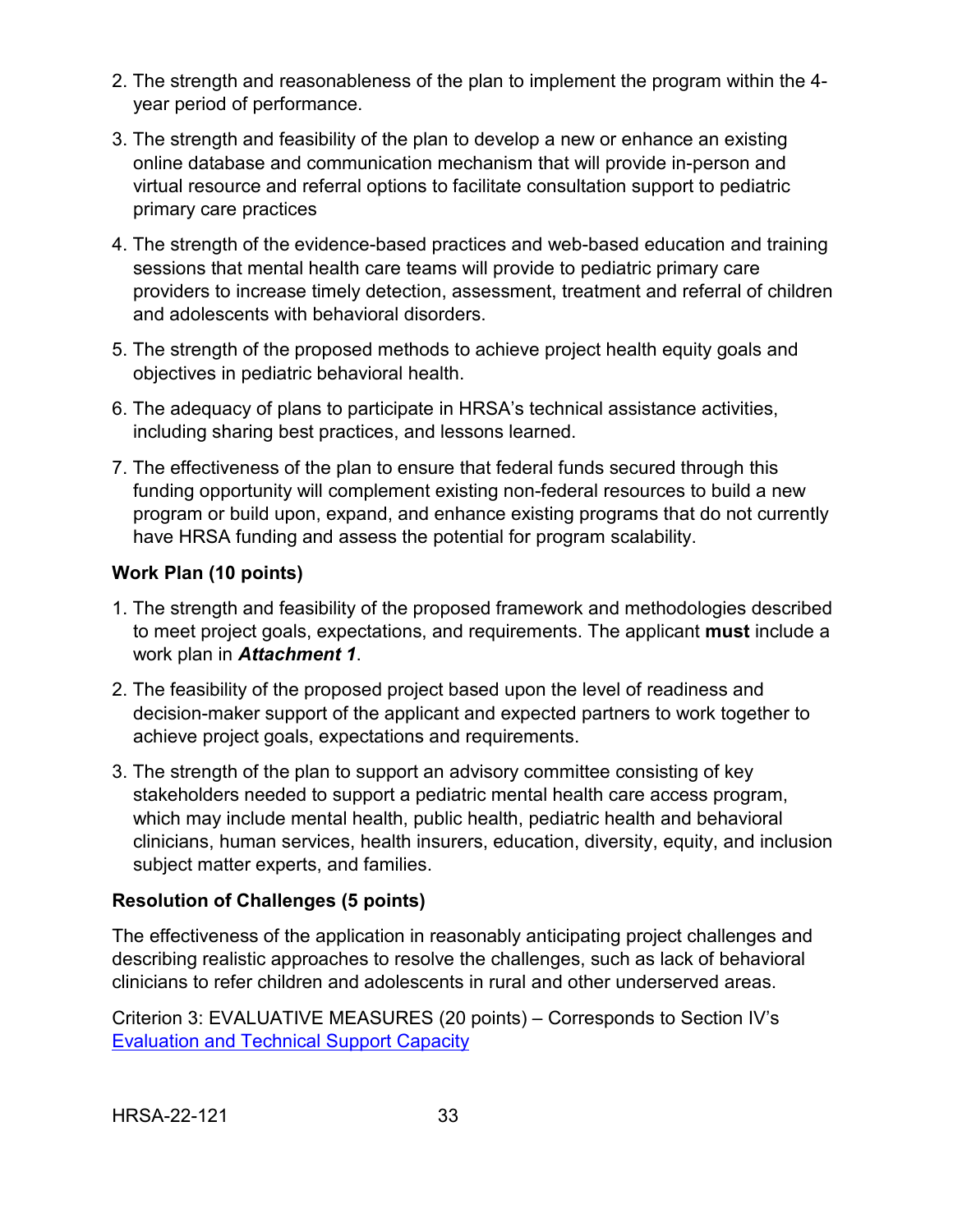- 1. The strength of the proposed methods to monitor and evaluate project performance, outcomes, impact, and sustainability efforts.
- 2. The capability of the applicant to collect and report on, at a minimum, the required performance and outcome measures in the Evaluation and Technical Support Capacity section of this NOFO.
- 3. The strength of a plan to participate in HRSA's Pediatric Mental Health Care Access Program evaluation activities.
- 4. The strength of the program performance evaluation in ensuring continuous quality improvement.
- 5. The strength of the applicant's description of the:
	- a. systems and processes that will support the organization's performance management requirements;
	- b. data collection strategy to collect, analyze and track data to measure performance, outcomes, and impact;
	- c. potential obstacles to implementing the program performance evaluation, and plans to address those obstacles;
	- d. how the evaluation findings will (1) track progress towards the achievement of project goals and objectives throughout implementation of the program; and (2) inform program management and improvement activities, such as revising implementation activities, redirecting program resources to under-performing program components and enhancing data-driven programmatic decisionmaking.

<span id="page-38-0"></span>Criterion 4: IMPACT (10 points) – Corresponds to Section IV's [Methodology,](#page-24-0) [Work Plan,](#page-26-0) and [Evaluation and Technical Support Capacity](#page-27-0)

- 1. The feasibility and effectiveness of plans for dissemination of project results, and engagement with the population(s) served.
- 2. The reasonableness of the project's anticipated value to health care using psychiatric telephone and telehealth consultations and care coordination support.
- 3. The reasonableness of plans for securing resources (in cash or in-kind) to fulfill the 20 percent non-federal program matching requirement that is outlined under Section III., 2., Cost Sharing/Matching.
- 4. The reasonableness of the plan proposed for project sustainability after the period of federal funding ends.

<span id="page-38-1"></span>Criterion 5: RESOURCES/CAPABILITIES (25 points) – Corresponds to Section IV's [Evaluation and Technical Support Capacity,](#page-27-0) and [Organizational Information](#page-29-0)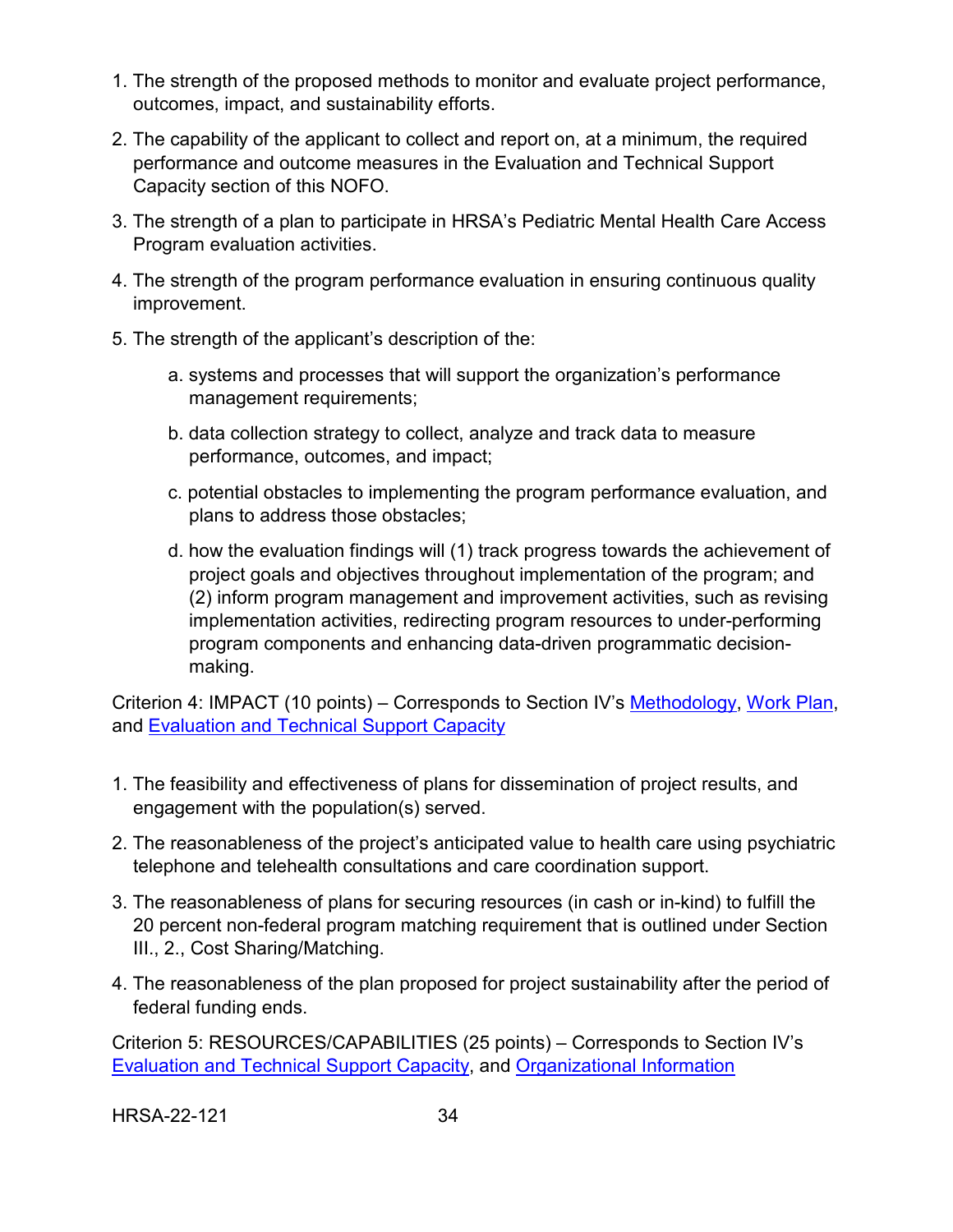## **Applicant Organization (15 points)**

The strength, reasonableness, and effectiveness to which:

- 1. The applicant organization, proposed partners, and project staff are qualified by training, expertise, and/or experience to implement and carry out the project, and applicant organization demonstrates that it will perform a substantive role in carrying out programmatic, administrative and fiduciary responsibilities and will not merely serve as a conduit for an award to another party (subcontractor) or to provide funds to an ineligible party.
- 2. The applicant organization demonstrates experience in the development and support of systems of health and behavioral health care for children and adolescents, including relevant statewide or regional programs, and experience in pediatric health and behavioral health, and the health and behavioral health systems and resources serving children, adolescents, and their families. If there are existing ARP-PMHCA and PMHCA programs in neighboring states or areas (e.g. child and adolescent behavioral health programs that conduct teleconsultation, referral, or health care provider trainings), the applicant organization demonstrates that it will collaborate with these programs in order to avoid duplication of services.
- 3. The applicant will develop, and/or maintain collaborative relationships between the proposed project and the state Title V MCH Program, if the state Title V MCH program is not the lead applicant for the proposal. If not the lead applicant, the applicant **must** provide a letter of support from the state Title V MCH Program as an attachment under Other Relevant Documents (*Attachments 8–15***)**.
- 4. The applicant describes their organization's mission, structure, and scope of current activities; and whether these components contribute to the organization's ability to conduct the project requirements and meet the project goals and objectives. The applicant **must** include a project organizational chart in *Attachment 5*.
- 5. The applicant discusses how their organization will be able to fully implement the program within the 4-year period of performance, based on the organization's expertise, experience, resources, and capabilities in developing and supporting systems of health and behavioral health care for children and adolescents.
- HRSA-22-121 35 6. Project personnel, including proposed partners (as listed under Section I. 1, Program Expectations), have sufficient training, qualifications, expertise, and experience to carry out the project, as demonstrated in the application. As described on page 3 of this NOFO, at a minimum, pediatric mental health care team members **must** consist of at least one of each of the following: a case coordinator; a child and adolescent psychiatrist; and a licensed clinical mental health professional, such as a psychologist, social worker, or mental health counselor (and, other providers caring for children and adolescents with behavioral disorders, such as developmental-behavioral pediatricians, pharmacists, and occupational therapists, may be included in teams). They should be representative of the target population(s) served. If the applicant has proposed innovative additions to the staff on the team (e.g., family leaders, child-patient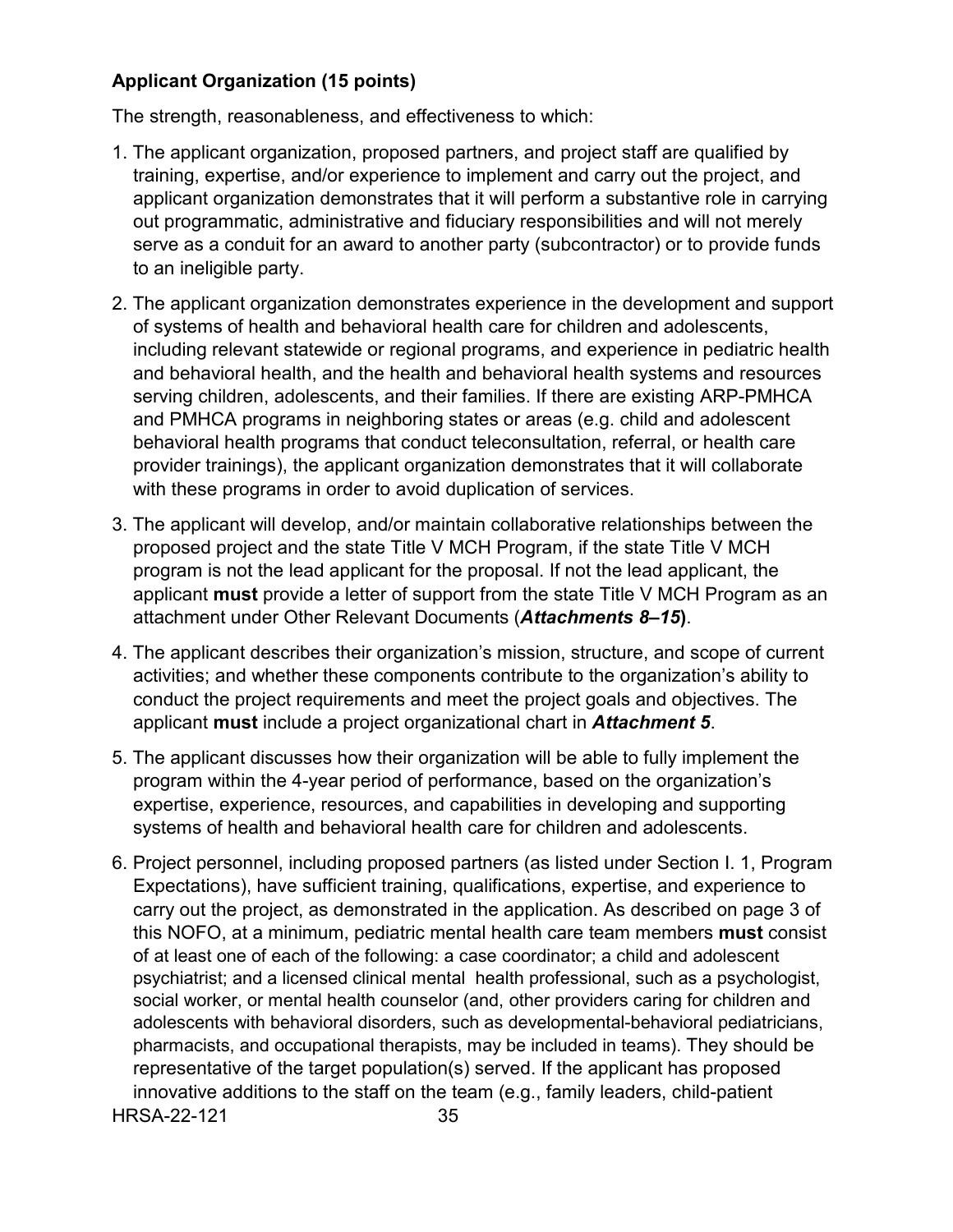advocates, youth self-advocates), the extent to which these additional team members will improve the services provided by the project. The applicant **must** include a staffing plan and job descriptions for key personnel in *Attachment 2*. The applicant **must** include biographical sketches in *Attachment 3*.

### **Project Partners and Partner Organizations (10 points)**

The extent to which:

- 1. The applicant provided a sufficient description of proposed partners, including subrecipients, described relationships to, roles and responsibilities of program implementation, and demonstrates commitments from (e.g., letters of agreement in *Attachment 4*), any organization, entity, or subrecipient that is a critical partner in this project.
- 2. The applicant fully describes its oversight of and frequency of communication, roles, and responsibilities of partners and subrecipients to provide evidence that the applicant will not merely serve as a conduit for an award to partners and subrecipients. The applicant describes how it will ensure that a new subrecipient will work with a previous subrecipient to facilitate the transition of activities if there is a change in subrecipients.
- 3. The applicant has sufficient resources and staff with established relationships and/or demonstrated outreach and partnership capability to engage and activate all partners in the state or region, especially pediatric primary care practitioners (pediatricians, family physicians, nurse practitioners, and physician assistants), psychiatrists, behavioral health professionals, and case coordinators.

Criterion 6: SUPPORT REQUESTED (10 points) – Corresponds to Section IV's [Budget](#page-31-0) and [Budget Narrative](#page-31-1)

- 1. The reasonableness of the proposed budget for each year of the period of performance in relation to the objectives, the complexity and timing of the activities, and the anticipated results.
- 2. The reasonableness of costs, as outlined in the budget and required resources sections, given the scope of work and the technology that will be required to implement the project.
- 3. The strength of the application in demonstrating key personnel have adequate time devoted to the project to achieve project objectives.
- 4. The adequacy of the application in discussing how the applicant organization will account for federal funds, and document all costs in order to avoid audit findings.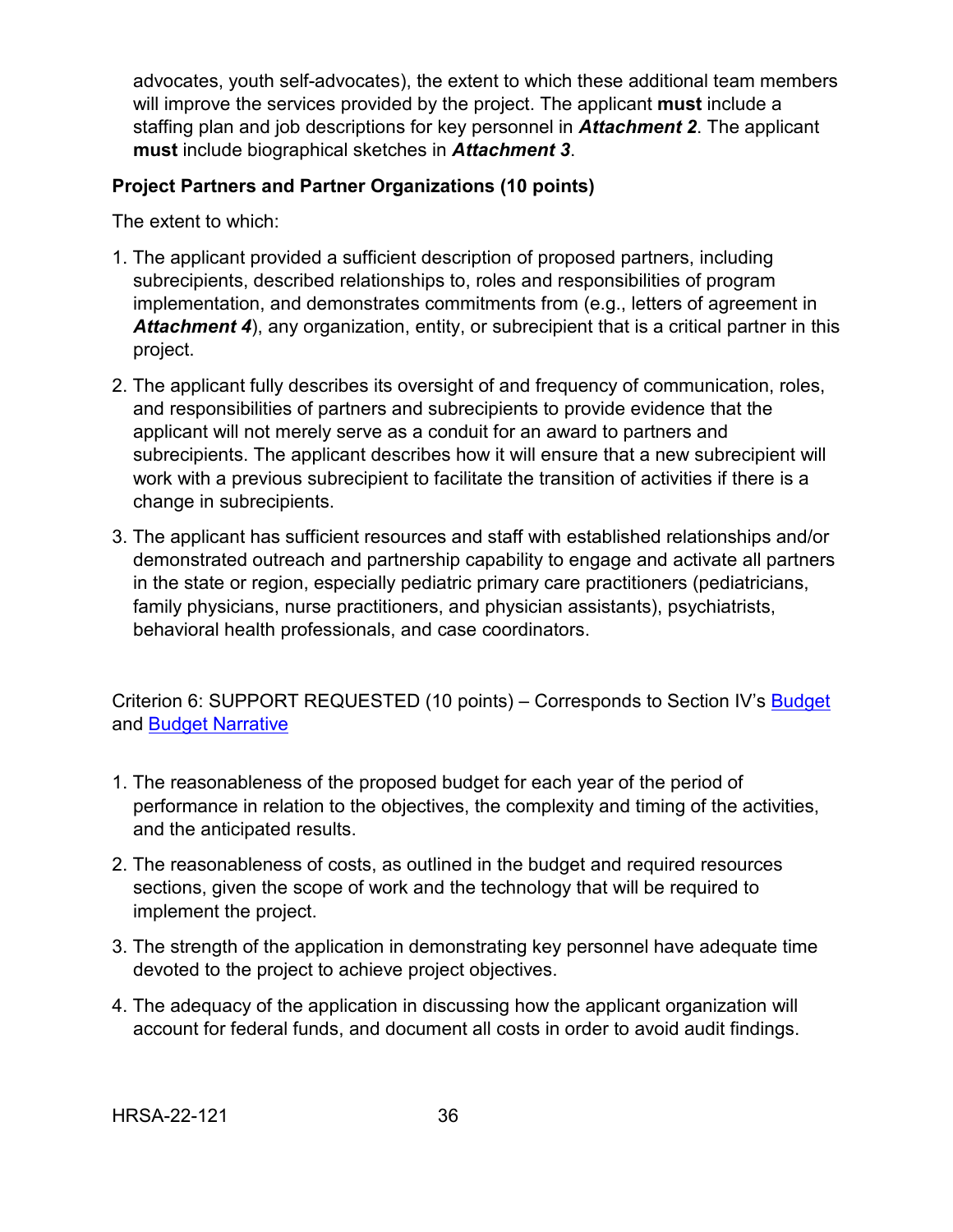## <span id="page-41-0"></span>**2. Review and Selection Process**

The objective review process provides an objective evaluation of applications to the individuals responsible for making award decisions. The highest ranked applications receive consideration for award within available funding ranges. HRSA may also consider assessment of risk and the other pre-award activities described in Section 3 below. See Section 5.3 of HRSA's *SF-424 [Application Guide](http://www.hrsa.gov/grants/apply/applicationguide/sf424guide.pdf)* for more details.

## <span id="page-41-1"></span>**3. Assessment of Risk**

HRSA may elect not to fund applicants with management or financial instability that directly relates to the organization's ability to implement statutory, regulatory, or other requirements [\(45 CFR § 75.205\)](https://www.ecfr.gov/cgi-bin/retrieveECFR?gp=1&SID=4d52364ec83fab994c665943dadf9cf7&ty=HTML&h=L&r=PART&n=pt45.1.75).

HRSA reviews applications receiving a favorable objective review for other considerations that include past performance, as applicable; cost analysis of the project/program budget; assessment of your management systems, ensuring continued applicant eligibility; and compliance with any public policy requirements, including those requiring just-in-time submissions. HRSA may ask you to submit additional programmatic or administrative information (such as an updated budget or "other support" information) or to undertake certain activities (such as negotiation of an indirect cost rate) in anticipation of an award. However, even at this point in the process, such requests do not guarantee that HRSA will make an award. Following review of all applicable information, HRSA's approving and business management officials will determine whether HRSA can make an award, if special conditions are required, and what level of funding is appropriate.

Award decisions are discretionary and are not subject to appeal to any HRSA or HHS official or board.

HRSA is required to review and consider any information about your organization that is in the [Federal Awardee Performance and Integrity Information System \(FAPIIS\).](https://www.fapiis.gov/) You may review and comment on any information about your organization that a federal awarding agency previously entered. HRSA will consider your comments, in addition to other information in [FAPIIS](https://www.fapiis.gov/) in making a judgment about your organization's integrity, business ethics, and record of performance under federal awards when completing the review of risk as described in [45 CFR § 75.205 HHS Awarding Agency Review of Risk](https://www.ecfr.gov/cgi-bin/retrieveECFR?gp=1&SID=4d52364ec83fab994c665943dadf9cf7&ty=HTML&h=L&r=PART&n=pt45.1.75)  [Posed by Applicants.](https://www.ecfr.gov/cgi-bin/retrieveECFR?gp=1&SID=4d52364ec83fab994c665943dadf9cf7&ty=HTML&h=L&r=PART&n=pt45.1.75)

HRSA will report to FAPIIS a determination that an applicant is not qualified (45 CFR § [75.212\)](https://www.ecfr.gov/cgi-bin/retrieveECFR?gp=1&SID=4d52364ec83fab994c665943dadf9cf7&ty=HTML&h=L&r=PART&n=pt45.1.75).

# <span id="page-41-2"></span>**VI. Award Administration Information**

## <span id="page-41-3"></span>**1. Award Notices**

HRSA will release the Notice of Award (NOA) on or around the start date of July 1, 2022. See Section 5.4 of HRSA's *SF-424 [Application Guide](http://www.hrsa.gov/grants/apply/applicationguide/sf424guide.pdf)* for additional information.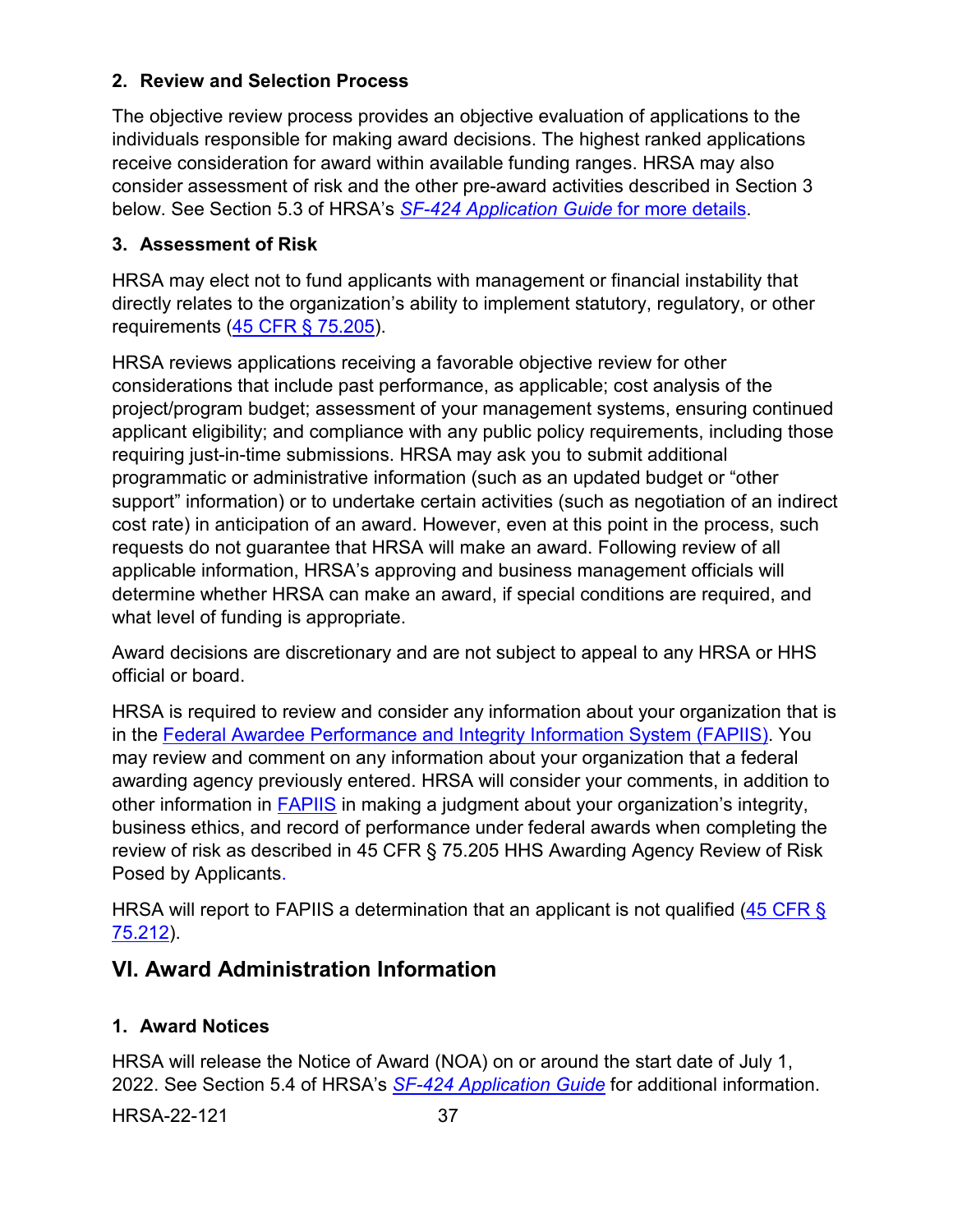## <span id="page-42-0"></span>**2. Administrative and National Policy Requirements**

See Section 2.1 of HRSA's *SF-424 [Application Guide](http://www.hrsa.gov/grants/apply/applicationguide/sf424guide.pdf)*.

If you are successful and receive a NOA, in accepting the award, you agree that the award and any activities thereunder are subject to:

- all provisions of 45 CFR part 75, currently in effect or implemented during the period of the award,
- other federal regulations and HHS policies in effect at the time of the award or implemented during the period of award, and
- applicable statutory provisions.

## **Accessibility Provisions and Non-Discrimination Requirements**

Should you successfully compete for an award, recipients of federal financial assistance (FFA) from HHS must administer their programs in compliance with federal civil rights laws that prohibit discrimination on the basis of race, color, national origin, disability, age and, in some circumstances, religion, conscience, and sex (including gender identity, sexual orientation, and pregnancy). This includes ensuring programs are accessible to persons with limited English proficiency and persons with disabilities. The HHS Office for Civil Rights (OCR) provides guidance on complying with civil rights laws enforced by HHS. See [Providers of Health Care and Social Services](https://www.hhs.gov/civil-rights/for-providers/provider-obligations/index.html) and HHS [Nondiscrimination Notice.](https://www.hhs.gov/civil-rights/for-individuals/nondiscrimination/index.html)

- Recipients of FFA must ensure that their programs are accessible to persons with limited English proficiency. For guidance on meeting your legal obligation to take reasonable steps to ensure meaningful access to your programs or activities by limited English proficient individuals, see Fact Sheet on the Revised HHS LEP [Guidance](https://www.hhs.gov/civil-rights/for-individuals/special-topics/limited-english-proficiency/fact-sheet-guidance/index.html) and [Limited English Proficiency.](https://www.lep.gov/)
- For information on your specific legal obligations for serving qualified individuals with disabilities, including reasonable modifications and making services accessible to them, see [Discrimination on the Basis of Disability.](http://www.hhs.gov/ocr/civilrights/understanding/disability/index.html)
- HHS-funded health and education programs must be administered in an environment free of sexual harassment. See [Discrimination on the Basis of Sex.](https://www.hhs.gov/civil-rights/for-individuals/sex-discrimination/index.html)
- For guidance on administering your program in compliance with applicable federal religious nondiscrimination laws and applicable federal conscience protection and associated anti-discrimination laws, see [Conscience Protections](https://www.hhs.gov/conscience/conscience-protections/index.html)  [for Health Care Providers](https://www.hhs.gov/conscience/conscience-protections/index.html) and [Religious Freedom.](https://www.hhs.gov/conscience/religious-freedom/index.html)

Please contact the [HHS Office for Civil Rights](https://www.hhs.gov/ocr/about-us/contact-us/index.html) for more information about obligations and prohibitions under federal civil rights laws or call 1-800-368-1019 or TDD 1-800- 537-7697.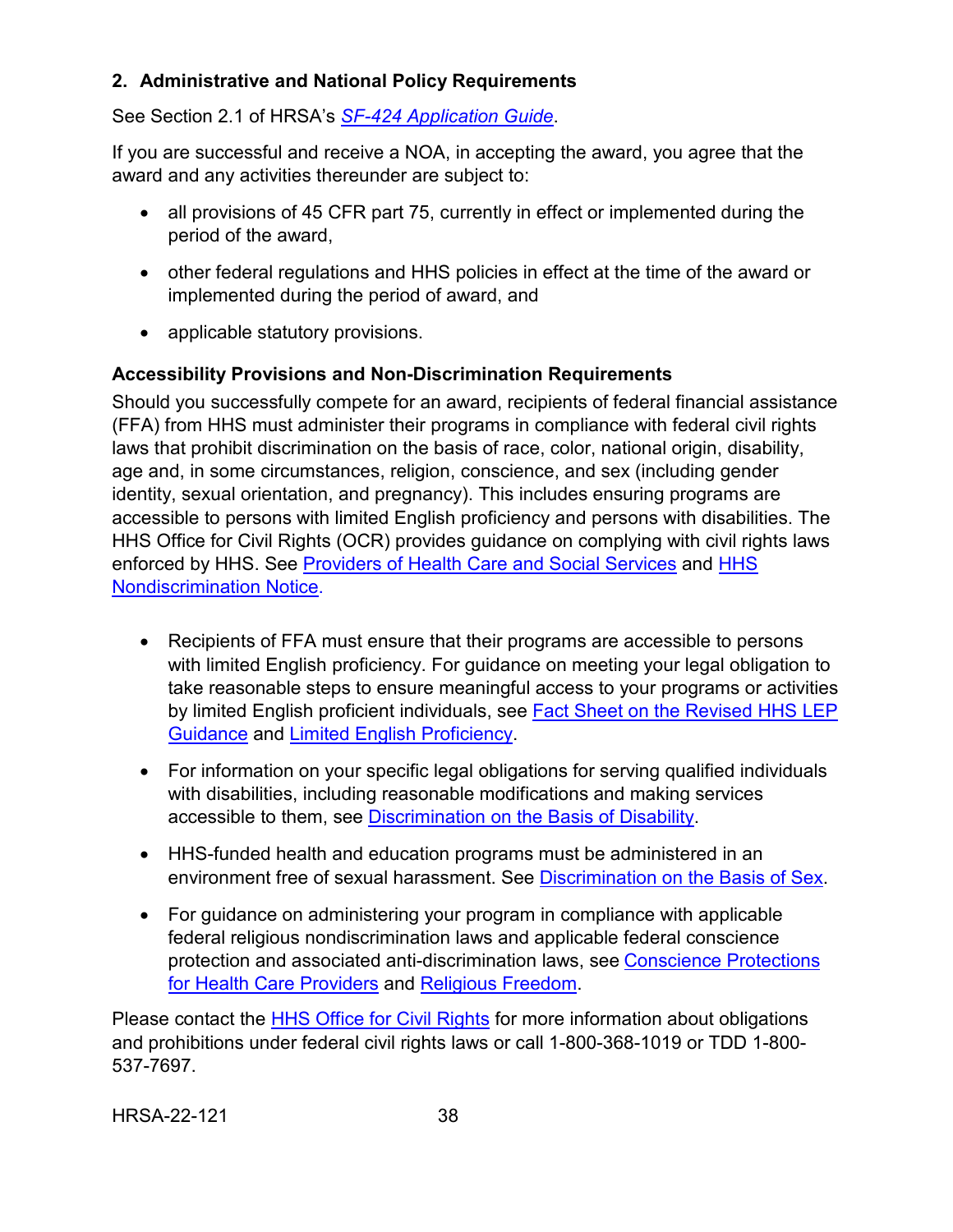The HRSA Office of Civil Rights, Diversity, and Inclusion (OCRDI) offers technical assistance, individual consultations, trainings, and plain language materials to supplement OCR guidance and assist HRSA recipients in meeting their civil rights obligations. Visit [OCRDI's website](https://www.hrsa.gov/about/organization/bureaus/ocrdi#recipients) to learn more about how federal civil rights laws and accessibility requirements apply to your programs, or contact OCRDI directly at [HRSACivilRights@hrsa.gov.](mailto:HRSACivilRights@hrsa.gov)

#### **[Executive Order on Worker Organizing and Empowerment](https://www.whitehouse.gov/briefing-room/presidential-actions/2021/04/26/executive-order-on-worker-organizing-and-empowerment/)**

Pursuant to the Executive Order on Worker Organizing and Empowerment, HRSA strongly encourages applicants to support worker organizing and collective bargaining and to promote equality of bargaining power between employers and employees. This may include the development of policies and practices that could be used to promote worker power. Applicants can describe their plans and specific activities to promote this activity in the application narrative.

## **Requirements of Subawards**

The terms and conditions in the NOA apply directly to the recipient of HRSA funds. The recipient is accountable for the performance of the project, program, or activity; the appropriate expenditure of funds under the award by all parties; and all other obligations of the recipient, as cited in the NOA. In general, the requirements that apply to the recipient, including public policy requirements, also apply to subrecipients under awards, and it is the recipient's responsibility to monitor the compliance of all funded subrecipients. See [45 CFR § 75.101 Applicability](https://www.ecfr.gov/cgi-bin/retrieveECFR?gp=1&SID=4d52364ec83fab994c665943dadf9cf7&ty=HTML&h=L&r=PART&n=pt45.1.75) for more details.

### **Data Rights**

All publications developed or purchased with funds awarded under this notice must be consistent with the requirements of the program. Pursuant to 45 CFR § 75.322(b), the recipient owns the copyright for materials that it develops under an award issued pursuant to this notice, and HHS reserves a royalty-free, nonexclusive, and irrevocable right to reproduce, publish, or otherwise use those materials for federal purposes, and to authorize others to do so. In addition, pursuant to 45 CFR § 75.322(d), the Federal Government has the right to obtain, reproduce, publish, or otherwise use data produced under this award and has the right to authorize others to receive, reproduce, publish, or otherwise use such data for federal purposes, e.g., to make it available in governmentsponsored databases for use by others. If applicable, the specific scope of HRSA rights with respect to a particular grant-supported effort will be addressed in the NOA. Data and copyright-protected works developed by a subrecipient also are subject to the Federal Government's copyright license and data rights.

#### **Human Subjects Protection**

HRSA-22-121 39 Federal regulations [\(45 CFR part 46\)](https://www.hhs.gov/ohrp/regulations-and-policy/regulations/45-cfr-46/index.html) require that applications and proposals involving human subjects must be evaluated with reference to the risks to the subjects, the adequacy of protection against these risks, the potential benefits of the research to the subjects and others, and the importance of the knowledge gained or to be gained. If you anticipate research involving human subjects, you must meet the requirements of the HHS regulations to protect human subjects from research risks.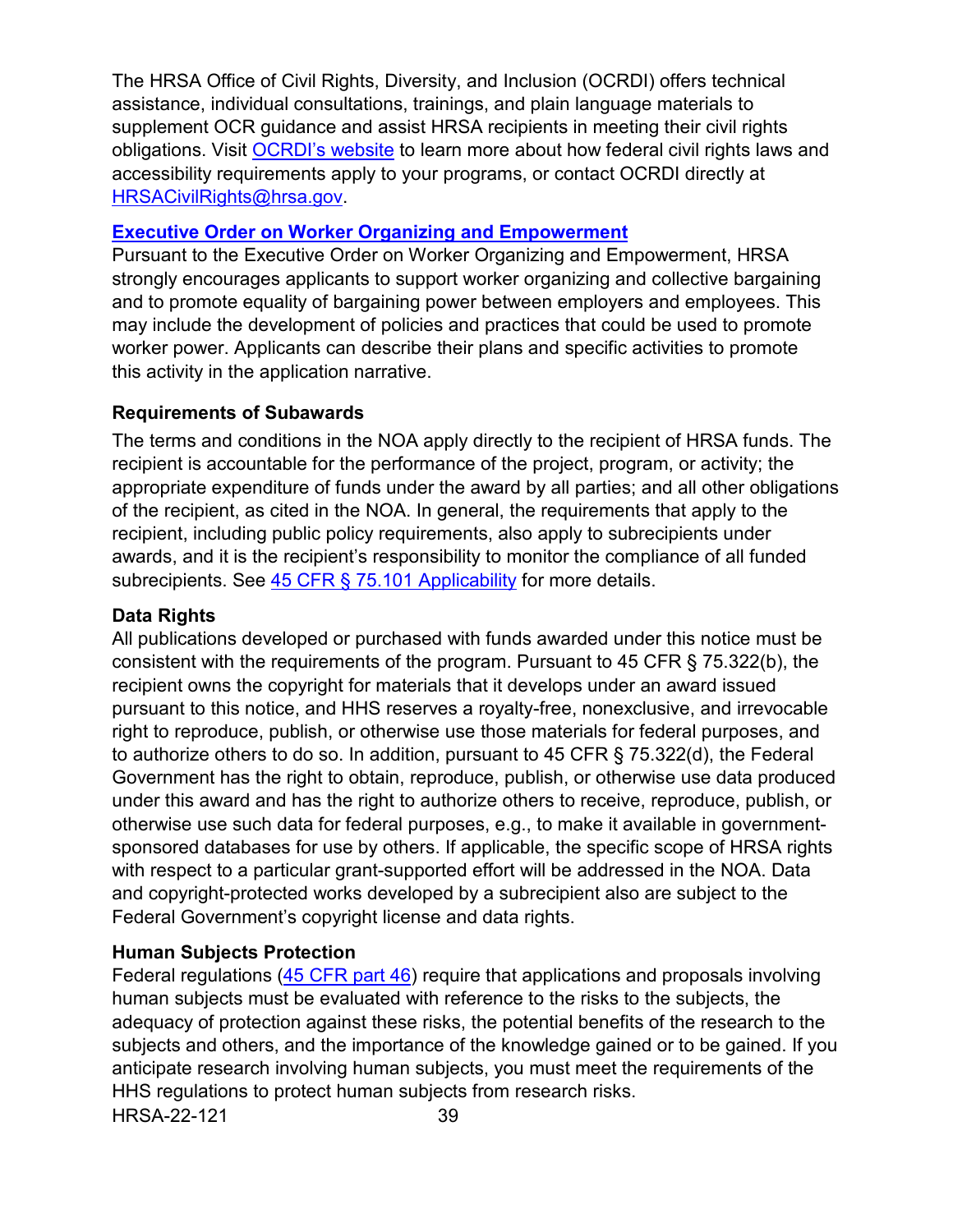- Refer to instructions provided in HRSA's *[SF-424 R&R Application Guide](http://www.hrsa.gov/grants/apply/applicationguide/sf424rrguidev2.pdf)*, Appendix Supplemental Instructions for Preparing the Protection of Human Subjects Section of the Research Plan and Human Subjects Research Policy for specific instructions on preparing the human subjects section of the application.
- Refer to HRSA's **[SF-424 R&R Application Guide](http://www.hrsa.gov/grants/apply/applicationguide/sf424rrguidev2.pdf)** to determine if you are required to hold a Federal Wide Assurance (FWA) of compliance from the Office of Human Research Protections (OHRP) prior to award. You must provide your Human Subject Assurance Number (from the FWA) in the application. If you do not have an assurance, you must indicate in the application that you will obtain one from OHRP prior to award.
- In addition, you must meet the requirements of the HHS regulations for the protection of human subjects from research risks, including the following: (1) discuss plans to seek IRB approval or exemption; (2) develop all required documentation for submission of research protocol to IRB; (3) communicate with IRB regarding the research protocol; (4) communicate about IRB's decision and any IRB subsequent issues with HRSA.
- IRB approval is not required at the time of application submission but must be received prior to initiation of any activities involving human subjects. Do not use the protection of human subjects section to circumvent any page limitation in the [Methodology](#page-24-0) portion of the Project Narrative section.

#### <span id="page-44-0"></span>**3. Reporting**

Award recipients must comply with Section 6 of HRSA's *SF-424 [Application Guide](http://www.hrsa.gov/grants/apply/applicationguide/sf424guide.pdf)* **and** the following reporting and review activities:

> 1) **DGIS Performance Reports.** Available through the Electronic Handbooks (EHBs), the Discretionary Grant Information System (DGIS) is where recipients will report annual performance data to HRSA. Award recipients are required to submit a DGIS Performance Report **annually**, by the specified deadline. To prepare successful applicants for their reporting requirements, the listing of administrative forms and performance measures for this program are available at https://mchb.hrsa.gov/training/documents/PM-PMHCA-PM-Assignments-OnePg-2021-10-15.pdf*.* The type of report required is determined by the project year of the award's period of performance.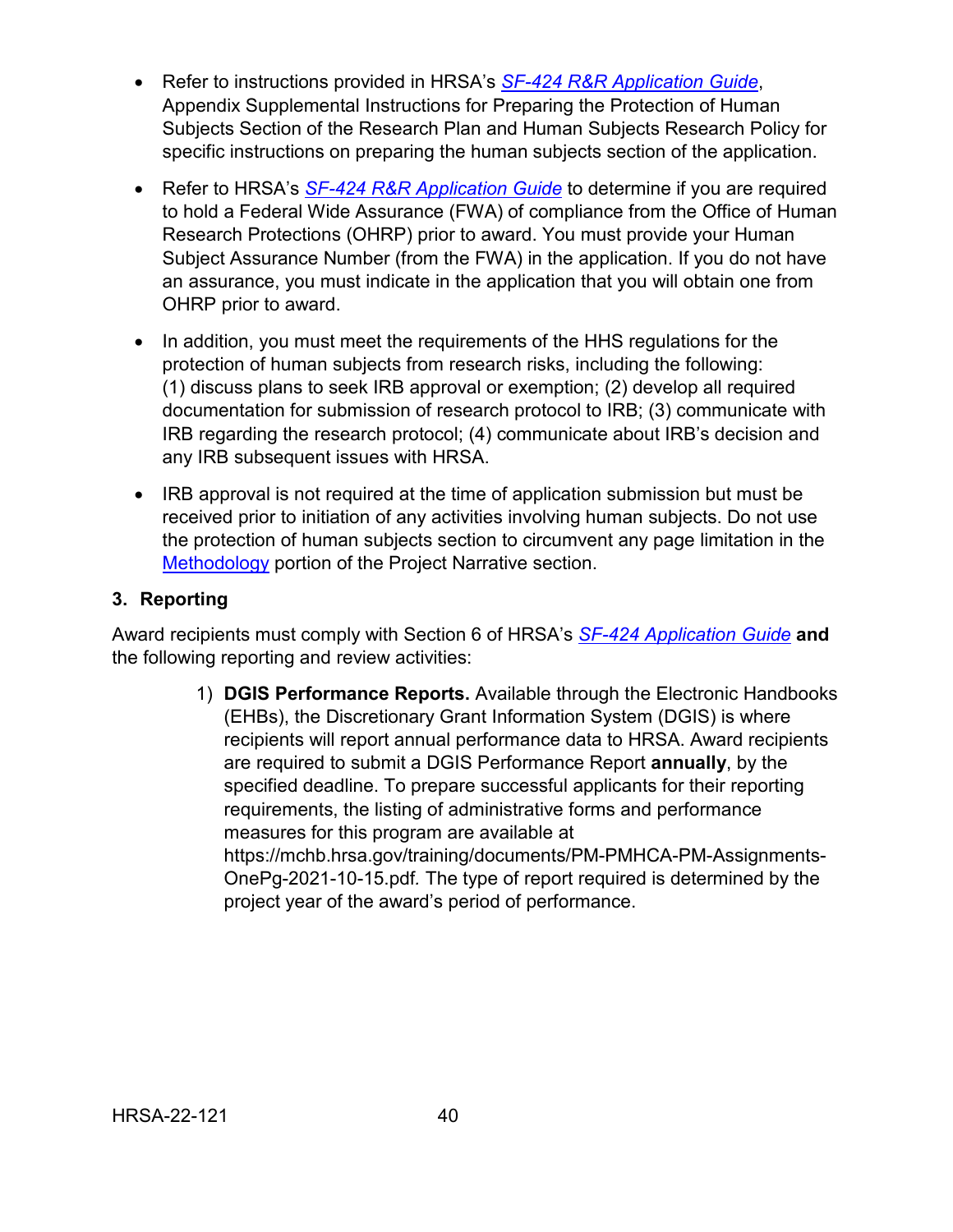| <b>Type of Report</b>                                 | <b>Reporting Period</b>                                                                                              | <b>Available Date</b>                                                       | <b>Report Due Date</b>              |
|-------------------------------------------------------|----------------------------------------------------------------------------------------------------------------------|-----------------------------------------------------------------------------|-------------------------------------|
| a) New Competing<br><b>Performance Report</b>         | 7/1/2022 to<br>6/30/2023<br><i>(administrative data</i><br>and performance<br>measure projections,<br>as applicable) | Period of<br>performance<br>start date                                      | 120 days from<br>the available date |
| b) Non-Competing<br><b>Performance Report</b>         | 7/1/2023 to 6/30/2024<br>7/1/2024 to 6/30/2025                                                                       | Beginning of<br>each budget<br>period (Years<br>$2 - 4$ , as<br>applicable) | 120 days from<br>the available date |
| c) Project Period<br><b>End Performance</b><br>Report | 7/1/2025 to 6/30/2026                                                                                                | Period of<br>performance<br>end date                                        | 90 days from the<br>available date  |

The full OMB-approved reporting package is accessible at <https://mchb.hrsa.gov/data-research-epidemiology/discretionary-grant-data-collection> (OMB Number: 0915-0298 | Expiration Date: 06/30/2022).

2) **Progress Report(s)**. The recipient must submit a progress report narrative to HRSA **annually** via the Non-Competing Continuation Renewal in the EHBs, which should address progress against program outcomes (e.g., accomplishments, barriers, significant changes, plans for the upcoming budget year). Submission and HRSA approval of a progress report will trigger the budget period renewal and release of each subsequent year of funding. Further information will be available in the NOA.

**In addition to Discretionary Grant Information System (DGIS) reporting in Section VI.3. Reporting, recipients will be expected to collect and report to HRSA in their annual performance, progress reports, or requests for information, the following data:** 

#### **Performance Measures**

Recipients will establish baseline numbers for, and track and report on annually, at a minimum, the following performance measures:

- 1. Number of trainings held by topic, mechanism used (e.g., in-person, web-based).
- 2. Number and types of providers trained.
- 3. Number and types of providers participating in a statewide or regional pediatric mental health care access program.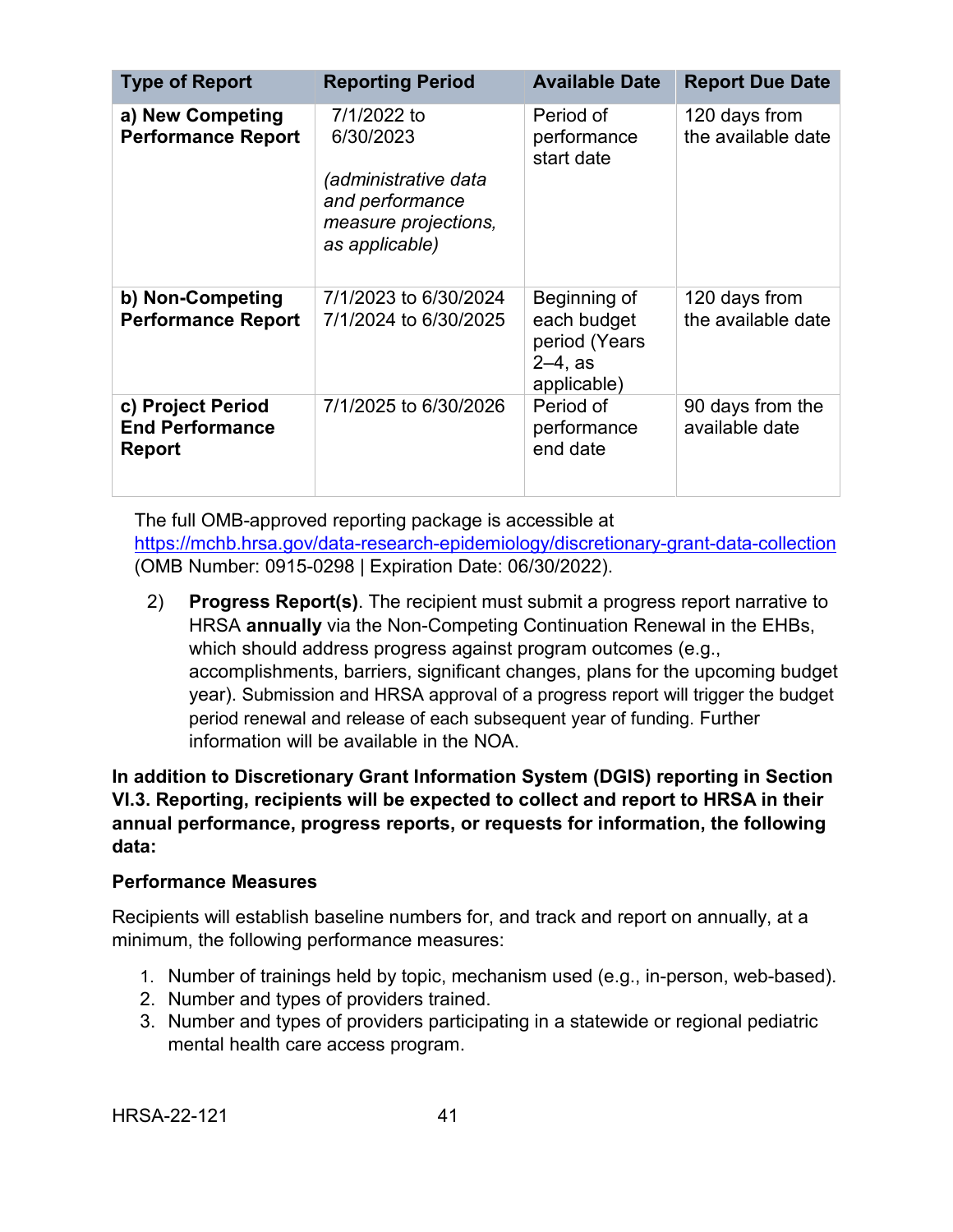- 4. Percentage of providers enrolled in a statewide or regional pediatric mental health care access program who receive tele-consultation on behavioral health conditions.
- 5. Reasons for provider contact with the pediatric mental health team (e.g., psychiatric consultation, care coordination, or both; and suspected or diagnosed behavioral health conditions such as depression, anxiety, ADHD, Autism Spectrum Disorder).
- 6. Number of consultations and referrals provided to enrolled providers by the pediatric mental health team.
- 7. Number of consultations and referrals provided by each discipline type (e.g., psychiatrist, counselor, case coordinator) of the pediatric mental health team.
- 8. Number of children and adolescents, 0–21 years of age, for whom a provider contacted the pediatric mental health team for consultation or referral during the reporting period.
- 9. Percentage of children and adolescents, 0–21 years of age, for whom providers contacted the pediatric mental health team for consultation or referral during the reporting period, from rural and underserved counties.
- 10.Number of children or adolescents, ages 0-21 years of age, served through teleconsultation, who were recommended treatment by the participating provider, were recommended referral to behavioral health or support services, or were recommended both treatment by the participating provider and referral to behavioral health or support services.
- 11.**(Optional)** Number of children and adolescents, 0–21 years of age, for whom a provider contacted the pediatric mental health team, who received at least one screening for a behavioral health condition using a standardized validated tool.

## **A glossary of terms used in PMHCA progress report instructions, performance reports, and Requests for Information is included in the Appendix.**

Note that the OMB revisions to Guidance for Grants and Agreements termination provisions located at [2 CFR § 200.340 -](https://www.ecfr.gov/cgi-bin/text-idx?SID=da67ef9e79256f1b11e99d2ecb083228&mc=true&node=se2.1.200_1340&rgn=div8) Termination apply to all federal awards effective August 13, 2020. No additional termination provisions apply unless otherwise noted.

# <span id="page-46-0"></span>**VII. Agency Contacts**

You may request additional information and/or technical assistance regarding business, administrative, or fiscal issues related to this NOFO by contacting: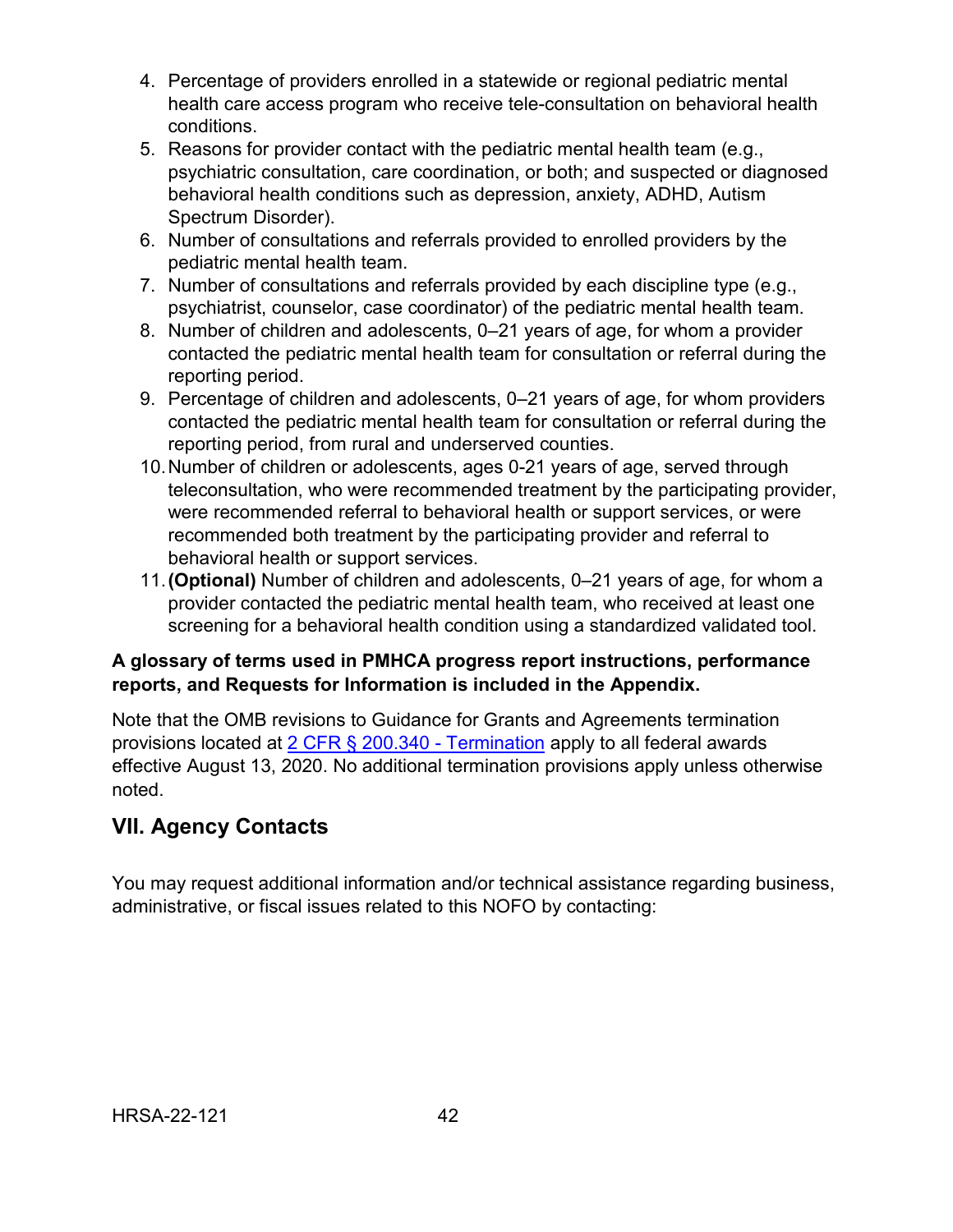Marc Horner | Crystal Howard | Leon Harrison Grants Management Specialists Division of Grants Management Operations, OFAM Health Resources and Services Administration 5600 Fishers Lane, Mailstop 10N104C/10N176D Rockville, MD 20857 Telephone: (301) 443-4888/3844/9368 Email: [mhorner@hrsa.gov](mailto:mhorner@hrsa.gov) | [choward@hrsa.gov](mailto:choward@hrsa.gov) | [lharrison@hrsa.gov](mailto:lharrison@hrsa.gov)

You may request additional information regarding the overall program issues and/or technical assistance related to this NOFO by contacting:

Cara de la Cruz, PhD Public Health Analyst, DMCHWD Attn: The American Rescue Plan Act - Pediatric Mental Health Care Access – New Area Expansion Maternal and Child Health Bureau Health Resources and Services Administration 5600 Fishers Lane, Room 18W Rockville, MD 20857 Telephone: (301) 443-0764 Email: [cdelacruz@hrsa.gov](mailto:cdelacruz@hrsa.gov)

You may need assistance when working online to submit your application forms electronically. Always obtain a case number when calling for support. For assistance with submitting the application in Grants.gov, contact Grants.gov 24 hours a day, 7 days a week, excluding federal holidays at:

Grants.gov Contact Center Telephone: 1-800-518-4726 (International callers dial 606-545-5035) Email: [support@grants.gov](mailto:support@grants.gov) [Self-Service Knowledge Base](https://gditshared.servicenowservices.com/hhs_grants?pt=Grants)

Successful applicants/recipients may need assistance when working online to submit information and reports electronically through the [EHBs.](https://grants.hrsa.gov/2010/WebEPSExternal/Interface/Common/AccessControl/Login.aspx) Always obtain a case number when calling for support. For assistance with submitting in the EHBs, contact the HRSA Contact Center, Monday–Friday, 7 a.m. to 8 p.m. ET, excluding federal holidays at:

HRSA Contact Center Telephone: (877) 464-4772 / (877) Go4-HRSA TTY: (877) 897-9910 Web: <http://www.hrsa.gov/about/contact/ehbhelp.aspx>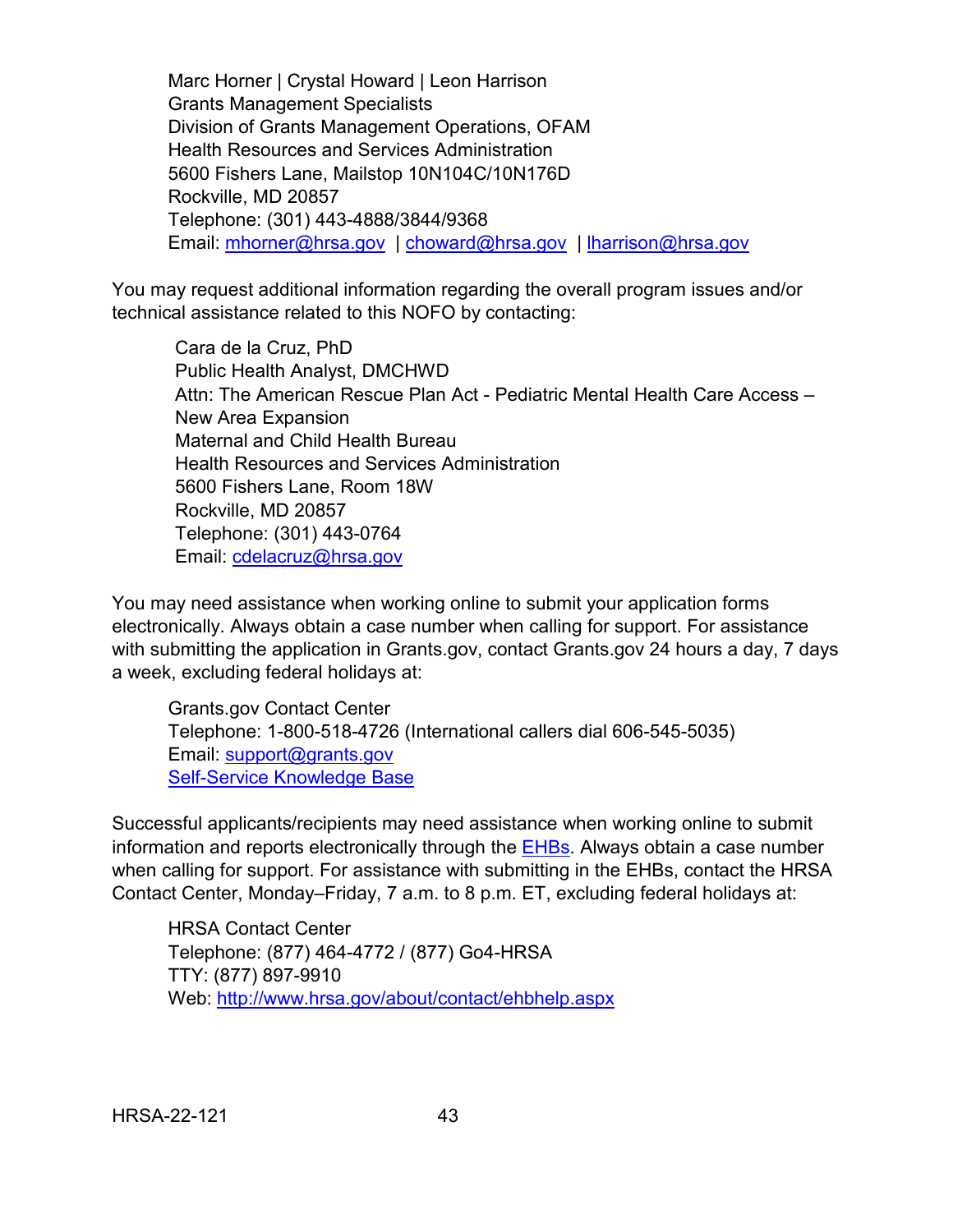## <span id="page-48-0"></span>**VIII. Other Information**

### **Technical Assistance**

HRSA has scheduled following technical assistance:

#### *Webinar*

Day and Date: Thursday, January 20, 2022 Time: 3-4:30 p.m. ET Weblink: [https://hrsa](https://hrsa-gov.zoomgov.com/j/1607295539?pwd=UWZMaDFNYkIrUVpOSHIzYWZyZGRvUT09)[gov.zoomgov.com/j/1607295539?pwd=UWZMaDFNYkIrUVpOSHIzYWZyZGRvU](https://hrsa-gov.zoomgov.com/j/1607295539?pwd=UWZMaDFNYkIrUVpOSHIzYWZyZGRvUT09) [T09](https://hrsa-gov.zoomgov.com/j/1607295539?pwd=UWZMaDFNYkIrUVpOSHIzYWZyZGRvUT09) Meeting ID: 160 729 5539 Passcode: A9Bf9f9P

If you need to participate by telephone: 1-833 568 8864 US Toll-free Meeting ID: 160 729 5539 Passcode: 26661691

HRSA will record the webinar and make it available at: [https://mchb.hrsa.gov/fundingopportunities/default.aspx.](https://mchb.hrsa.gov/fundingopportunities/default.aspx)

## **Tips for Writing a Strong Application**

See Section 4.7 of HRSA's *SF-424 [Application Guide](http://www.hrsa.gov/grants/apply/applicationguide/sf424guide.pdf)*.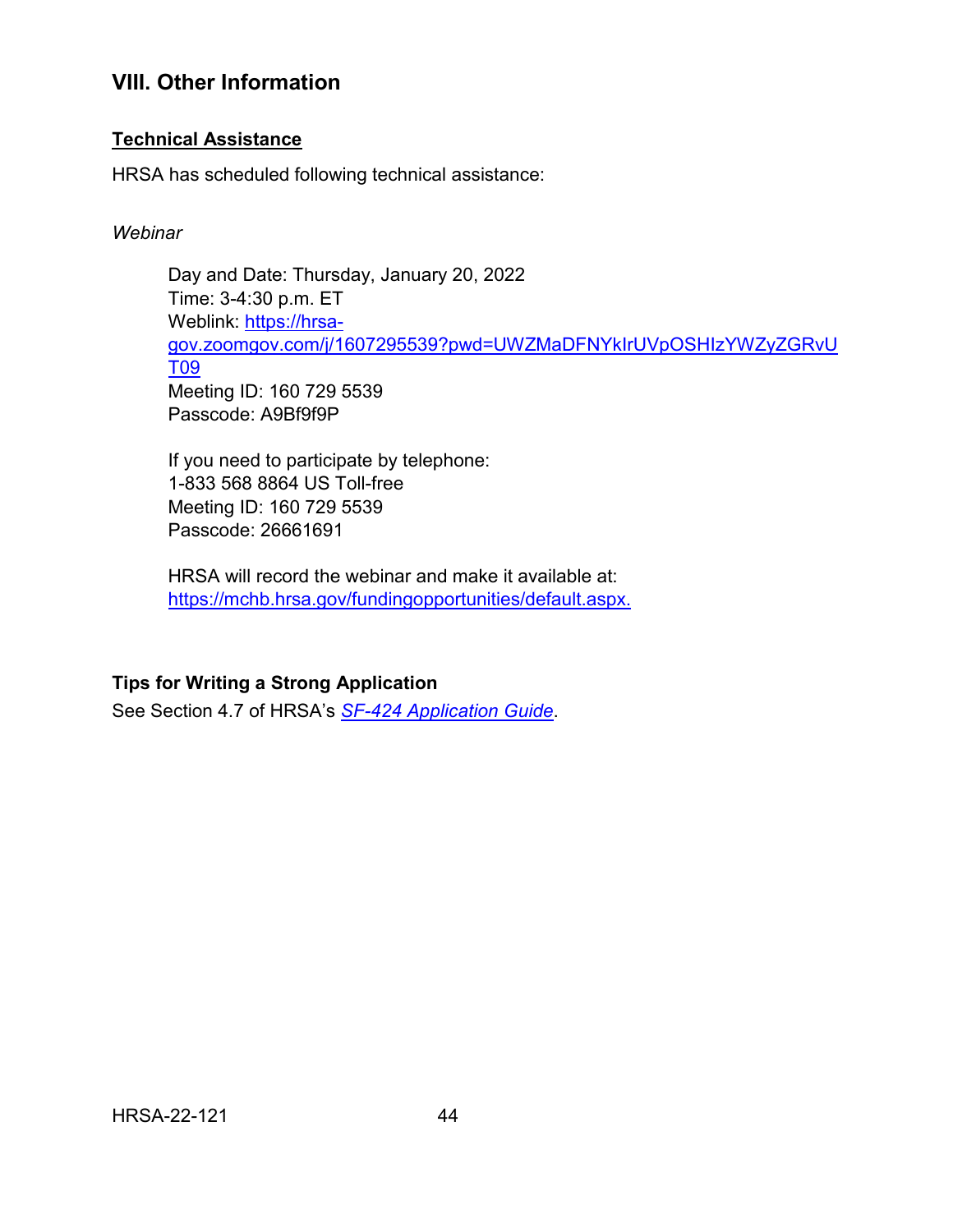# <span id="page-49-0"></span>**Appendix: Additional Resources for Applicants**

**Applicants should view a list of currently funded PMHCA projects to determine whether they are eligible to apply:** 

**<https://mchb.hrsa.gov/training/projects.asp?program=34>**

Applicants may wish to consult the following resources as they prepare their applications:

• HRSA *MCHB PMHCA* program page, including program overview, abstracts, reporting resources:<https://mchb.hrsa.gov/training/pgm-pmhca.asp>

• *HRSA's Telehealth Resource Centers* provide assistance, education, and information to organizations and individuals who provide or are interested in providing health care at a distance, especially for underserved populations. <https://www.telehealthresourcecenter.org/>

• HRSA's *Rural Health Information Hub's Community Health Gateway* is a resource for finding programs and approaches that rural communities can adapt to improve the health of their residents. <https://www.ruralhealthinfo.org/community-health>

• *The American Academy of Pediatrics Mental Health Toolkit* outlines strategies to enhance pediatric mental health at both the community level and in individual pediatric practices. [https://www.aap.org/en-us/advocacy-and-policy/aap-health](https://www.aap.org/en-us/advocacy-and-policy/aap-health-initiatives/Mental-Health/Pages/Primary-Care-Tools.aspx)[initiatives/Mental-Health/Pages/Primary-Care-Tools.aspx](https://www.aap.org/en-us/advocacy-and-policy/aap-health-initiatives/Mental-Health/Pages/Primary-Care-Tools.aspx) 

• *Bright Futures: Guidelines for Health Supervision of Infants, Children, and Adolescents,* 4th Edition is a resource that provides health care professionals with updated background and recommendations for pediatric health promotion, health supervision, and anticipatory guidance for 31 age-based visits. The 4th Edition builds upon previous editions with thoroughly revised and updated content that reflects the latest research. It presents a new focus on the social determinants of health and on lifelong physical and mental health. The Bright Futures/AAP Periodicity Schedule presents (in chart form) the screenings, assessments, physical examinations, procedures, and timing of anticipatory guidance recommended for each age-based visit in the *Bright Futures Guidelines*, 4th Edition.<https://brightfutures.aap.org/Pages/default.aspx>

• *American Telemedicine Association*:<https://www.americantelemed.org/>

• *Medicaid and Telemedicine:*  <https://www.medicaid.gov/medicaid/benefits/telemed/index.html>

**PMHCA Glossary of Terms**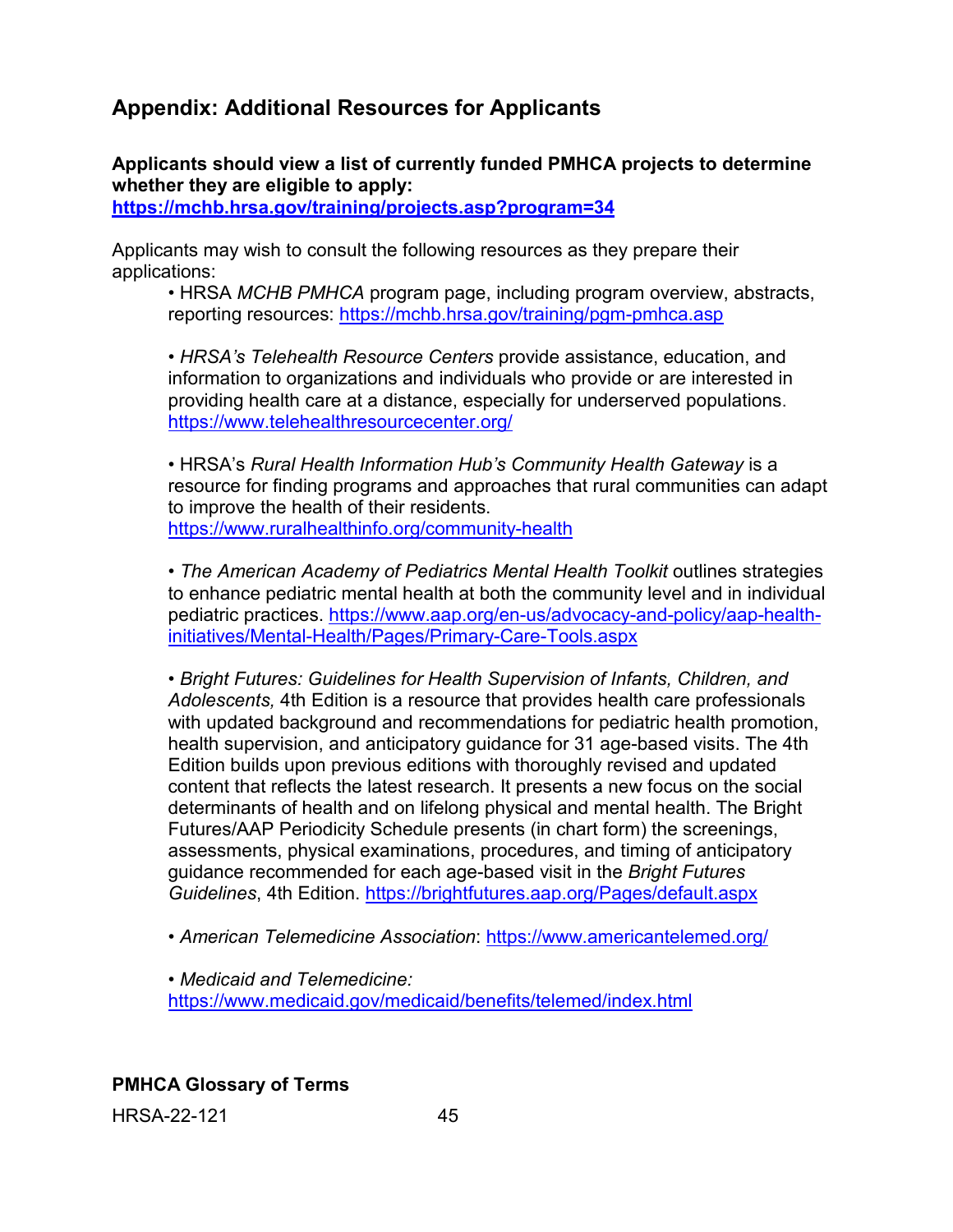#### **Background:**

The terms defined in this document are some of the terms used in PMHCA progress report instructions, performance reports, and Requests for Information. The terms are as follows:

- Assessment
- Care coordination support
- Direct Service
- Health Education
- Information Dissemination
- Outreach
- Enrolled Provider or Practice
- Participating Provider or Practice
- Quality improvement initiatives
- Referral
- Rural
- Screening
- Technical Assistance
- Telehealth
- Training
- Treatment
- Underserved

#### **Definitions:**

#### *Assessment*

A detailed evaluation within a provider's scope of practice that applies clinical reasoning based on the following types of information: patient history, diagnostic interviewing, physical examination, laboratory evaluation, standardized questionnaires and/or observations from family members, care providers, teachers, or other care team members. (Sources: Adapted from Mosby's Medical Dictionary, 9th edition. © 2009, Elsevier.<https://medical-dictionary.thefreedictionary.com/clinical+assessment> and Bates Guide to Physical Examination and History Taking, 12th North American Ed. 2016) **Care Coordination Support**

Care coordination support means that the program provides resources and referrals to a provider when they contact the program, or to the patient/family when the program works with patients/families directly. "Care coordination support," in these programs, is synonymous with "providing resources and referrals".

#### **Direct Services**

Direct services are primary, specialty, or preventive clinical services to patients.

Examples: Preventive, primary or specialty care visits, emergency department visits, inpatient services, outpatient and inpatient mental and behavioral health services, prescribing prescription drugs, occupational and physical therapy, speech therapy, showing how to use durable medical equipment and medical supplies, medical nutrition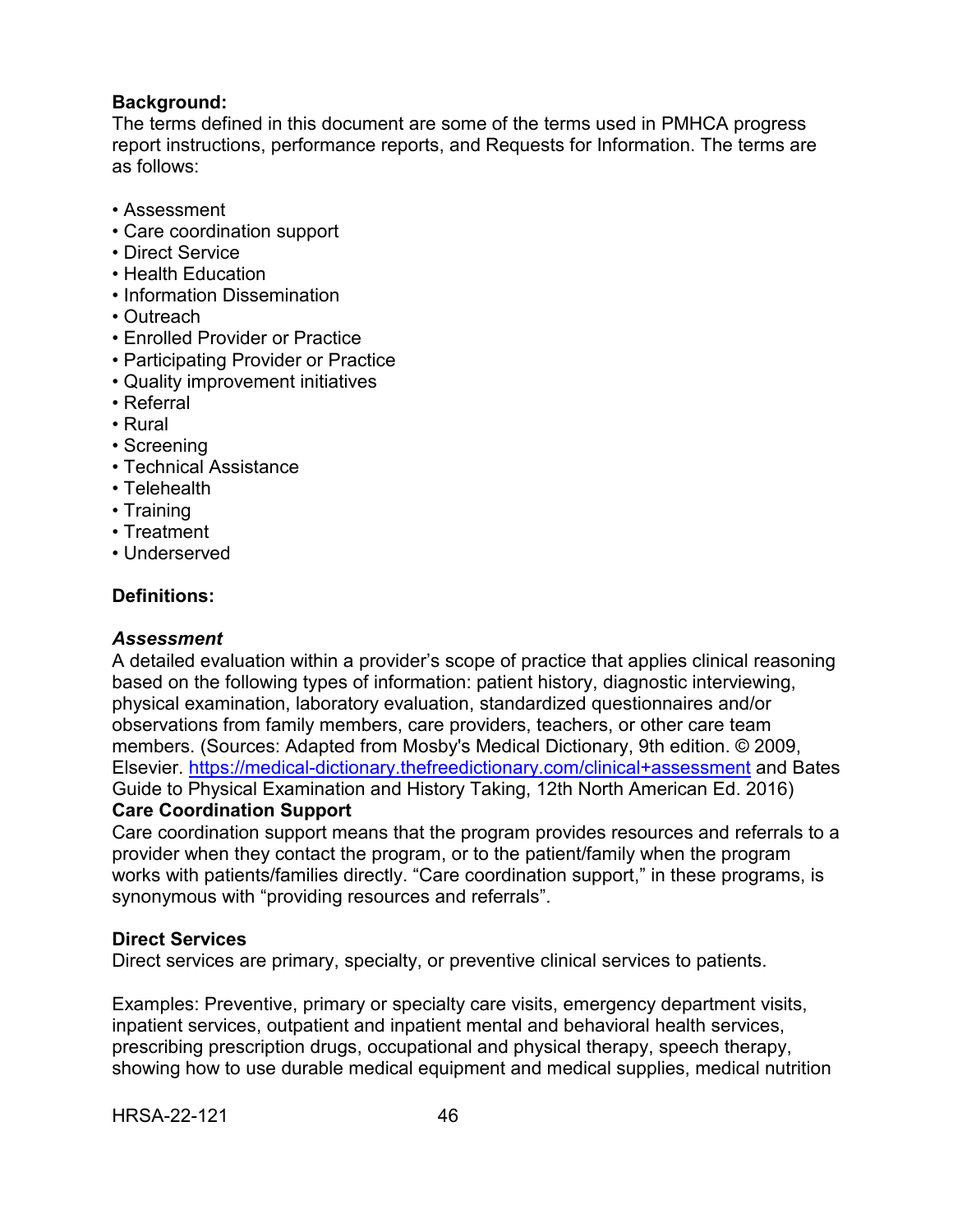therapy, dental care, and vision care. (Source: Title V OMB Approved FY 2019\_2021 MCH Block Grant Guidance Appendix)

#### **Enrolled Provider or Practice**

An enrolled provider or practice registers with the program to participate in teleconsultation and care coordination support services, and agrees to provide data to facilitate HRSA-required reporting.

#### **Participating Provider or Practice**

A participating provider or practice contacts the program (in person or via telehealth) for consultation or care coordination support services, and may or may not be enrolled.

#### **Health Education**

Health education is a strategy for implementing health promotion and disease prevention programs. Health education provides learning experiences on health topics. Health education strategies are tailored for their target population. Health education presents information to target populations on particular health topics, including the health benefits/threats they face, and provides tools to build capacity and support behavior change in an appropriate setting.

(Source: [https://www.ruralhealthinfo.org/toolkits/health-promotion/2/strategies/health](https://www.ruralhealthinfo.org/toolkits/health-promotion/2/strategies/health-education)[education\)](https://www.ruralhealthinfo.org/toolkits/health-promotion/2/strategies/health-education)

Examples:

o Educational and community-based programs encourage and enhance health and wellness by educating communities on topics such as: Chronic diseases; Injury and violence prevention; Mental illness/behavioral health; Unintended pregnancy; Oral health; Tobacco use; Substance misuse; Nutrition; Physical activity; and Obesity prevention.

#### **Information Dissemination**

The targeted distribution of information and intervention materials to a specific public health or clinical practice audience. The intent is to spread knowledge and the associated evidence-based interventions. (Source: Adapted from AHRQ, Communication and Dissemination Strategies To Facilitate the Use of Health-Related Evidence [https://effectivehealthcare.ahrq.gov/products/medical-evidence](https://effectivehealthcare.ahrq.gov/products/medical-evidence-communication/research-protocol/)[communication/research-protocol/\)](https://effectivehealthcare.ahrq.gov/products/medical-evidence-communication/research-protocol/)

Examples:

- o Dissemination of information via listservs, newsblasts, websites, and public service announcements
- o Sharing information briefs, fact sheets, infographics, annual reports, and other project-related materials
- o Sharing details about upcoming webinars or events, to include those hosted by partner organizations
- o Leaving handouts/providing informational materials to professionals/professional organizations about the project

#### **Outreach**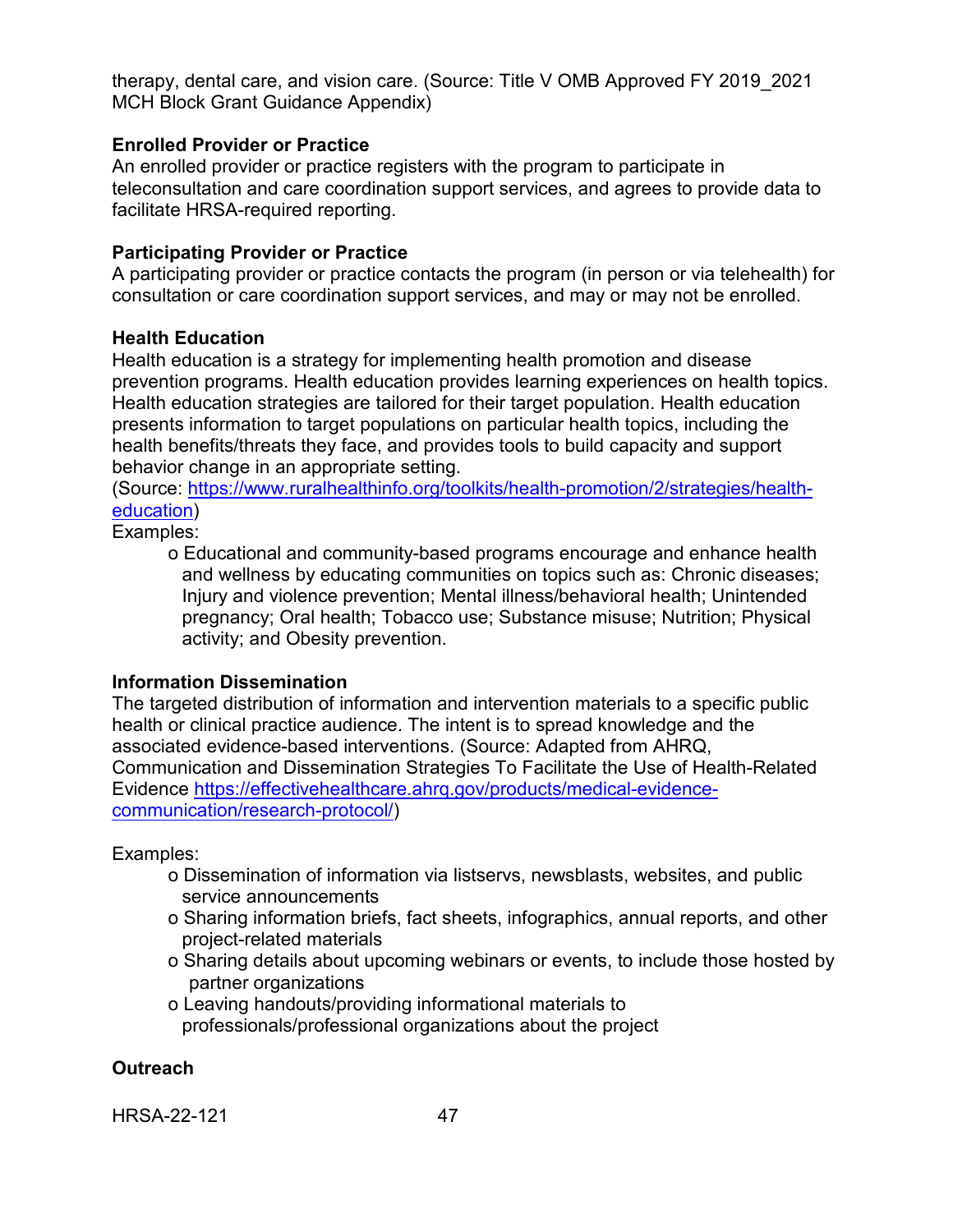Outreach is an engagement effort by project team members to connect ideas or practices to the efforts of individuals and organizations. Outreach can encompass education, dissemination, and engagement to support recruitment of program participants. (Source: Adapted from Boston University, Community Health Worker Model)

Examples:

- o Engaging in the community (e.g., in-person visits, walk-arounds, phone calls, emails) to raise awareness of your program and recruit participants
- o Representing the project at community resource fairs
- o Giving handouts at conference exhibit booths or during poster sessions

#### **Quality Improvement**

Quality Improvement (QI) consists of systematic and continuous actions that lead to measurable improvement in health care services and the health status of individuals in targeted groups.

(Sources: Health Resources and Services Administration, Quality Improvement 2011 <https://www.hrsa.gov/sites/default/files/quality/toolbox/508pdfs/qualityimprovement.pdf> ; Lean Enterprise Institute https://www.lean.org/WhatsLean/, http://www.asq.org; Institute for Healthcare Improvement

http://www.ihi.org/resources/Pages/Tools/PlanDoStudyActWorksheet.aspx) Examples:

- o PDSA: The Plan-Do-Study-Act (PDSA) cycle is shorthand for testing a change in process by developing a strategy (Plan) to test change, (Do) to carry out the test, (Study) to observe and learn from the test change, and (Act) develop and implement modifications to the test.
- o LEAN: Creating more value for customers with fewer resources, a LEAN process improvement plan is usually created within an organization to provide lean production; a systemic method for waste minimization within a system without sacrificing productivity. LEAN also looks at overburden and waste created through workload unevenness.
- o Six Sigma: The main focus is on reducing process variation and enhancing process control by utilizing the problem solving approach of define, measure, analyze, improve and control.

#### **Referral**

A process whereby an individual or the individual's family is introduced to additional health resources in the community. (Source: Adapted from https://medicaldictionary.thefreedictionary.com/referral)

#### **Rural**

HRSA defines rural areas as all non-Metro counties and uses an additional method of determining rurality called the Rural -Urban Commuting Area (RUCA) codes. This rural definition can be accessed [here.](https://www.hrsa.gov/rural-health/about-us/definition/index.html) If the county is not entirely rural or urban, follow the link for ["Health Grants Eligibility by Address"](https://data.hrsa.gov/tools/rural-health) to determine if a specific site qualifies as rural based on its specific census tract within an otherwise urban county.

#### **Screening**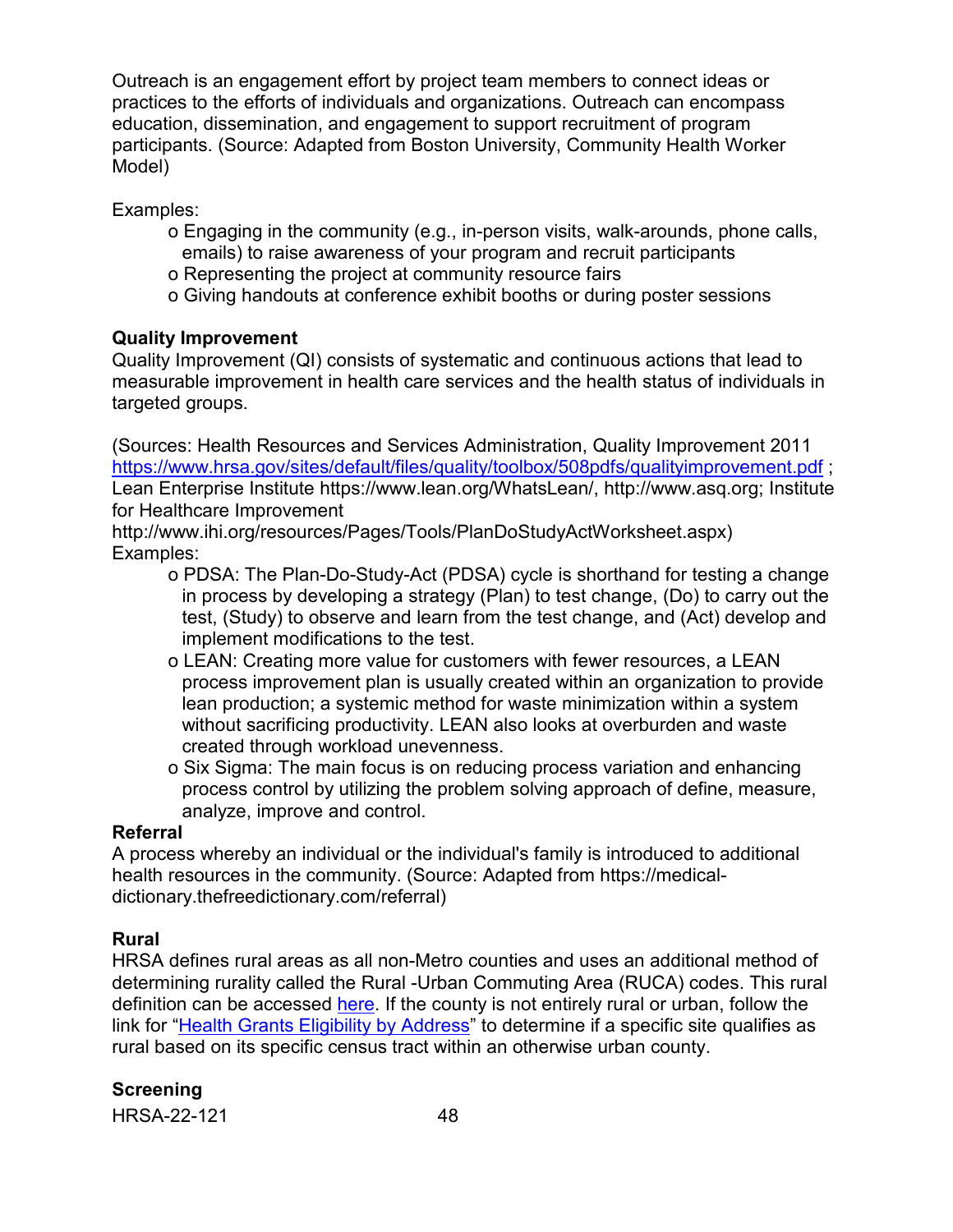Use of a brief, standardized validated tool (e.g., questionnaire) to identify the possible presence of a problem, which may lead to more detailed assessments when indicated. *(Sources: Adapted from the HRSA Screening and Treatment for Maternal Depression and Related Behavioral Disorders notice of funding opportunity; Substance Abuse Treatment: Addressing the Specific Needs of Women*. Treatment Improvement Protocol (TIP) Series, No. 51. HHS Publication

No. (SMA) 13-4426. Rockville, MD: Substance Abuse and Mental Health Services Administration, 2009[.https://store.samhsa.gov/system/files/sma15-4426.pdf\)](https://store.samhsa.gov/system/files/sma15-4426.pdf)

#### **Technical Assistance**

The process of providing advice, assistance, and training to recipient(s) by an expert with specific technical/content knowledge to address an identified need and offer solutions (Source: Adapted from Appendix H of the MCH Block Grant-Application/Annual Report Guidance, Appendix of Supporting Documents: [https://mchb.tvisdata.hrsa.gov/Admin/FileUpload/DownloadContent?fileName=BlockGra](https://mchb.tvisdata.hrsa.gov/Admin/FileUpload/DownloadContent?fileName=BlockGrantGuidanceAppendix.pdf&isForDownload=False) [ntGuidanceAppendix.pdf&isForDownload=False](https://mchb.tvisdata.hrsa.gov/Admin/FileUpload/DownloadContent?fileName=BlockGrantGuidanceAppendix.pdf&isForDownload=False) )

#### **Telehealth**

Telehealth is the use of electronic information and telecommunications technologies to support long-distance clinical health care, patient and professional health-related education, public health and health administration Technologies include videoconferencing, the internet, store-and-forward imaging, streaming media, and terrestrial and wireless communications. (Source: [https://www.hrsa.gov/rural](https://www.hrsa.gov/rural-health/telehealth/index.html)[health/telehealth/index.html\)](https://www.hrsa.gov/rural-health/telehealth/index.html)

#### **Training**

The process of enrolling an individual in and providing a planned, prepared, and coordinated program, course, or curriculum, in scientific, professional, technical, or other fields, which will improve individual and organizational performance; assist the individual in attaining a required level of knowledge or skill; and assist in achieving the organization's mission and performance goals. (Sources: Adapted from <https://www.law.cornell.edu/uscode/text/5/4101>

#### **Treatment**

Treatment generally means the provision, coordination, or management of health care and related services among health care providers or by a health care provider with a third party, consultation between health care providers regarding a patient, or the referral of a patient from one health care provider to another. (Source: Uses and Disclosures for Treatment, Payment, and Health Care Operations 45 CFR 164.506)